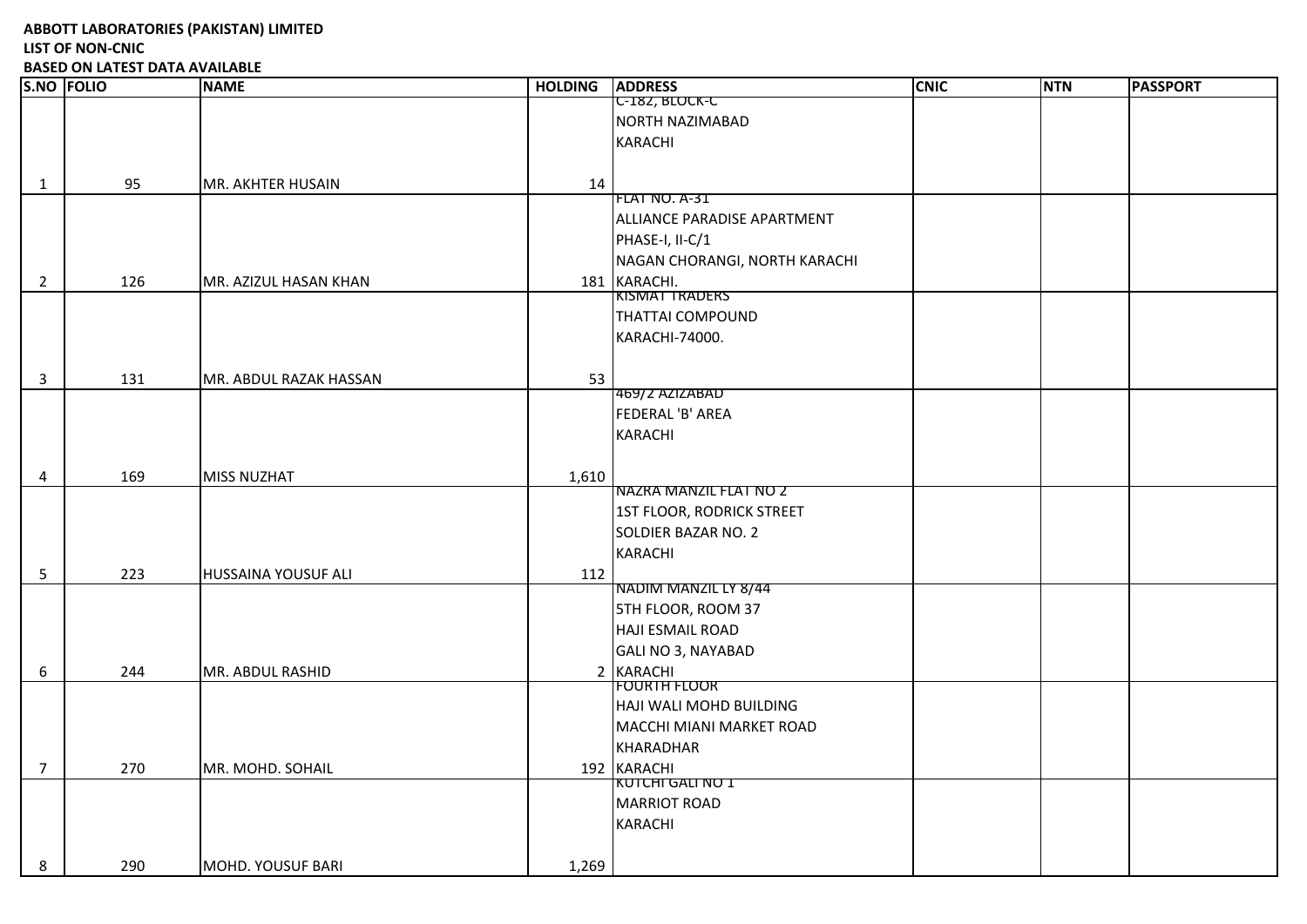|    |     |                         |       | A/192 BLOCK-L                            |  |
|----|-----|-------------------------|-------|------------------------------------------|--|
|    |     |                         |       | NORTH NAZIMABAD                          |  |
|    |     |                         |       | <b>KARACHI</b>                           |  |
|    |     |                         |       |                                          |  |
| 9  | 298 | MR. ZAFAR ALAM SIDDIQUI | 192   |                                          |  |
|    |     |                         |       | 32 JAFRI MANZIL                          |  |
|    |     |                         |       | KUTCHI GALI NO 3                         |  |
|    |     |                         |       | JODIA BAZAR                              |  |
|    |     |                         |       | <b>KARACHI</b>                           |  |
| 10 | 300 | MR. RAHIM               | 1,269 |                                          |  |
|    |     |                         |       | A-113 BLOCK NO Z                         |  |
|    |     |                         |       | GULSHAD-E-IQBAL                          |  |
|    |     |                         |       | <b>KARACHI</b>                           |  |
|    |     |                         |       |                                          |  |
|    | 301 |                         |       |                                          |  |
| 11 |     | MRS. SURRIYA ZAHEER     | 1,610 | C/O MOHD HANIF ABDUL AZIZ                |  |
|    |     |                         |       | HOUSE NO. 265-G, BLOCK-6 EXT.            |  |
|    |     |                         |       | P.E.C.H.S.                               |  |
|    |     |                         |       | KARACHI.                                 |  |
|    |     |                         |       |                                          |  |
| 12 | 320 | CH. ABDUL HAQUE         | 583   | 47-A/6                                   |  |
|    |     |                         |       | P.E.C.H.S.                               |  |
|    |     |                         |       | <b>KARACHI</b>                           |  |
|    |     |                         |       |                                          |  |
|    |     |                         |       |                                          |  |
| 13 | 327 | <b>AMNA KHATOON</b>     | 1,269 | WHITEWAY ROYAL CO.                       |  |
|    |     |                         |       | 10-GULZAR BUILDING                       |  |
|    |     |                         |       | <b>ABDULLAH HAROON ROAD</b>              |  |
|    |     |                         |       | P.O.BOX NO. 7494                         |  |
|    |     |                         |       |                                          |  |
| 14 | 329 | <b>ZEBA RAZA</b>        |       | 129 KARACHI<br><b>NO8 MARIAM CHEMBER</b> |  |
|    |     |                         |       | AKHUNDA REMAN STEET                      |  |
|    |     |                         |       | JODIA BAZAR                              |  |
|    |     |                         |       |                                          |  |
|    |     |                         |       | <b>KARACHI</b>                           |  |
| 15 | 392 | MR. ASLAM               | 189   | <b>FLAT-603 AMBER PLAZA</b>              |  |
|    |     |                         |       | SINDHI MUSLIM C.H. SOCIETY               |  |
|    |     |                         |       | <b>BLOCK-A</b>                           |  |
|    |     |                         |       |                                          |  |
|    |     |                         |       | <b>KARACHI</b>                           |  |
| 16 | 401 | ZAIBUNNISSA EBRAHIM     | 151   | <b>FLAT-603 AMBER PLAZA</b>              |  |
|    |     |                         |       | SINDHI MUSLIM C.H. SOCIETY               |  |
|    |     |                         |       |                                          |  |
|    |     |                         |       | <b>BLOCK-A</b>                           |  |
|    |     |                         |       | <b>KARACHI</b>                           |  |
| 17 | 402 | <b>HAZRA EBRAHIM</b>    | 117   |                                          |  |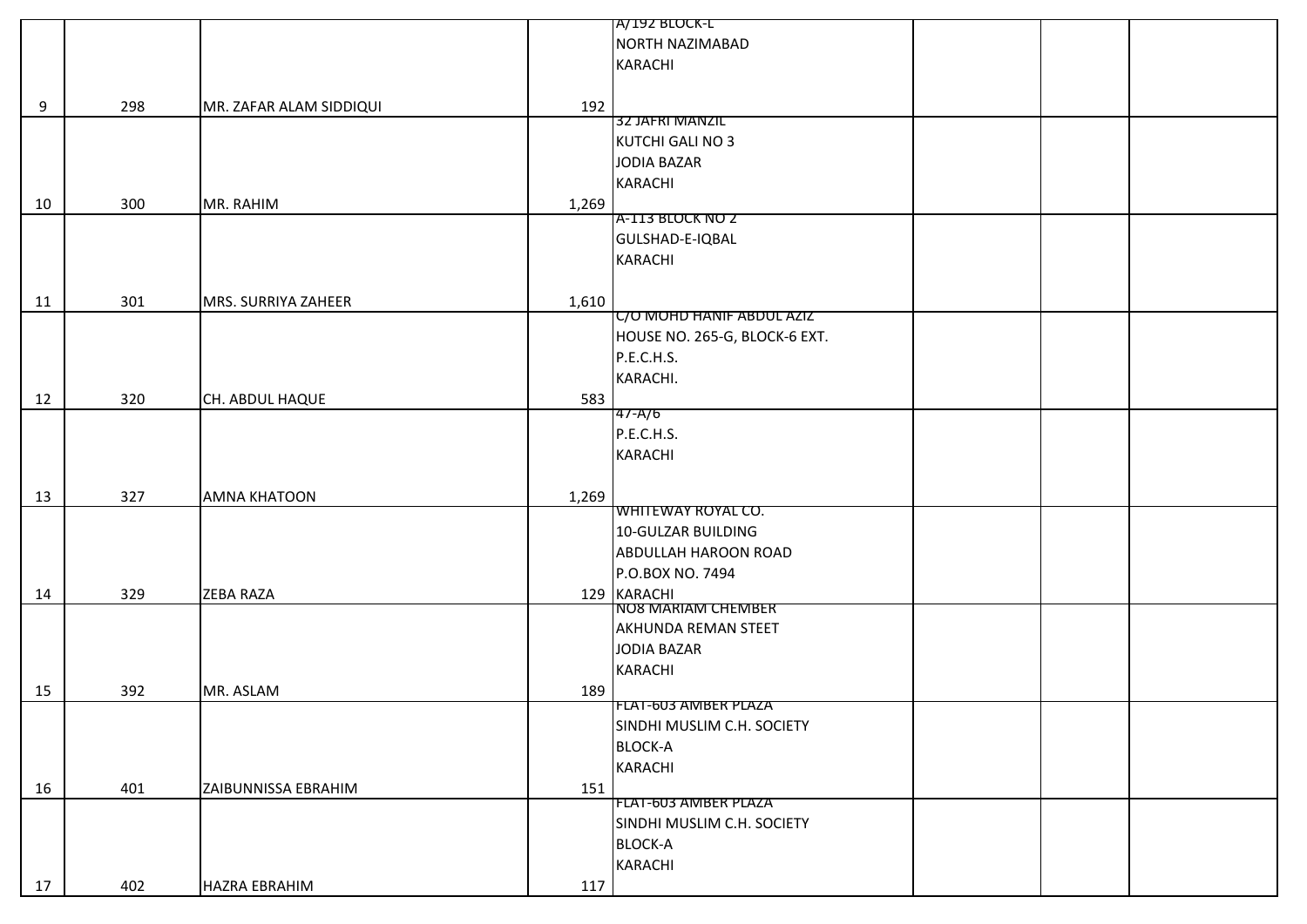|    |     |                               |     | <b>JARSHI SQUARE 3RD FLOOR</b> |  |
|----|-----|-------------------------------|-----|--------------------------------|--|
|    |     |                               |     | BLOCK-B, FLAT NO.9             |  |
|    |     |                               |     | MOHAMMAD BIN QASIM ROAD        |  |
|    |     |                               |     | <b>BURNS ROAD</b>              |  |
| 18 | 410 | MOHAMMAD ISHAQUE              |     | 1,610 KARACHI                  |  |
|    |     |                               |     | 48 ATIQ LODGE, D.C.H. SOCITY   |  |
|    |     |                               |     | DR. MAHMOOD HUSSAIN ROAD       |  |
|    |     |                               |     | KARACHI                        |  |
|    |     |                               |     |                                |  |
| 19 | 418 | <b>ANISA KHATOON</b>          | 21  |                                |  |
|    |     |                               |     | HOUSE NO 4-A-9/3-A             |  |
|    |     |                               |     | NAZIMABAD NO-4                 |  |
|    |     |                               |     | KARACHI                        |  |
|    |     |                               |     |                                |  |
| 20 | 420 | <b>SHAIKH MOHAMMAD IDREES</b> | 393 |                                |  |
|    |     |                               |     | <b>HOUSE #33/1/1/A</b>         |  |
|    |     |                               |     | 14TH STREET                    |  |
|    |     |                               |     | PHASE V, DHA                   |  |
|    |     |                               |     | KARACHI                        |  |
| 21 | 425 | YASMIN KASSIM                 | 73  |                                |  |
|    |     |                               |     | <b>C/O HABIB BANK LTD</b>      |  |
|    |     |                               |     | <b>QASIMABAD BRANCH</b>        |  |
|    |     |                               |     | <b>LIAQATABAD</b>              |  |
|    |     |                               |     | <b>KARACHI</b>                 |  |
| 22 | 427 | MOHAMMAD ALI                  | 112 |                                |  |
|    |     |                               |     | $D-132/V$                      |  |
|    |     |                               |     | F.B. AREA                      |  |
|    |     |                               |     | KARACHI                        |  |
|    |     |                               |     |                                |  |
| 23 | 430 | <b>TAHIRA MAHMOOD</b>         | 331 |                                |  |
|    |     |                               |     | B-204 M.L.HEIGHTS              |  |
|    |     |                               |     | MIRZA QALEEJ BEG ROAD          |  |
|    |     |                               |     | <b>SLDIER BAZAR</b>            |  |
|    |     |                               |     | KARACHI-74400                  |  |
| 24 | 434 | <b>HAMIDA BANO</b>            | 237 |                                |  |
|    |     |                               |     | 2-145L HALIROAD                |  |
|    |     |                               |     | P.E.C.H.S.                     |  |
|    |     |                               |     | KARACHI                        |  |
|    |     |                               |     |                                |  |
| 25 | 466 | MR. SULTAN KARIM HAROON       | 88  |                                |  |
|    |     |                               |     | <b>B-4 NOORABAD BLOCK 14</b>   |  |
|    |     |                               |     | GULSHAN-E-IQBAL                |  |
|    |     |                               |     | KARACHI 74800                  |  |
|    |     |                               |     |                                |  |
| 26 | 468 | <b>ZUBEDA T MERCHANT</b>      | 110 |                                |  |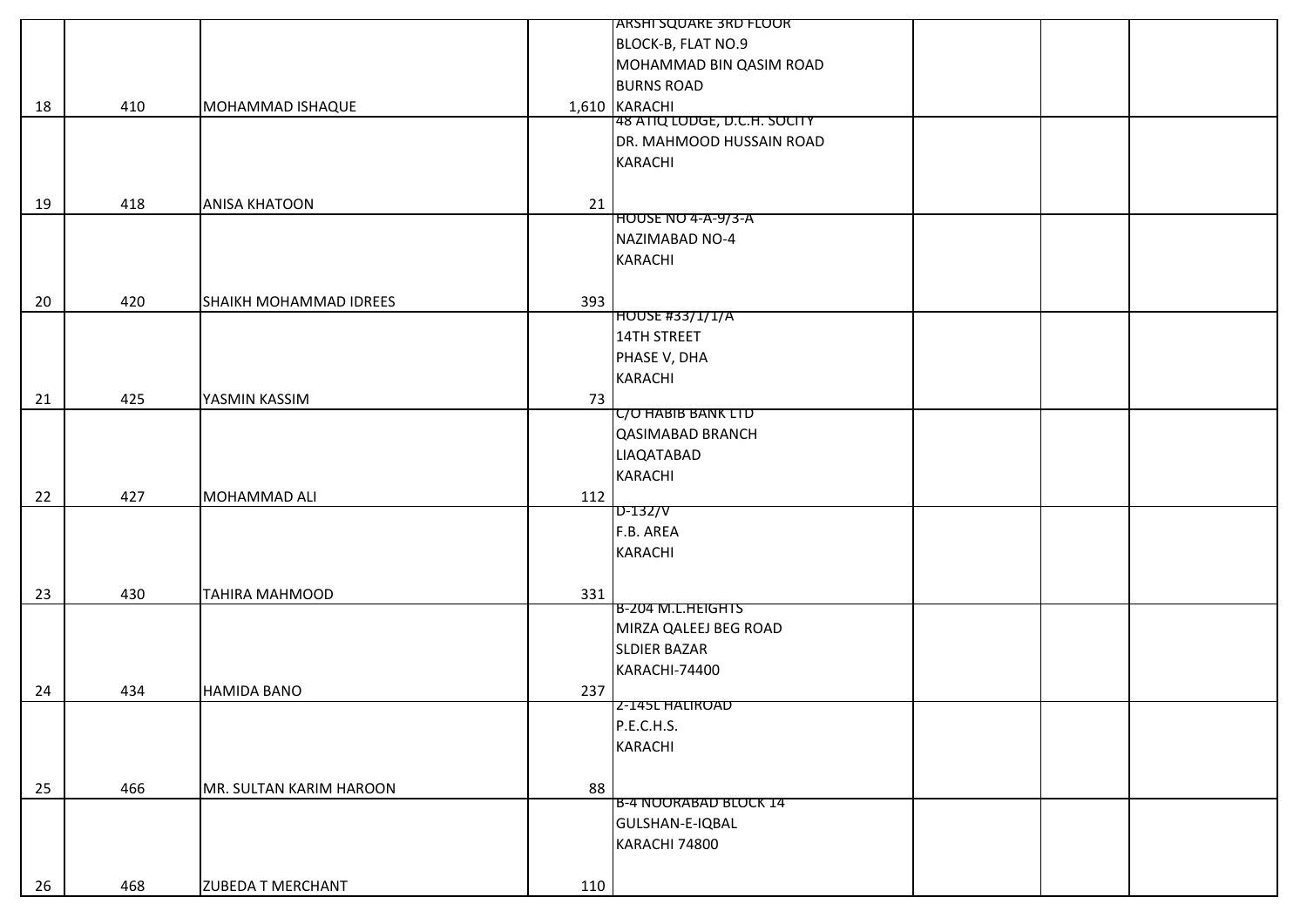|          |            |                                             |                | LILLY APPARTMENT                                                 |
|----------|------------|---------------------------------------------|----------------|------------------------------------------------------------------|
|          |            |                                             |                | FLAT NO.302 PLOT-444                                             |
|          |            |                                             |                | BLOCK-7,8 NISHTAR ROAD                                           |
|          |            |                                             |                | K.C.H.SOCIETY                                                    |
| 27       | 520        | <b>MOHD ARIF</b>                            |                | 1,269 KARACHI                                                    |
|          |            |                                             |                | <b>MUSLIM MEDICAL STORE</b>                                      |
|          |            |                                             |                | SHAHI BAZAR                                                      |
|          |            |                                             |                | HYDERABAD                                                        |
|          |            |                                             |                |                                                                  |
| 28       | 546        | MR. M. HAROON                               | 1,269          |                                                                  |
|          |            |                                             |                | <b>STAR MEDICAL STORE</b>                                        |
|          |            |                                             |                | SHAHI BAZAR, SHOP NO 1406                                        |
|          |            |                                             |                | <b>HYDERABAD</b>                                                 |
|          |            |                                             |                |                                                                  |
| 29       | 547        | MR. ABDUL WAHAB                             | 238            |                                                                  |
|          |            |                                             |                | <b>MUSLIM MEDICAL STORE</b>                                      |
|          |            |                                             |                | <b>SHAHI BAZAR</b>                                               |
|          |            |                                             |                | HYDERABAD                                                        |
|          |            |                                             |                |                                                                  |
| 30       | 548        | MR. IMRAN                                   | 1,269          |                                                                  |
|          |            |                                             |                | <b>UO DR FAZAL ELAHI</b>                                         |
|          |            |                                             |                | M B BS MAIN BAZAR                                                |
|          |            |                                             |                | <b>BAGHBAN PURA</b>                                              |
|          |            |                                             |                | LAHORE                                                           |
| 31       | 550        | MR. MUNIR AHMAD                             | 52             |                                                                  |
|          |            |                                             |                | G-19, MODEL COLONY                                               |
|          |            |                                             |                | <b>JHELUM</b>                                                    |
|          |            |                                             |                |                                                                  |
|          |            |                                             |                |                                                                  |
| 32       | 553        | <b>SHAHEEN PERVAIZ</b>                      | 5 <sub>1</sub> | <b>C/O HABIB BANK LID</b>                                        |
|          |            |                                             |                | <b>CIRCULAR ROAD</b>                                             |
|          |            |                                             |                | <b>FAISALABAD</b>                                                |
|          |            |                                             |                |                                                                  |
|          |            |                                             |                |                                                                  |
| 33       | 554        | MR. NASIR HUSSAIN                           | 86             | <b>168 AHMED BLOCK</b>                                           |
|          |            |                                             |                | <b>NEW GARDEN TOWN</b>                                           |
|          |            |                                             |                |                                                                  |
|          |            |                                             |                |                                                                  |
|          |            |                                             |                |                                                                  |
|          |            |                                             |                |                                                                  |
|          |            |                                             |                |                                                                  |
|          |            |                                             |                |                                                                  |
|          |            |                                             |                |                                                                  |
|          |            |                                             |                |                                                                  |
| 34<br>35 | 558<br>570 | MOHD. SAEED MINHAS<br>MR. RIAZ UL HAQ HAMID | 1,269<br>564   | LAHORE 16<br><b>C-103 BLOCK XI</b><br>FEDRAL 'B' AREA<br>KARACHI |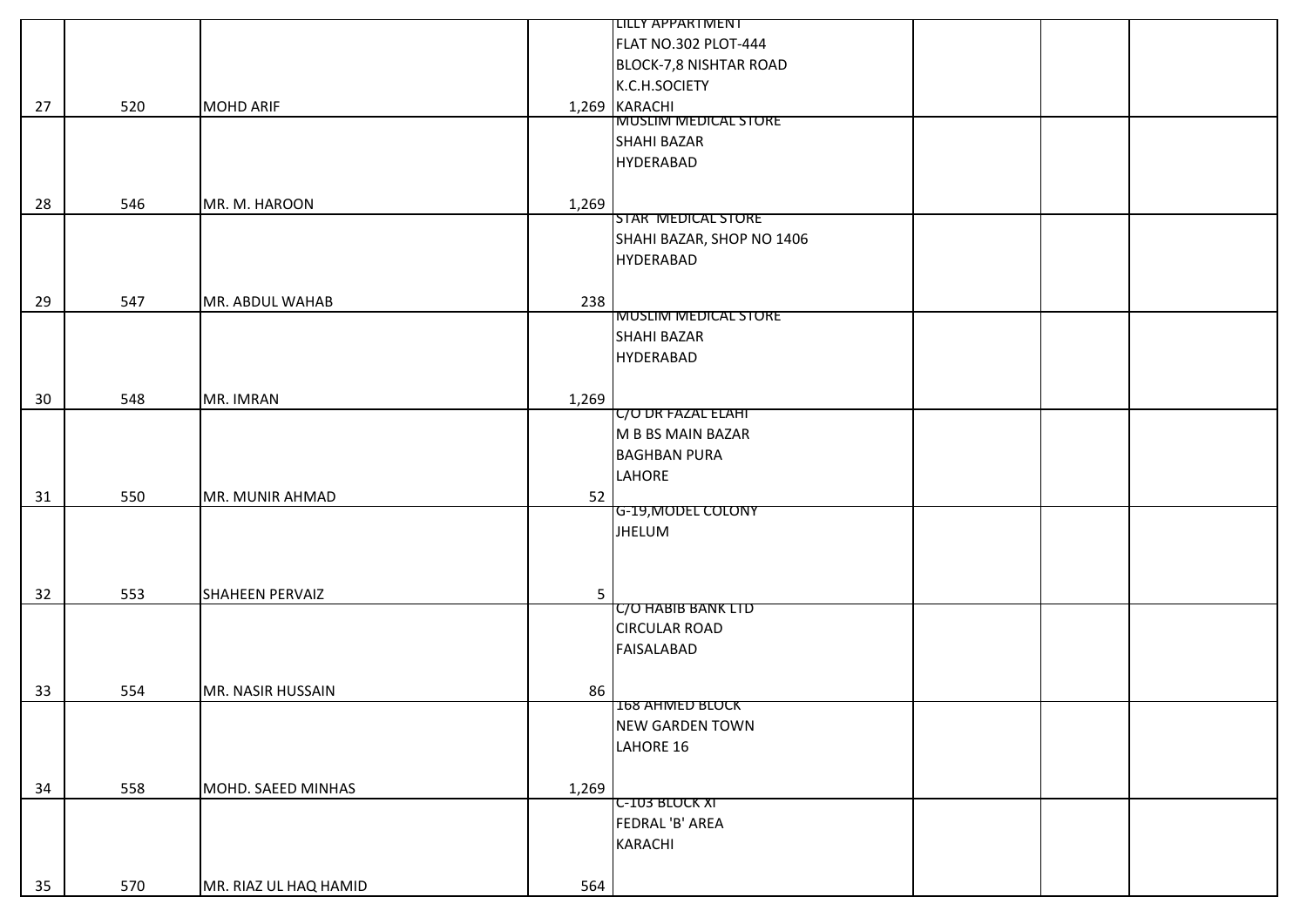|    |     |                          |                         | PLOT NO C/52 BLOCK NO 13/D/1         |
|----|-----|--------------------------|-------------------------|--------------------------------------|
|    |     |                          |                         | GULSHAN-E-IQBAL                      |
|    |     |                          |                         | <b>KARACHI</b>                       |
|    |     |                          |                         |                                      |
|    |     |                          |                         |                                      |
| 36 | 607 | MOHD. SHOAIB             | 312                     | 1485/C8/B-1                          |
|    |     |                          |                         | ALAUDDIN ROAD                        |
|    |     |                          |                         |                                      |
|    |     |                          |                         | LAHORE CANTT.                        |
|    |     |                          |                         |                                      |
| 37 | 651 | <b>TALAT HASAN</b>       | 166                     |                                      |
|    |     |                          |                         | <b>11 GULNAB SOCIETY NEAR SAFARI</b> |
|    |     |                          |                         | PARK MAIN UNIVERSITY ROAD            |
|    |     |                          |                         | <b>GULSHAN E IQBAL</b>               |
|    |     |                          |                         | <b>KARACHI</b>                       |
| 38 | 665 | MRS. NIGHAT SHAHEEN      | 103                     |                                      |
|    |     |                          |                         | 121-H/2 P.E.C.H.S                    |
|    |     |                          |                         | <b>KARACHI</b>                       |
|    |     |                          |                         |                                      |
|    |     |                          |                         |                                      |
| 39 | 666 | MR. ZIA UDDIN QURESHI    | 1,269                   |                                      |
|    |     |                          |                         | 17/1                                 |
|    |     |                          |                         | IST GIZIRI STREET                    |
|    |     |                          |                         | JESMIN VILLA, DEFENCE SOCIETY        |
|    |     |                          |                         |                                      |
|    |     |                          |                         | KARACHI-46                           |
| 40 | 671 | MRS. JAHANARA MOHSEN     | 105                     |                                      |
|    |     |                          |                         | C/O HAJI KHUDABUX AMIRUMAR           |
|    |     |                          |                         | P O BOX 4124                         |
|    |     |                          |                         | KARACHI-2                            |
|    |     |                          |                         |                                      |
| 41 | 728 | MOHAMMAD IBRAHIM PERVAIZ | 223                     |                                      |
|    |     |                          |                         | 38/2 10TH COMMERCIAL ST              |
|    |     |                          |                         | PHASE1V DEFENCE SOCIETY              |
|    |     |                          |                         | <b>KARACHI</b>                       |
|    |     |                          |                         |                                      |
| 42 | 749 | <b>SABA ALI</b>          | $\overline{\mathbf{3}}$ |                                      |
|    |     |                          |                         | <b>P O BOX 10983</b>                 |
|    |     |                          |                         | <b>KARACHI</b>                       |
|    |     |                          |                         |                                      |
|    |     |                          |                         |                                      |
|    |     |                          |                         |                                      |
| 43 | 751 | S. M. SAMIUL HAQUE       | 88                      | <b>HASSAN ALI BUILDING</b>           |
|    |     |                          |                         | <b>NORTH NAPIER</b>                  |
|    |     |                          |                         |                                      |
|    |     |                          |                         | <b>KARACHI</b>                       |
|    |     |                          |                         |                                      |
| 44 | 756 | <b>SAKINA HATIM</b>      | 88                      |                                      |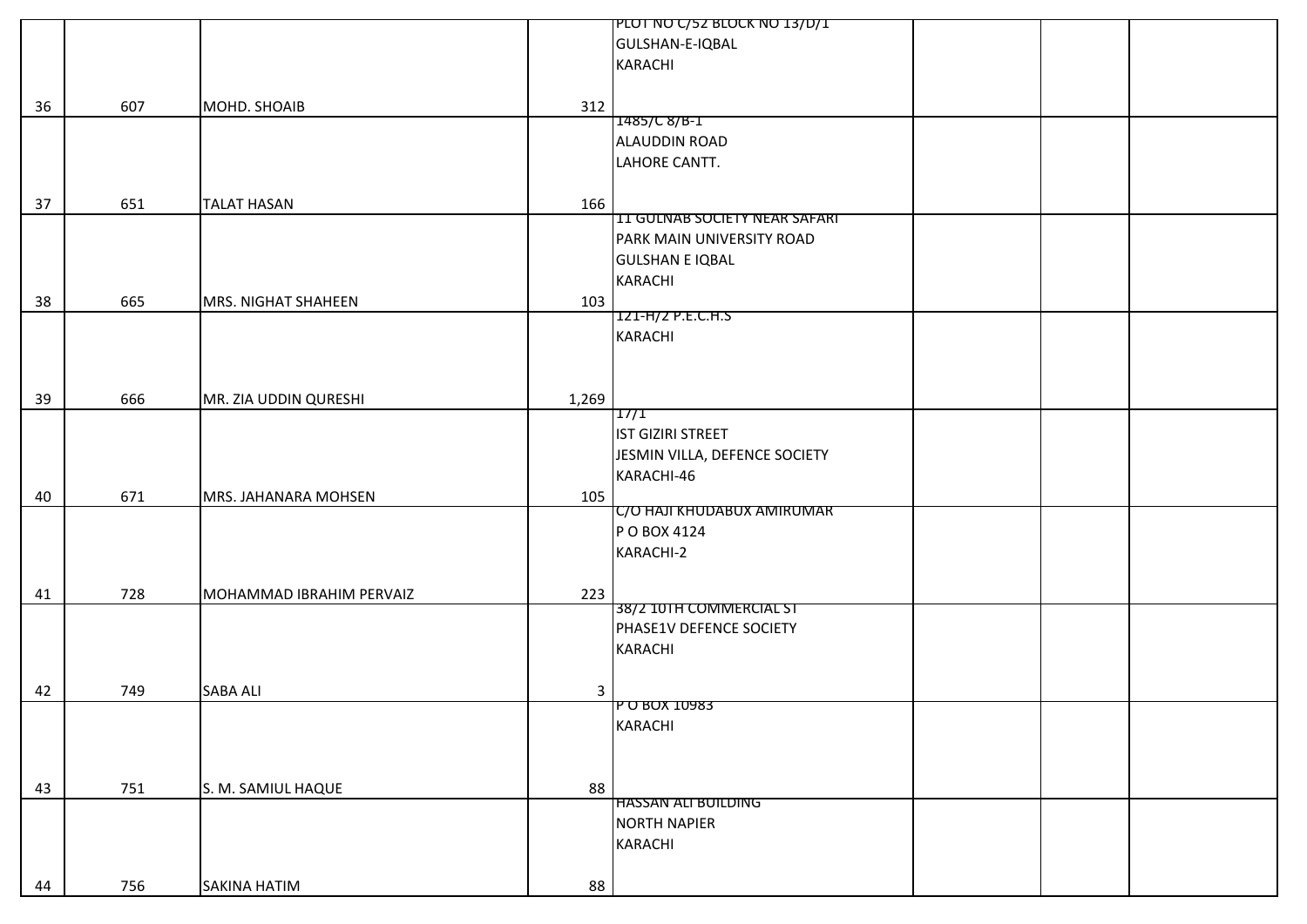|    |     |                                 | 3-FAHAMI ST. 10-B                   |
|----|-----|---------------------------------|-------------------------------------|
|    |     |                                 | <b>SHALIMAR TOWN</b>                |
|    |     |                                 | LAHORE                              |
|    |     |                                 |                                     |
| 45 | 762 | $\mathbf{3}$<br>MR. AFTAB IQBAL |                                     |
|    |     |                                 | C/O M.QASIMUDDIN 74, BIHAR          |
|    |     |                                 | MUSLIM CO-OP SOCIETY BLOCK 7&8      |
|    |     |                                 | OFF AMIR KHUSRO ROAD                |
|    |     |                                 | KARACHI.                            |
|    |     |                                 |                                     |
| 46 | 775 | <b>GHAZALA HUSSAIN</b><br>190   | <b>MUSTAFA TERRACE 1ST FLOOR</b>    |
|    |     |                                 | <b>BEHIND TOOSO SNACK BAR</b>       |
|    |     |                                 |                                     |
|    |     |                                 | BAHADURABAD                         |
|    |     |                                 | KARACHI                             |
| 47 | 795 | <b>HAFIZA A. GHAFFAR</b><br>108 | <b>RATION SHOP NO 74</b>            |
|    |     |                                 |                                     |
|    |     |                                 | <b>MEMON SOCIETY</b>                |
|    |     |                                 | <b>KHADDA</b>                       |
|    |     |                                 | <b>KARACHI</b>                      |
| 48 | 839 | <b>HAJI ALI</b><br>182          |                                     |
|    |     |                                 | 5 AISHA MANZIL                      |
|    |     |                                 | LIAQUAT COLONY                      |
|    |     |                                 | <b>DURYABAD</b>                     |
|    |     |                                 | <b>KARACHI</b>                      |
| 49 | 853 | <b>ESMAIL</b><br>9              |                                     |
|    |     |                                 | <b>GREY PRINTERS</b>                |
|    |     |                                 | <b>NEWNAHAM ROAD</b>                |
|    |     |                                 | KARACHI                             |
|    |     |                                 |                                     |
| 50 | 862 | MRS. GULZAR<br>100              |                                     |
|    |     |                                 | F-34 DHORAJI COLONY                 |
|    |     |                                 | <b>NEWTOWN</b>                      |
|    |     |                                 | KARACHI-5                           |
|    |     |                                 |                                     |
| 51 | 866 | MOHAMMED KHALID<br>88           |                                     |
|    |     |                                 | 41 DHORAJI HOUSE                    |
|    |     |                                 | DHORAJI COLONY                      |
|    |     |                                 | KARACHI-5                           |
|    |     |                                 |                                     |
| 52 | 883 | MR. ABDUL GHAFFAR<br>51         |                                     |
|    |     |                                 | EHETESHAM SHOE MKT BLDG             |
|    |     |                                 | ROOM# 15, 2ND FLR, THATTAI COMPOUND |
|    |     |                                 | OFF: M.A. JINNAH ROAD               |
|    |     |                                 | OPP. TAJ SHOE CO.                   |
| 53 | 988 | MOHAMMED SALEEM                 | 11 KARACHI                          |
|    |     |                                 |                                     |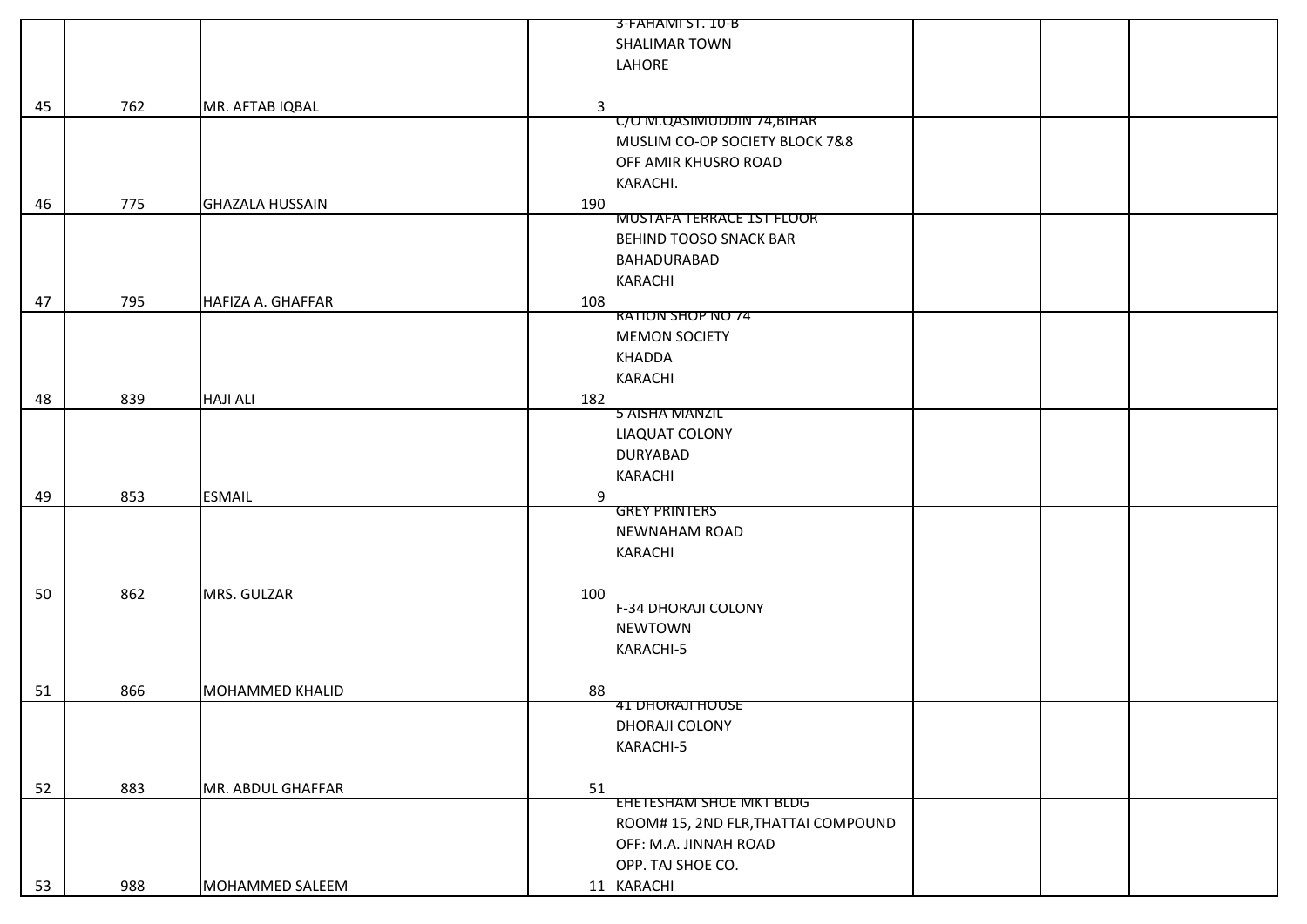|    |      |                        |                | <b>14TH SHAMIMA MANZIL</b> |
|----|------|------------------------|----------------|----------------------------|
|    |      |                        |                | <b>BURNS ROAD</b>          |
|    |      |                        |                | <b>KARACHI</b>             |
|    |      |                        |                |                            |
|    | 1026 |                        | 68             |                            |
| 54 |      | MR. HAROON             |                | 502/D2 SHAMA PLAZA         |
|    |      |                        |                | G. ALLANA ROAD             |
|    |      |                        |                | <b>KHARADAR</b>            |
|    |      |                        |                |                            |
|    |      |                        |                | <b>KARACHI</b>             |
| 55 | 1072 | MR. HUSSAIN ALI        | $\overline{2}$ | <b>U I 8/9/ KHOJA LANE</b> |
|    |      |                        |                |                            |
|    |      |                        |                | FLAT NO 11, KAGZI BAZAR    |
|    |      |                        |                | KARACHI                    |
|    |      |                        |                |                            |
| 56 | 1117 | MR. ABDUL LATIF SOZERA | 12             |                            |
|    |      |                        |                | 21/9 MUSLIM LEAGE          |
|    |      |                        |                | <b>QTRS NAZIMABAD 1</b>    |
|    |      |                        |                | <b>KARACHI</b>             |
|    |      |                        |                |                            |
| 57 | 1121 | MOHD HAFEEZ HASHMI     | 1,269          |                            |
|    |      |                        |                | <b>F-3 FARAN</b>           |
|    |      |                        |                | D.M.C.H.SOCIETY            |
|    |      |                        |                | KARACHI POST CODE 74800    |
|    |      |                        |                |                            |
| 58 | 1133 | MR. MANSOOR YOUSUF     | 1,269          |                            |
|    |      |                        |                | C/O ALFATEH CHEMIST        |
|    |      |                        |                | KHOJA JAMAT KHANA          |
|    |      |                        |                | <b>LEA MARKET</b>          |
|    |      |                        |                | <b>KARACHI</b>             |
|    |      |                        |                |                            |
| 59 | 1150 | <b>MALIKA</b>          | 261            | <b>C/O AL-FATEH</b>        |
|    |      |                        |                | <b>CHEMIST KHOJA JAMAT</b> |
|    |      |                        |                |                            |
|    |      |                        |                | KHANA LEA MARKET           |
|    |      |                        |                | <b>KARACHI</b>             |
| 60 | 1152 | MR. RAFIQ              | 284            |                            |
|    |      |                        |                | C/O ABOOBAKER EBRAHIM      |
|    |      |                        |                | ABOO COTTAGE               |
|    |      |                        |                | KHARADAR                   |
|    |      |                        |                | <b>KARACHI</b>             |
| 61 | 1167 | SANILA                 | 166            |                            |
|    |      |                        |                | TAHIR MANZIL, FLAT NO 7    |
|    |      |                        |                | MANSFIELD STREET, SADDAR   |
|    |      |                        |                | KARACHI                    |
|    |      |                        |                |                            |
| 62 | 1192 | MR. HUSSAIN            | 94             |                            |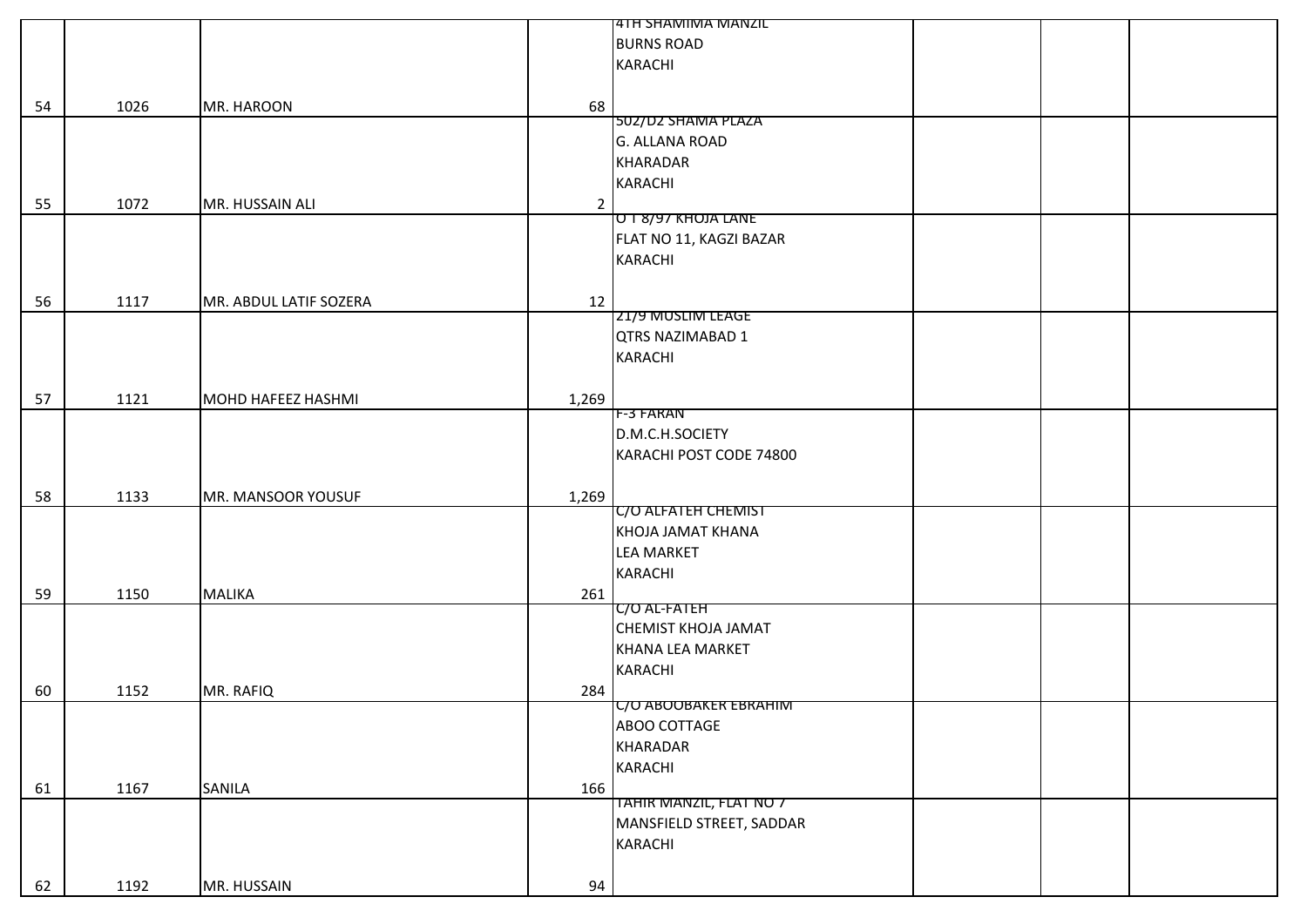|    |      |                          |                | [FLAT NO. 12, ZND FLOOR         |  |
|----|------|--------------------------|----------------|---------------------------------|--|
|    |      |                          |                | AMBER ARCADE                    |  |
|    |      |                          |                | <b>BAHADUR SHAH ZAFAR ROAD</b>  |  |
|    |      |                          |                | KARACHI-74800.                  |  |
| 63 | 1196 | MR. HANIF                | $\overline{4}$ |                                 |  |
|    |      |                          |                | 15/B AL-BARKET BLDG             |  |
|    |      |                          |                | NAZARETH ROAD                   |  |
|    |      |                          |                | <b>SOLDIER BAZAR</b>            |  |
|    |      |                          |                | <b>KARACHI</b>                  |  |
| 64 | 1252 | MR. HASAN                | 94             |                                 |  |
|    |      |                          |                | 144-K BLOCK 2                   |  |
|    |      |                          |                | <b>HALI ROAD</b>                |  |
|    |      |                          |                | P.E.C.H.S.                      |  |
|    |      |                          |                | KARACHI-2                       |  |
| 65 | 1268 | M. ISMATUL HAQ SIDDIQI   | 1,269          |                                 |  |
|    |      |                          |                | 6-A TUFAIL ROAD                 |  |
|    |      |                          |                | MODEL TOWN A                    |  |
|    |      |                          |                | <b>BAHAWALPUR</b>               |  |
|    |      |                          |                |                                 |  |
| 66 | 1292 | MR. ABDUL SATTAR SALEEMI | 1,269          |                                 |  |
|    |      |                          |                | 154, P.I.B. COLOY               |  |
|    |      |                          |                | KARACHI                         |  |
|    |      |                          |                |                                 |  |
|    |      |                          |                |                                 |  |
| 67 | 1311 | MRS. MEHRUNNISA IQBAL    | 88             |                                 |  |
|    |      |                          |                | <b>B-41, DHORAJI COLONY</b>     |  |
|    |      |                          |                | KARACHI                         |  |
|    |      |                          |                |                                 |  |
|    |      |                          |                |                                 |  |
| 68 | 1322 | <b>TARMOHD AHMED</b>     | $\overline{2}$ |                                 |  |
|    |      |                          |                | 58 C P BERAR SOCIETY BLOCK 7/8  |  |
|    |      |                          |                | KARACHI                         |  |
|    |      |                          |                |                                 |  |
|    |      |                          |                |                                 |  |
| 69 | 1323 | RAFATH FATIMA            | 253            |                                 |  |
|    |      |                          |                | D-148 BLOCK-B                   |  |
|    |      |                          |                | NORTH NAZIMABAD                 |  |
|    |      |                          |                | KARACHI-33                      |  |
|    |      |                          |                |                                 |  |
| 70 | 1379 | MR. HAFEEZ ALAM          | 4              |                                 |  |
|    |      |                          |                | K.M.C. 534 MAIN ROAD            |  |
|    |      |                          |                | NEAR MASJID-E-QUBA, IMAM CLINIC |  |
|    |      |                          |                | TOHEED COLONY, SHEET 3          |  |
|    |      |                          |                | BLOCK-L, SEC. 11, ORANGI TOWN   |  |
|    |      |                          |                |                                 |  |
| 71 | 1404 | MR. ABDUL MAJEED         |                | 1,269 KARACHI-75800.            |  |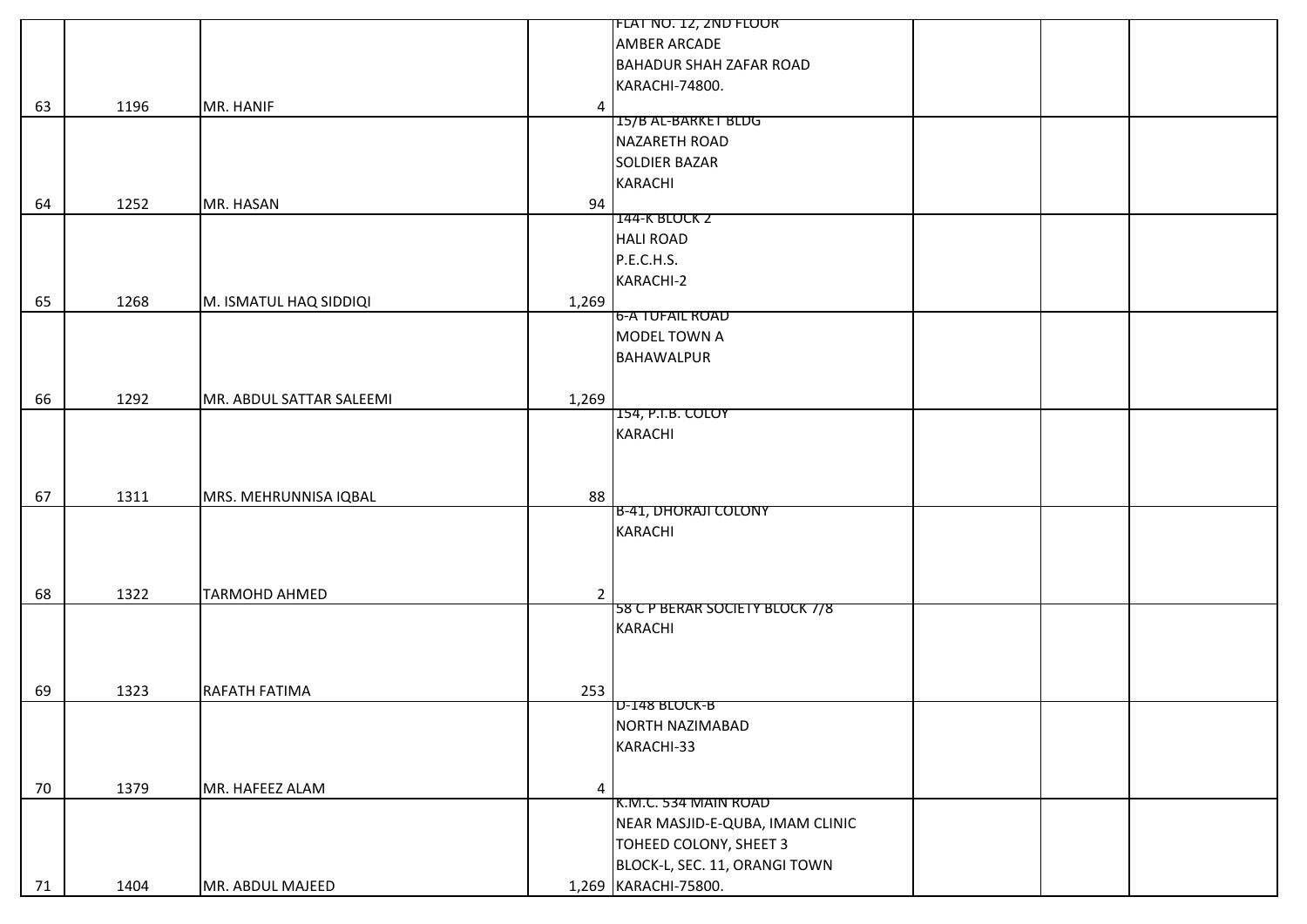|    |      |                       |     | A.E.TILAT                |  |
|----|------|-----------------------|-----|--------------------------|--|
|    |      |                       |     | BR-1/56 JAFFERY CHOWK    |  |
|    |      |                       |     | <b>FADOO REHMOO LANE</b> |  |
|    |      |                       |     | KHARADHER                |  |
| 72 | 1453 | MR. EBRAHIM           |     | 134 KARACHI-2            |  |
|    |      |                       |     | A.E.TILAT                |  |
|    |      |                       |     | BR-1/56 JAFFERY CHOWK    |  |
|    |      |                       |     | <b>FADOO REHMOO LANE</b> |  |
|    |      |                       |     | KHARADHER                |  |
| 73 | 1454 | <b>JUBBER</b>         |     | 134 KARACHI-2            |  |
|    |      |                       |     | A.E.TILAT                |  |
|    |      |                       |     | BR-1/56 JAFFERY CHOWK    |  |
|    |      |                       |     | <b>FADOO REHMOO LANE</b> |  |
|    |      |                       |     | KHARADHER                |  |
| 74 | 1455 | MR. FAROOQ            |     | 134 KARACHI-2            |  |
|    |      |                       |     | A.E.TILAT                |  |
|    |      |                       |     | BR-1/56 JAFFERY CHOWK    |  |
|    |      |                       |     | <b>FADOO REHMOO LANE</b> |  |
|    |      |                       |     | KHARADHER                |  |
| 75 | 1456 | <b>MIRIYA</b>         |     | 242 KARACHI-2            |  |
|    |      |                       |     | 4/419-B //8              |  |
|    |      |                       |     | <b>C.P.BERAR SOCIETY</b> |  |
|    |      |                       |     | <b>AMIR KHUSRO ROAD</b>  |  |
|    |      |                       |     | KARACHI.                 |  |
| 76 | 1498 | ASMA A. GHAFFAR       | 876 |                          |  |
|    |      |                       |     | 1.P.N.615573             |  |
|    |      |                       |     | KATHOR HOUSE FLAT NO. 33 |  |
|    |      |                       |     | 5-C, NAZIMABAD NO.4      |  |
|    |      |                       |     | <b>KARACHI</b>           |  |
| 77 | 1502 | MOHD. AHMED MOHAMMADI | 22  |                          |  |
|    |      |                       |     | <b>ABOOBAKER EBRAHIM</b> |  |
|    |      |                       |     | BR-1/56 JAFFERY CHOWK    |  |
|    |      |                       |     | <b>FADOO REHMOO LANE</b> |  |
|    |      |                       |     | <b>KHARADAR</b>          |  |
| 78 | 1513 | MR. SOHIL             |     | 866 KARACHI              |  |
|    |      |                       |     | <b>ABOOBAKER EBRAHIM</b> |  |
|    |      |                       |     | BR-1/56 JAFFERY CHOWK    |  |
|    |      |                       |     | <b>FADOO REHMOO LANE</b> |  |
|    |      |                       |     | KHARADAR                 |  |
| 79 | 1514 | <b>SAKIL</b>          |     | 242 KARACHI              |  |
|    |      |                       |     | <b>ABOOBAKER EBRAHIM</b> |  |
|    |      |                       |     | BR-1/56 JAFFERY CHOWK    |  |
|    |      |                       |     | <b>FADOO REHMOO LANE</b> |  |
|    |      |                       |     | <b>KHARADER</b>          |  |
| 80 | 1515 | MR. RAHIM             |     | 242 KARACHI              |  |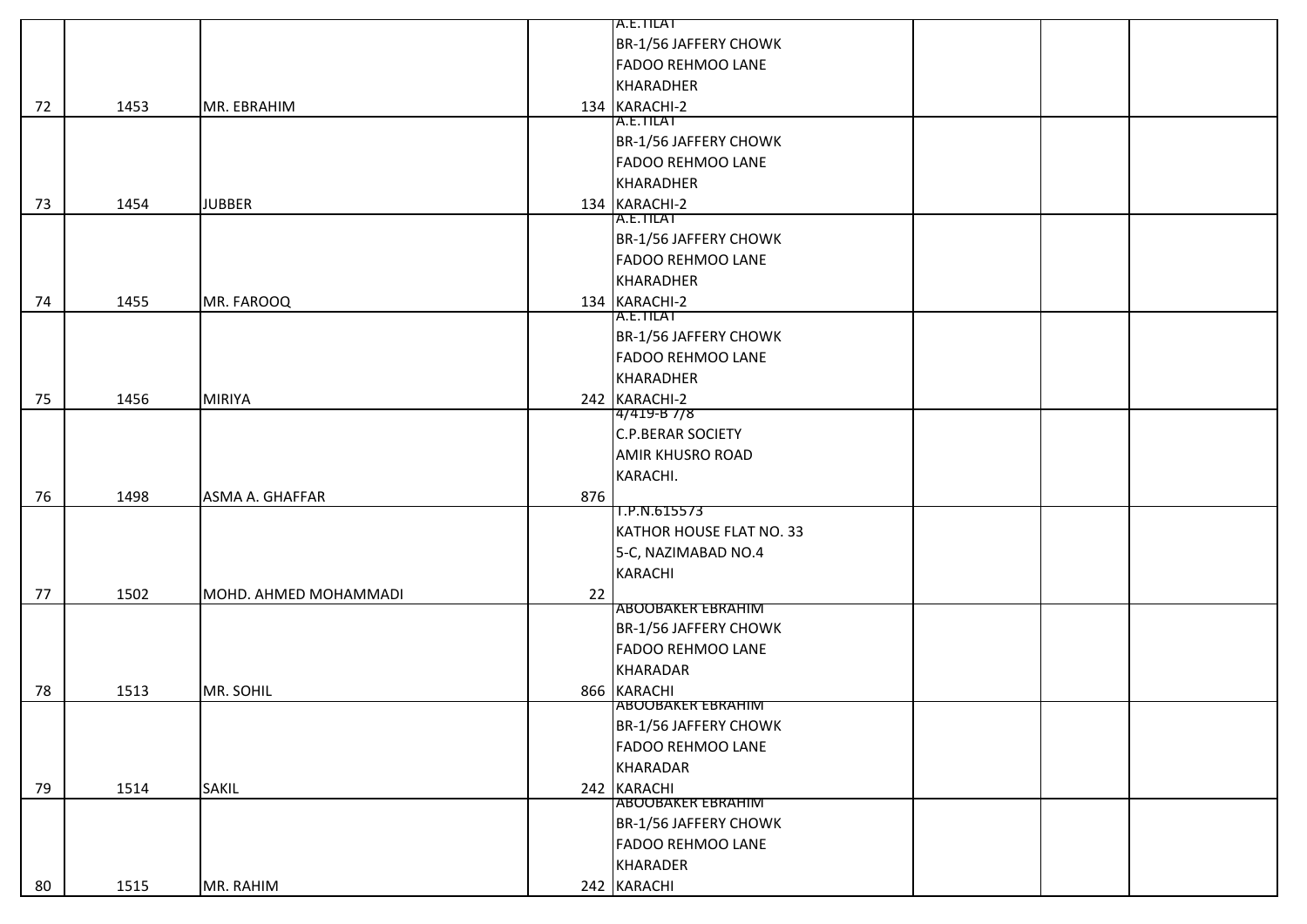|    |      |                      |       | <b>JABOOBAKER EBRAHIM</b>      |  |  |
|----|------|----------------------|-------|--------------------------------|--|--|
|    |      |                      |       | BR-1/56 JAFFERY CHOWK          |  |  |
|    |      |                      |       | <b>FADOO REHMOO LANE</b>       |  |  |
|    |      |                      |       | <b>KHARADER</b>                |  |  |
| 81 | 1516 | MR. ILYAS            |       | 134 KARACHI                    |  |  |
|    |      |                      |       | 44/A                           |  |  |
|    |      |                      |       | ADAMJEE NAGAR,                 |  |  |
|    |      |                      |       | KATHIAWAR C.H. SOCIETY         |  |  |
|    |      |                      |       | KARACHI-75350.                 |  |  |
| 82 | 1522 | MAHMOOD RANGOONI     | 1,269 |                                |  |  |
|    |      |                      |       | ALHAMDO LILLAH PLAZA           |  |  |
|    |      |                      |       | 3RD FLOOR ROOM NO. 301         |  |  |
|    |      |                      |       | LR-9-31/2/38, BADSHAH STREET   |  |  |
|    |      |                      |       | <b>OFF: NISHTAR ROAD</b>       |  |  |
| 83 | 1527 | MOHD. ALI            |       | 88 KARACHI                     |  |  |
|    |      |                      |       | 12 ZAFAR SQ                    |  |  |
|    |      |                      |       | A M 4- BURNS ROAD              |  |  |
|    |      |                      |       | <b>KARACHI</b>                 |  |  |
|    |      |                      |       |                                |  |  |
| 84 | 1601 | A. AZIZ              | 26    |                                |  |  |
|    |      |                      |       | 4 WELLINGTON BUILDING          |  |  |
|    |      |                      |       | SHAHRAH-E-IRAQ SADDAR          |  |  |
|    |      |                      |       | <b>KARACHI</b>                 |  |  |
|    |      |                      |       |                                |  |  |
| 85 | 1602 | MR. HAJI AHMED       | 136   |                                |  |  |
|    |      |                      |       | Q-2 10 EAST ST                 |  |  |
|    |      |                      |       | PHASE 1-DEFENCE                |  |  |
|    |      |                      |       | <b>KARACHI</b>                 |  |  |
|    |      |                      |       |                                |  |  |
| 86 | 1609 | <b>AASIA KHAN</b>    | 1,269 |                                |  |  |
|    |      |                      |       | C/O MCB BUNDER ROAD BRANCH     |  |  |
|    |      |                      |       | <b>KARACHI</b>                 |  |  |
|    |      |                      |       |                                |  |  |
|    |      |                      |       |                                |  |  |
| 87 | 1656 | <b>MOHD HUSSAIN</b>  | 1,269 |                                |  |  |
|    |      |                      |       | TC/O YOUSAFZAI TRADING CO      |  |  |
|    |      |                      |       | <b>NEW MEMON MASJID</b>        |  |  |
|    |      |                      |       | M.A.JINNAH ROAD                |  |  |
|    |      |                      |       | KARACHI                        |  |  |
| 88 | 1663 | <b>IKHLAS FATIMA</b> | 1,269 |                                |  |  |
|    |      |                      |       | GHAZNAVI MANZIL,SB-7/189       |  |  |
|    |      |                      |       | <b>GRAIN STREET BORI BAZAR</b> |  |  |
|    |      |                      |       | SADDAR                         |  |  |
|    |      |                      |       | KARACHI 74400                  |  |  |
| 89 | 1666 | SHEHAR YAR JUNAID    | 144   |                                |  |  |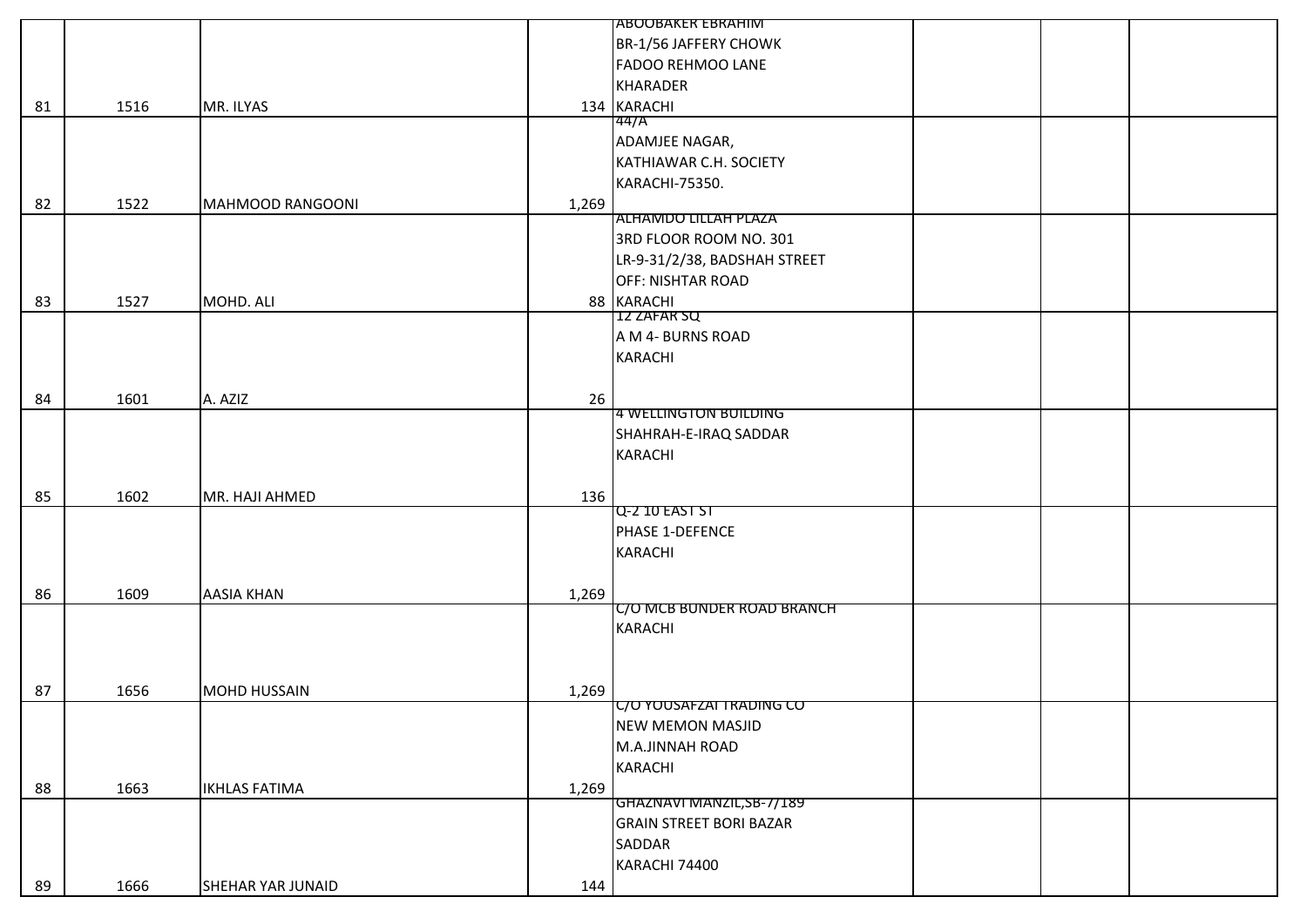|    |      |                        |       | 14 ALQAYAM BLDG                 |  |
|----|------|------------------------|-------|---------------------------------|--|
|    |      |                        |       | 304 GARDEN WEST                 |  |
|    |      |                        |       | <b>KARACHI</b>                  |  |
|    |      |                        |       |                                 |  |
| 90 | 1670 | MISS (DR) NABAT        | 88    |                                 |  |
|    |      |                        |       | <b>ABOOBAKAR EBRAHIM</b>        |  |
|    |      |                        |       | BR-1/56 JAFFERY CHOWK           |  |
|    |      |                        |       | <b>FADOO REHMOO LANE</b>        |  |
|    |      |                        |       | <b>KHARADHAR</b>                |  |
| 91 | 1674 | <b>ZENA BAI</b>        |       | 134 KARACHI                     |  |
|    |      |                        |       | <b>ABOOBAKER EBRAHIM</b>        |  |
|    |      |                        |       | BR-1/56 JAFFERY CHOWK           |  |
|    |      |                        |       | <b>FADOO REHMOO LANE</b>        |  |
|    |      |                        |       | KHARADHAR                       |  |
| 92 | 1675 | FERZANA                |       | 134 KARACHI                     |  |
|    |      |                        |       | C/O BR 1/56 JAFFERY CHOWK       |  |
|    |      |                        |       | <b>FADOO RAHMOO LANE</b>        |  |
|    |      |                        |       | <b>KHARADHER</b>                |  |
|    |      |                        |       | <b>KARACHI</b>                  |  |
| 93 | 1676 | <b>NAHID</b>           | 134   |                                 |  |
|    |      |                        |       | <b>FAKHR-E-MATHRI ROAD</b>      |  |
|    |      |                        |       | <b>QURESHI MANZIL 2ND FLOOR</b> |  |
|    |      |                        |       | P.O. BOX 6387, CITY POST        |  |
|    |      |                        |       | <b>KARACHI</b>                  |  |
| 94 | 1681 | <b>KHATIJA SODAGAR</b> | 219   |                                 |  |
|    |      |                        |       | PLOT NO 376-377/3               |  |
|    |      |                        |       | <b>FEDERAL B AREA</b>           |  |
|    |      |                        |       | KARACHI-38                      |  |
|    |      |                        |       |                                 |  |
| 95 | 1712 | <b>ASIF</b>            | 88    |                                 |  |
|    |      |                        |       | D-26/1, DAWOOD COLONY           |  |
|    |      |                        |       | <b>NEAR T.V. STATION</b>        |  |
|    |      |                        |       | KARACHI.                        |  |
|    |      |                        |       |                                 |  |
| 96 | 1759 | ZAIBUNISSA ALI MOHD.   | 1,269 |                                 |  |
|    |      |                        |       | C/O MUHAMMAD ARIF               |  |
|    |      |                        |       | ROOM NO. 1, MOMEEN MANZIL       |  |
|    |      |                        |       | OPP: CIVIL BURNS WARD           |  |
|    |      |                        |       | NEAR TAYYABA MASJID             |  |
| 97 | 1763 | SHAHZAD NISAR          |       | 39 CHAND BIBI ROAD, KARACHI.    |  |
|    |      |                        |       | PLOT NO. 713 / 5,               |  |
|    |      |                        |       | FLAT NO. B-14,                  |  |
|    |      |                        |       | RABIA CROWN, JAMSHED NO. 3      |  |
|    |      |                        |       | FATIMA JINNAH COLONY,           |  |
| 98 | 1877 | <b>HANIF</b>           |       | 83 KARACHI.                     |  |
|    |      |                        |       |                                 |  |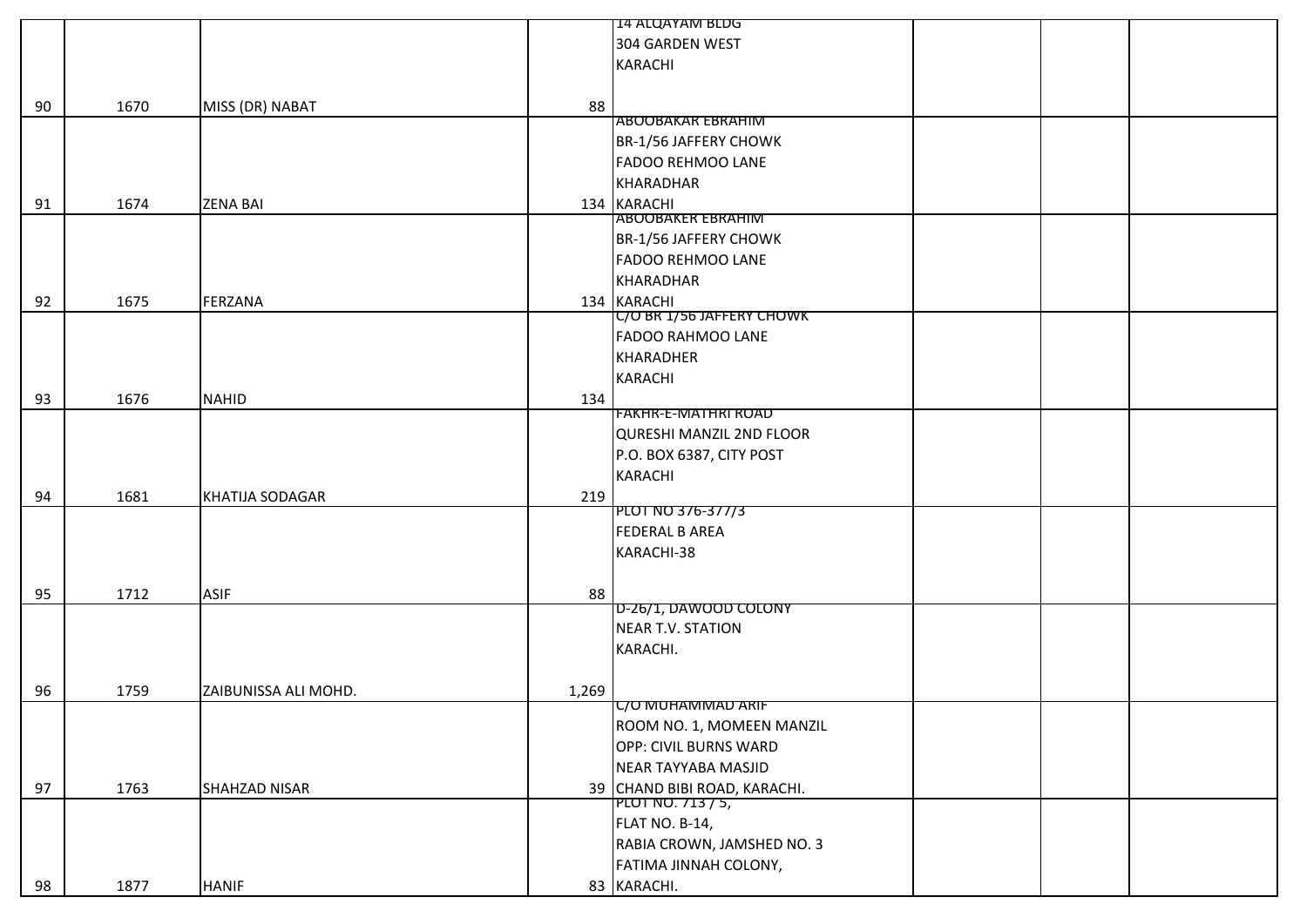|     |      |                           |              | IDADA MANZIL R N 14             |
|-----|------|---------------------------|--------------|---------------------------------|
|     |      |                           |              | A. DAWOOD ROAD                  |
|     |      |                           |              | KARACHI                         |
|     |      |                           |              |                                 |
| 99  | 1878 | <b>ABA ALI</b>            |              |                                 |
|     |      |                           | $\mathbf{3}$ | C/O NADEEM AHMED                |
|     |      |                           |              | A-255 BLOCK S                   |
|     |      |                           |              | NORTH NAZIMABAD                 |
|     |      |                           |              | <b>KARACHI</b>                  |
|     |      |                           |              |                                 |
| 100 | 1882 | <b>HAMEED LATIF</b>       | 86           | ZIU SHARFABAD ROAD NO. 16       |
|     |      |                           |              | KARACHI-5                       |
|     |      |                           |              |                                 |
|     |      |                           |              |                                 |
|     |      |                           |              |                                 |
| 101 | 1883 | <b>MEER ABRAR HUSSAIN</b> | 112          |                                 |
|     |      |                           |              | C/O DR A AZIZ AHMED             |
|     |      |                           |              | 111-H-1/25 NAZIMABAD            |
|     |      |                           |              | <b>KARACHI</b>                  |
|     |      |                           |              |                                 |
| 102 | 1893 | <b>HAJRA YOUSUF</b>       | 88           |                                 |
|     |      |                           |              | A-10 BILAL CENTRE               |
|     |      |                           |              | Z-C-4, BLOCK-5, GULSHAN-E-IQBAL |
|     |      |                           |              | KARACHI                         |
|     |      |                           |              |                                 |
| 103 | 1905 | JAMSHED ALI KHAN          | 14           |                                 |
|     |      |                           |              | <b>CHAIRMAN PAEC</b>            |
|     |      |                           |              | <b>ISLAMABAD</b>                |
|     |      |                           |              |                                 |
|     |      |                           |              |                                 |
| 104 | 1908 | MR. MUNIR AHMED KHAN      | 1,269        |                                 |
|     |      |                           |              | <b>Z-A RACE VIEW ROAD</b>       |
|     |      |                           |              | OPP: SERVICE HOSPITAL           |
|     |      |                           |              | LAHORE                          |
|     |      |                           |              |                                 |
| 105 | 1909 | DR. NASIR MAHMUD KHAN     | 1,610        |                                 |
|     |      |                           |              | C/O UBMETTC ROAD                |
|     |      |                           |              | GPO BOX 831                     |
|     |      |                           |              | <b>KARACHI</b>                  |
|     |      |                           |              |                                 |
| 106 | 1947 | ZAHID HUSSAIN             | 129          |                                 |
|     |      |                           |              | 6/20 ZAKARIA LANE               |
|     |      |                           |              | JODIA BAZAR                     |
|     |      |                           |              | KARACHI                         |
|     |      |                           |              |                                 |
| 107 | 1954 | NADEEM AMIR               | 88           |                                 |
|     |      |                           |              |                                 |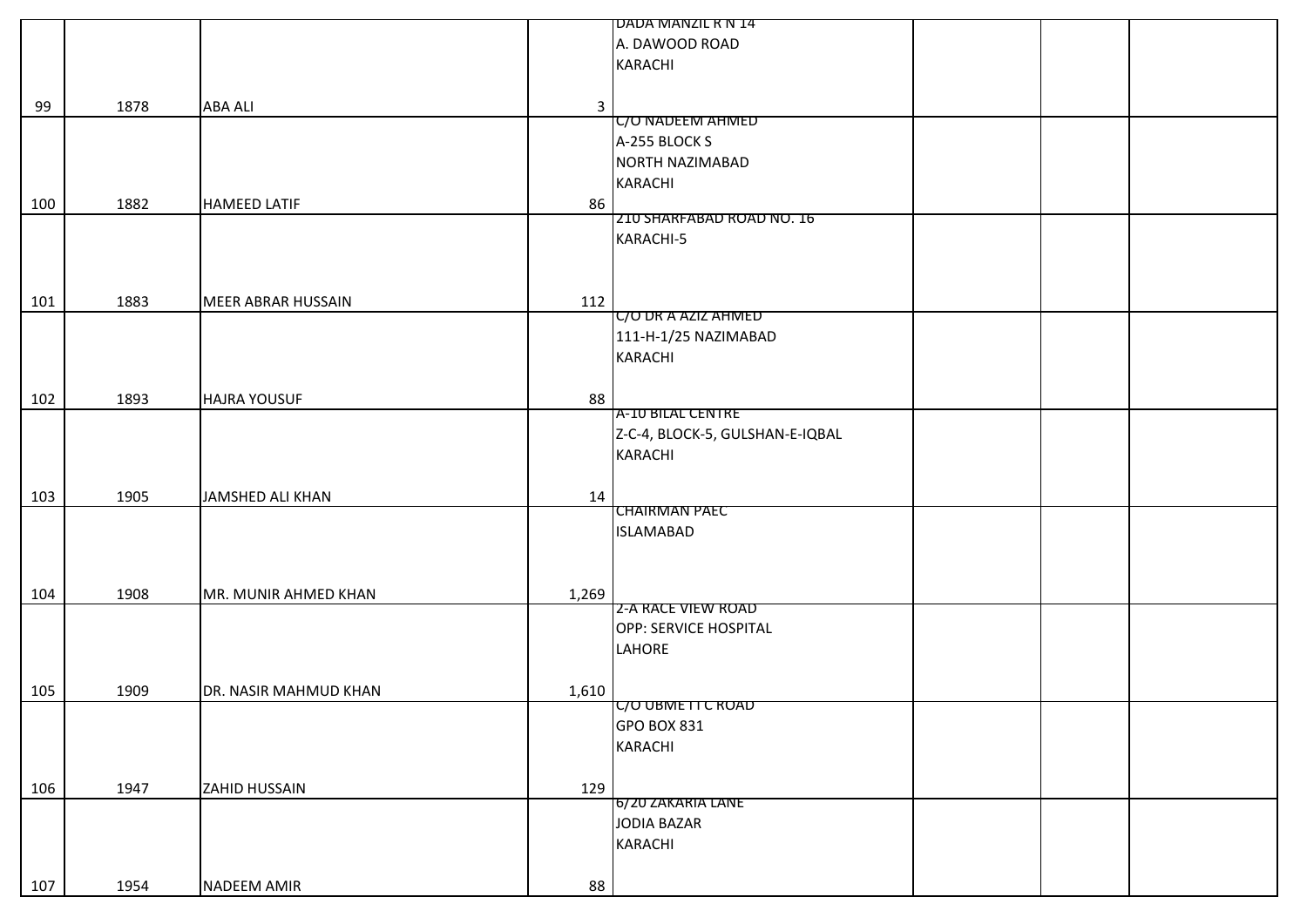|     |      |                        |       | C/O ABDUL KHALIQ FLAT NO B-11        |
|-----|------|------------------------|-------|--------------------------------------|
|     |      |                        |       | 3RD FLOOR, AL-ABDUL APART. 538/5     |
|     |      |                        |       | <b>BUSINESS RECODER ROAD</b>         |
|     |      |                        |       | <b>GARDEN EAST</b>                   |
| 108 | 1976 | <b>HANIF</b>           |       | 19 KARACHI                           |
|     |      |                        |       | C/O ABDUL KHALIQ FLAT NO B-11        |
|     |      |                        |       | 3RD FLOOR, AL-ABDUL APART. 538/5     |
|     |      |                        |       | <b>BUSINESS RECODER ROAD</b>         |
|     |      |                        |       | <b>GARDEN EAST</b>                   |
| 109 | 1977 | SADAF                  |       | 19 KARACHI                           |
|     |      |                        |       | <b>C/O ABDUL KHALIQ FLAT NO B-11</b> |
|     |      |                        |       | 3RD FLOOR, AL-ABDUL APART. 538/5     |
|     |      |                        |       | <b>BUSINESS RECODER ROAD</b>         |
|     |      |                        |       | <b>GARDEN EAST</b>                   |
| 110 | 1978 | <b>BABU</b>            |       | 19 KARACHI                           |
|     |      |                        |       | C/O ABDUL KHALIQ FLAT NO B-11        |
|     |      |                        |       | 3RD FLOOR, AL-ABDUL, APART, 538/5    |
|     |      |                        |       | <b>BUSINESS RECODER ROAD</b>         |
|     |      |                        |       | <b>GARDEN EAST</b>                   |
| 111 | 1979 | <b>ONEZ</b>            |       | 19 KARACHI                           |
|     |      |                        |       | KUTCHI GALI NO.1                     |
|     |      |                        |       | <b>MARRIOT ROAD</b>                  |
|     |      |                        |       | <b>KARACHI</b>                       |
|     |      |                        |       |                                      |
| 112 | 1984 | <b>RAHMAT ALI</b>      | 1,269 |                                      |
|     |      |                        |       | B-160, BLOCK A                       |
|     |      |                        |       | NORTH NAZIMABAD                      |
|     |      |                        |       | KARACHI-33                           |
|     |      |                        |       |                                      |
| 113 | 2008 | <b>MOHAMMAD SUALEH</b> | 2,544 |                                      |
|     |      |                        |       | <b>C/O M HANIF ABDULLAH MOTIWALA</b> |
|     |      |                        |       | MUSTUFA TERRECE 1ST FLOOR            |
|     |      |                        |       | BEHIND UBL BAHDURABAD BRANCH         |
|     |      |                        |       | <b>BAHDURABAD</b>                    |
| 114 | 2016 | <b>ATIA</b>            |       | 1 KARACHI                            |
|     |      |                        |       | FLA1# 43-09, 2ND FLOOR BLOCK-87      |
|     |      |                        |       | PHASE 1, DEFENCE GARDEN APPT.        |
|     |      |                        |       | D.H.A.                               |
|     |      |                        |       | KARACHI 75500                        |
| 115 | 2067 | MOHAMMAD ABDUR REHMAN  | 394   |                                      |
|     |      |                        |       | 5/08 A RAFIQ CENTRE                  |
|     |      |                        |       | ABDULLAH HAROON ROAD                 |
|     |      |                        |       | SADDAR                               |
|     |      |                        |       | KARACHI-03                           |
| 116 | 2070 | MRS. TERESA NEWTON     | 311   |                                      |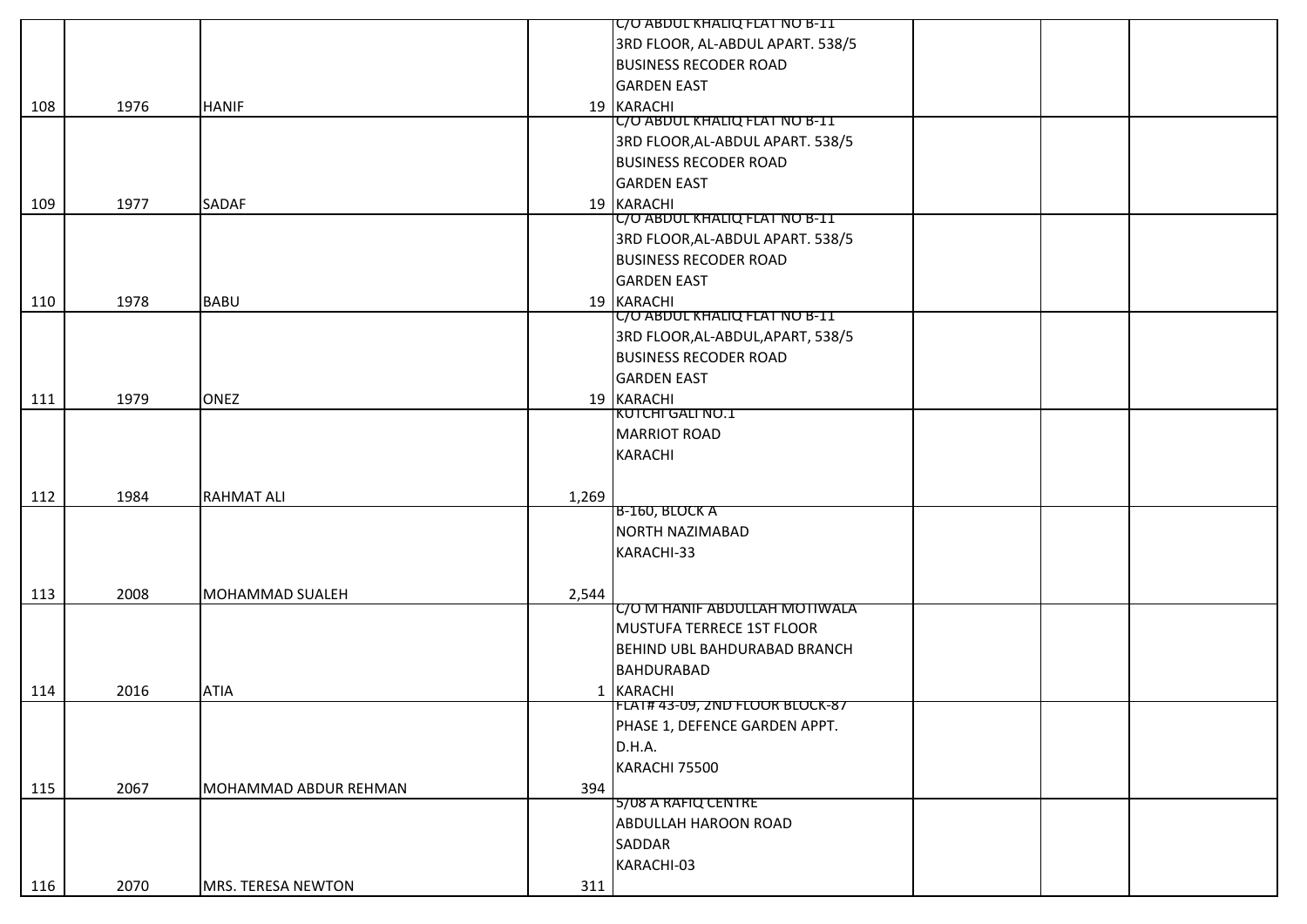|     |      |                           |                | IC/O AMEEJEE VALLEEJE & SONS    |  |
|-----|------|---------------------------|----------------|---------------------------------|--|
|     |      |                           |                | AMEEJEE CHAMBERS, CAMPBELL ST.  |  |
|     |      |                           |                | P.O.BOX - 51                    |  |
|     |      |                           |                | <b>KARACHI - 74200</b>          |  |
|     | 2073 | <b>ANVER TAPAL</b>        | 1,269          |                                 |  |
| 117 |      |                           |                | 1-C, LANE - 10                  |  |
|     |      |                           |                | KH-NISHAT, PHASE-V1, D.H.A.     |  |
|     |      |                           |                | <b>KARACHI</b>                  |  |
|     |      |                           |                |                                 |  |
|     |      |                           |                |                                 |  |
| 118 | 2095 | ZIAUDDIN ASIF             | 57             |                                 |  |
|     |      |                           |                | <b>HOUSE NO 3.5.6.7 BLOCK-5</b> |  |
|     |      |                           |                | <b>SARGODHA</b>                 |  |
|     |      |                           |                |                                 |  |
|     |      |                           |                |                                 |  |
| 119 | 2108 | SHABBIR HUSSIEN SHAH      | 117            |                                 |  |
|     |      |                           |                | A-173, BLOCK-13                 |  |
|     |      |                           |                | <b>GULISTAN-E-JAUHAR</b>        |  |
|     |      |                           |                | KARACHI.                        |  |
|     |      |                           |                |                                 |  |
| 120 | 2132 | <b>SYED TEHNIYET RAZA</b> | 40             |                                 |  |
|     |      |                           |                | 380A-BLOCK NO 1                 |  |
|     |      |                           |                | GULSHAN-E-IQBAL                 |  |
|     |      |                           |                | <b>KARACHI</b>                  |  |
|     |      |                           |                |                                 |  |
|     | 2141 | SHAIKH SALIM              | 192            |                                 |  |
| 121 |      |                           |                | 107/J, BLOCK-2, P.E.C.H.S.      |  |
|     |      |                           |                | KARACHI 29                      |  |
|     |      |                           |                |                                 |  |
|     |      |                           |                |                                 |  |
|     |      |                           |                |                                 |  |
| 122 | 2172 | <b>KHALID SAMAD</b>       | $\overline{2}$ | 7 IST FLOOR KARIM APARTMENT     |  |
|     |      |                           |                |                                 |  |
|     |      |                           |                | M.H. GAZDAR ROAD                |  |
|     |      |                           |                | BEHIND SIND SECRETRATE BLDG.    |  |
|     |      |                           |                | <b>KARACHI</b>                  |  |
| 123 | 2176 | ZAIGHAM MASOOD            | $\overline{2}$ |                                 |  |
|     |      |                           |                | QNOH1/J                         |  |
|     |      |                           |                | <b>JINNAH SQUARE</b>            |  |
|     |      |                           |                | <b>MALIR COLONY</b>             |  |
|     |      |                           |                | <b>KARACHI</b>                  |  |
| 124 | 2194 | <b>SHER BANO</b>          | $\overline{2}$ |                                 |  |
|     |      |                           |                | A-51 BLOCK 5                    |  |
|     |      |                           |                | GULSHAN-E-IQBAL                 |  |
|     |      |                           |                | <b>KARACHI</b>                  |  |
|     |      |                           |                |                                 |  |
| 125 | 2197 | S. ASAD ALI               | 88             |                                 |  |
|     |      |                           |                |                                 |  |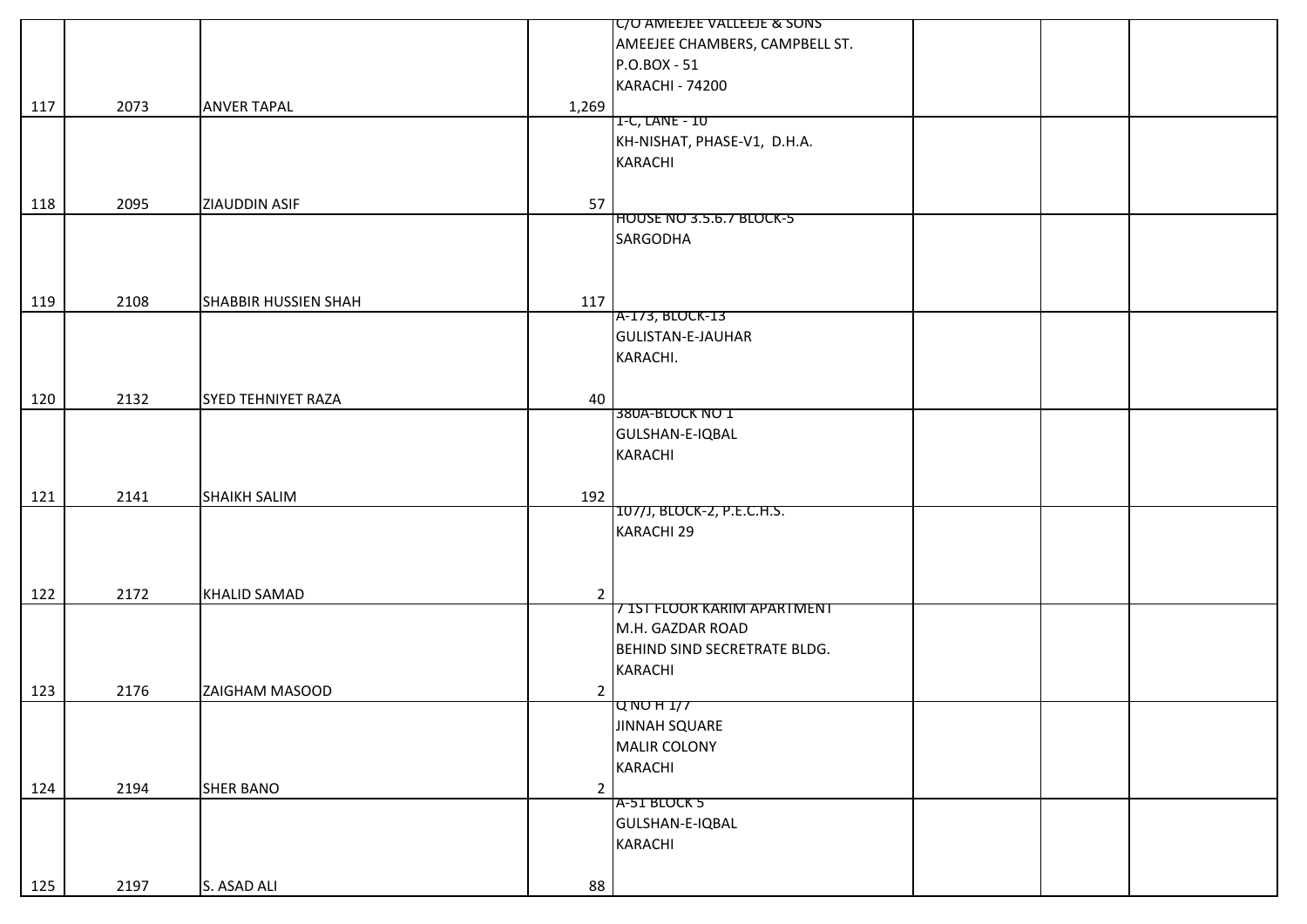|     |      |                     |       | 353 BAHADURABAD SOCIETY     |
|-----|------|---------------------|-------|-----------------------------|
|     |      |                     |       | STREET NO 15                |
|     |      |                     |       | <b>KARACHI 5</b>            |
|     |      |                     |       |                             |
| 126 | 2227 | MIR ALI AHMED       | 1,303 |                             |
|     |      |                     |       | A 15 POINEER COTTAGES       |
|     |      |                     |       | METROVILLE SCHEME 33        |
|     |      |                     |       | UNIVERSITY ROAD             |
|     |      |                     |       |                             |
|     |      |                     |       | KARACHI                     |
| 127 | 2236 | S. NADEEM HASNAIN   | 46    | <b>B-248 BLOCK-L</b>        |
|     |      |                     |       | NORTH NAZIMABAD             |
|     |      |                     |       |                             |
|     |      |                     |       | KARACHI                     |
|     |      |                     |       |                             |
| 128 | 2237 | SABIHA QURESHI      | 1,269 |                             |
|     |      |                     |       | A-222, BLOCK 12             |
|     |      |                     |       | F.B. AREA                   |
|     |      |                     |       | <b>KARACHI</b>              |
|     |      |                     |       |                             |
| 129 | 2241 | <b>AHMED NADEEM</b> | 61    |                             |
|     |      |                     |       | R-560-15B, BUFFER ZONE      |
|     |      |                     |       | <b>NORTH KARACHI</b>        |
|     |      |                     |       | KARACHI                     |
|     |      |                     |       |                             |
| 130 | 2244 | <b>JUNAID AHMED</b> | 25    |                             |
|     |      |                     |       | A-117/56, JAMIA MASJID ROAD |
|     |      |                     |       | <b>HIRABAD</b>              |
|     |      |                     |       | <b>HYDERABAD</b>            |
|     |      |                     |       |                             |
| 131 | 2245 | DAYARAM SEWANI      | 1,269 |                             |
|     |      |                     |       | B-251 BLOCK-5               |
|     |      |                     |       | GULSHAN-E-IQBAL             |
|     |      |                     |       | KARACHI                     |
|     |      |                     |       |                             |
| 132 | 2270 | RIAZ UL HASAN       | 112   |                             |
|     |      |                     |       | R-811 SECTOR 15 A/2         |
|     |      |                     |       | <b>BUFFER ZONE</b>          |
|     |      |                     |       | <b>NORTH KARACHI</b>        |
|     |      |                     |       | KARACHI                     |
| 133 | 2329 | <b>QAISER ABBAS</b> | 742   |                             |
|     |      |                     |       | 4/455 SHAH FAISAL COLONY    |
|     |      |                     |       | KARACHI                     |
|     |      |                     |       |                             |
|     |      |                     |       |                             |
|     |      |                     |       |                             |
| 134 | 2335 | MAHFOOZ UR REHMAN   | 192   |                             |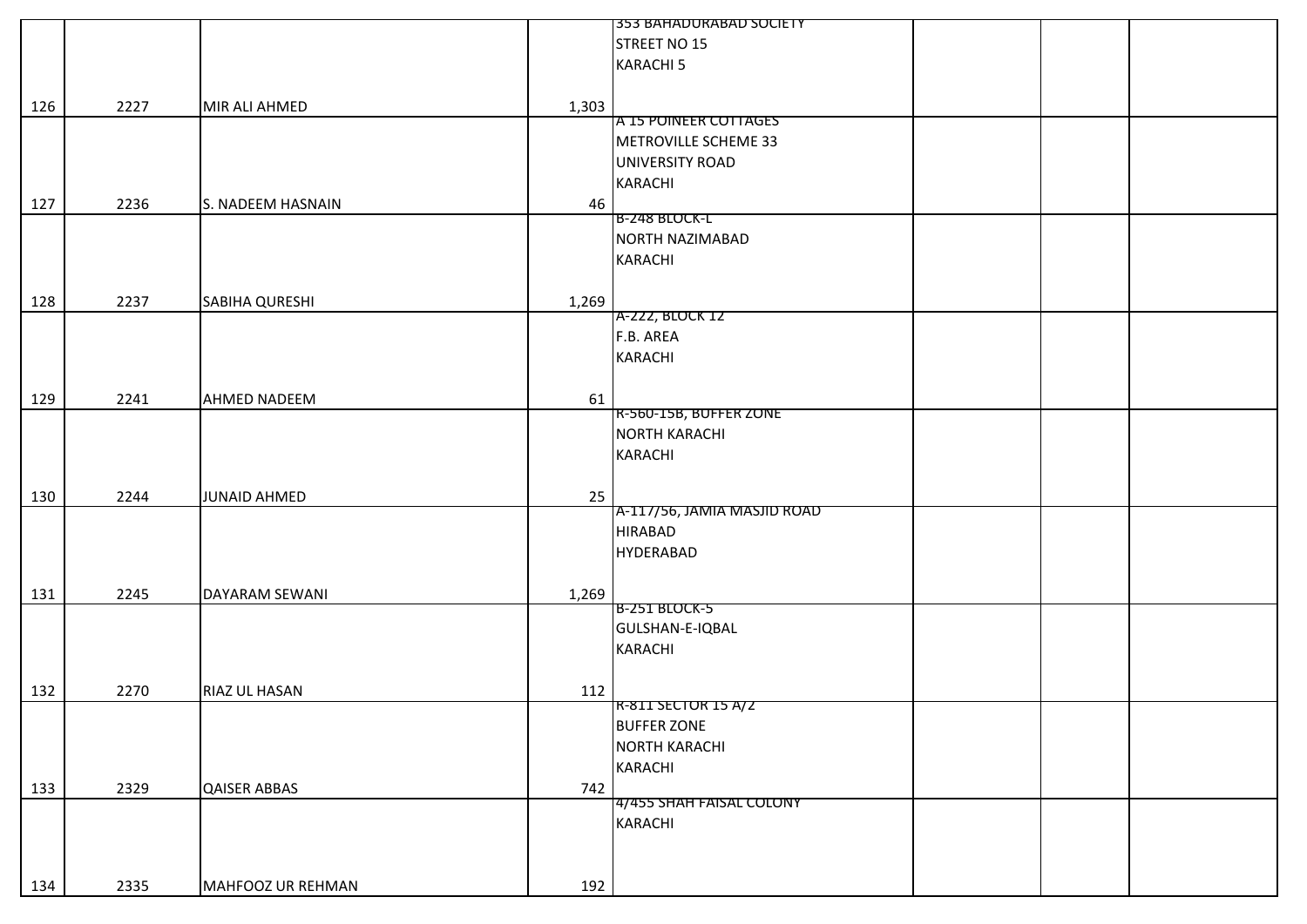|     |      |                                  | 35 A GULGASHT COLONY          |
|-----|------|----------------------------------|-------------------------------|
|     |      |                                  | <b>MULTAN</b>                 |
|     |      |                                  |                               |
|     |      |                                  |                               |
|     |      |                                  |                               |
| 135 | 2337 | 88<br>S. RASHID MUBASHIR         |                               |
|     |      |                                  | 57/2 22ND STREET              |
|     |      |                                  | PHASE-V                       |
|     |      |                                  | D.H.A.                        |
|     |      |                                  | <b>KARACHI</b>                |
| 136 | 2340 | <b>SHAHIDA NABI DAR</b><br>1,269 |                               |
|     |      |                                  | 468-B, BLOCK NEW TAUHEED PARK |
|     |      |                                  | GULSHAN-E-RAVI                |
|     |      |                                  |                               |
|     |      |                                  | LAHORE                        |
|     |      |                                  |                               |
| 137 | 2343 | <b>KAMAL AHMED</b><br>88         |                               |
|     |      |                                  | A-28/8 AZIZABAD               |
|     |      |                                  | FEDRAL 'B' AREA               |
|     |      |                                  | KARACHI                       |
|     |      |                                  |                               |
|     |      | 218                              |                               |
| 138 | 2349 | MUBASHIR A. MALIK                | <b>HOUSE NO 386 G-8/2</b>     |
|     |      |                                  | <b>ISLAMABAD</b>              |
|     |      |                                  |                               |
|     |      |                                  |                               |
|     |      |                                  |                               |
| 139 | 2360 | 88<br><b>AJMAL HUSSAIN SHAH</b>  |                               |
|     |      |                                  | <b>Z KHALID COLONY</b>        |
|     |      |                                  | <b>MULTAN CANTT</b>           |
|     |      |                                  |                               |
|     |      |                                  |                               |
|     |      |                                  |                               |
| 140 | 2362 | 88<br><b>SYED ALI RAZA</b>       |                               |
|     |      |                                  | <b>B-10 FL 6 BLOCK 7</b>      |
|     |      |                                  | GULSHAN-E-IQBAL               |
|     |      |                                  | <b>KARACHI</b>                |
|     |      |                                  |                               |
| 141 | 2368 | <b>SYED SARWAT ALI</b><br>88     |                               |
|     |      |                                  | SHL/2 LIAQAT ROAD             |
|     |      |                                  | MODEL COLONY                  |
|     |      |                                  |                               |
|     |      |                                  | KARACHI-27                    |
|     |      |                                  |                               |
| 142 | 2379 | <b>GHAZALA NASREEN</b><br>88     |                               |
|     |      |                                  | C/O GRINDLAYS BANK P L C      |
|     |      |                                  | <b>HOTEL METROPOLE BRANCH</b> |
|     |      |                                  | <b>ABDULLAH HAROON ROAD</b>   |
|     |      |                                  | KARACHI                       |
|     |      |                                  |                               |
| 143 | 2406 | MR. MOHD ZAFAR KHAN<br>1,970     |                               |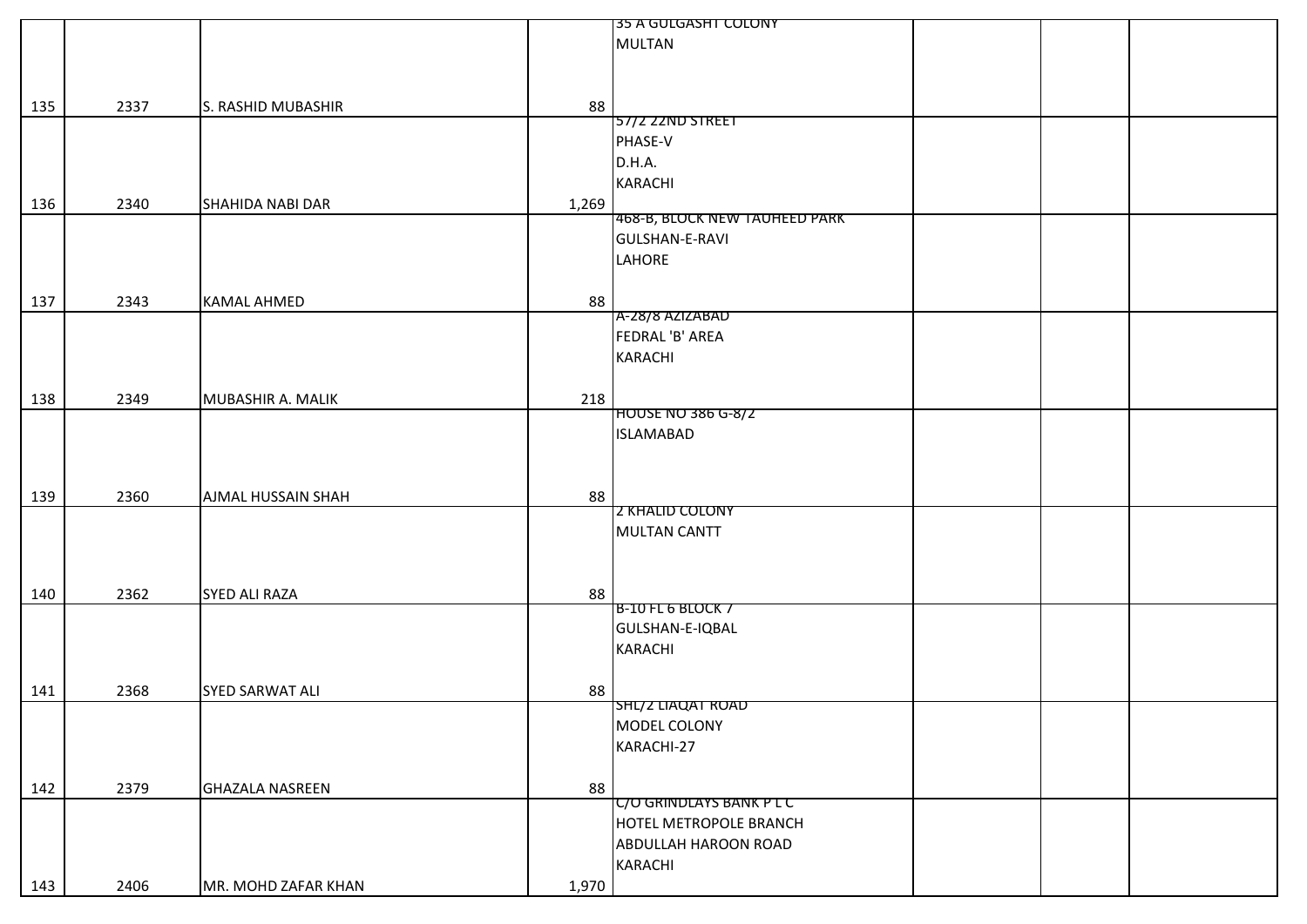|     |      |                            |       | <b>HOUSE NO 6 STREET NO 50</b>  |  |  |
|-----|------|----------------------------|-------|---------------------------------|--|--|
|     |      |                            |       | <b>SANT NAGAR</b>               |  |  |
|     |      |                            |       | <b>LAHORE</b>                   |  |  |
|     |      |                            |       |                                 |  |  |
| 144 | 2422 | MR. MUHAMMAD ALI SHAH      | 88    |                                 |  |  |
|     |      |                            |       | 1 H 6/ / NAZIMABAD              |  |  |
|     |      |                            |       | <b>KARACHI 18</b>               |  |  |
|     |      |                            |       |                                 |  |  |
|     |      |                            |       |                                 |  |  |
| 145 | 2427 | MR. SYED ABDUL KALAM       | 21    |                                 |  |  |
|     |      |                            |       | <b>B-15, BLOCK 13</b>           |  |  |
|     |      |                            |       | <b>FEDERAL B AREA</b>           |  |  |
|     |      |                            |       | KARACHI 75950                   |  |  |
|     |      |                            |       |                                 |  |  |
| 146 | 2431 | MR. JALIL U AHMAD          | 46    |                                 |  |  |
|     |      |                            |       | <b>C/O NASIR BOKHARI</b>        |  |  |
|     |      |                            |       | ROOM NO 95 2ND FLOOR            |  |  |
|     |      |                            |       | <b>STOCK EXCHANGE BUILDING</b>  |  |  |
|     |      |                            |       | <b>STOCK EXCHANGE ROAD</b>      |  |  |
| 147 | 2453 | MISS SAIRA MOHAMMAD KHAN   |       | 105 KARACHI                     |  |  |
|     |      |                            |       | <b>FATIMA HAJIANI MANSION</b>   |  |  |
|     |      |                            |       | 3RD FLOOR FLAT NO 26            |  |  |
|     |      |                            |       | NANAKWADA                       |  |  |
|     |      |                            |       | <b>KARACHI</b>                  |  |  |
| 148 | 2457 | MR. MOHD RAFIQ             | 252   |                                 |  |  |
|     |      |                            |       | 33 - H, BLOCK NO. 6 (ANNEXE)    |  |  |
|     |      |                            |       | P.E.C.H.SOCIETY                 |  |  |
| 149 | 2464 | MRS. SULTANA MAHMOOD       |       | 10,579 KARACHI.                 |  |  |
|     |      |                            |       | <b>FREYSSINET PAK CO LTD</b>    |  |  |
|     |      |                            |       | <b>ECONOMIC BUILDING</b>        |  |  |
|     |      |                            |       | <b>KEAMARI</b>                  |  |  |
|     |      |                            |       | <b>KARACHI</b>                  |  |  |
| 150 | 2487 | MR. M. S. MAKHDUMI         | 1,251 |                                 |  |  |
|     |      |                            |       | A-477, BLOCK-J,                 |  |  |
|     |      |                            |       | <b>NORTH NAZIMABAD</b>          |  |  |
|     |      |                            |       | KARACHI 74700                   |  |  |
|     |      |                            |       |                                 |  |  |
| 151 | 2507 | MR. JAMIL AHMED SIDDIQUI   | 64    |                                 |  |  |
|     |      |                            |       | <b>C/O INDUS CLEARING &amp;</b> |  |  |
|     |      |                            |       | <b>SHIPPING COMPANY</b>         |  |  |
|     |      |                            |       | KHORI GARDEN MURAD KHAN ROAD    |  |  |
|     |      |                            |       | KARACHI                         |  |  |
| 152 | 2516 | MR. MOHAMMAD ELIAS JUMLANA | 88    |                                 |  |  |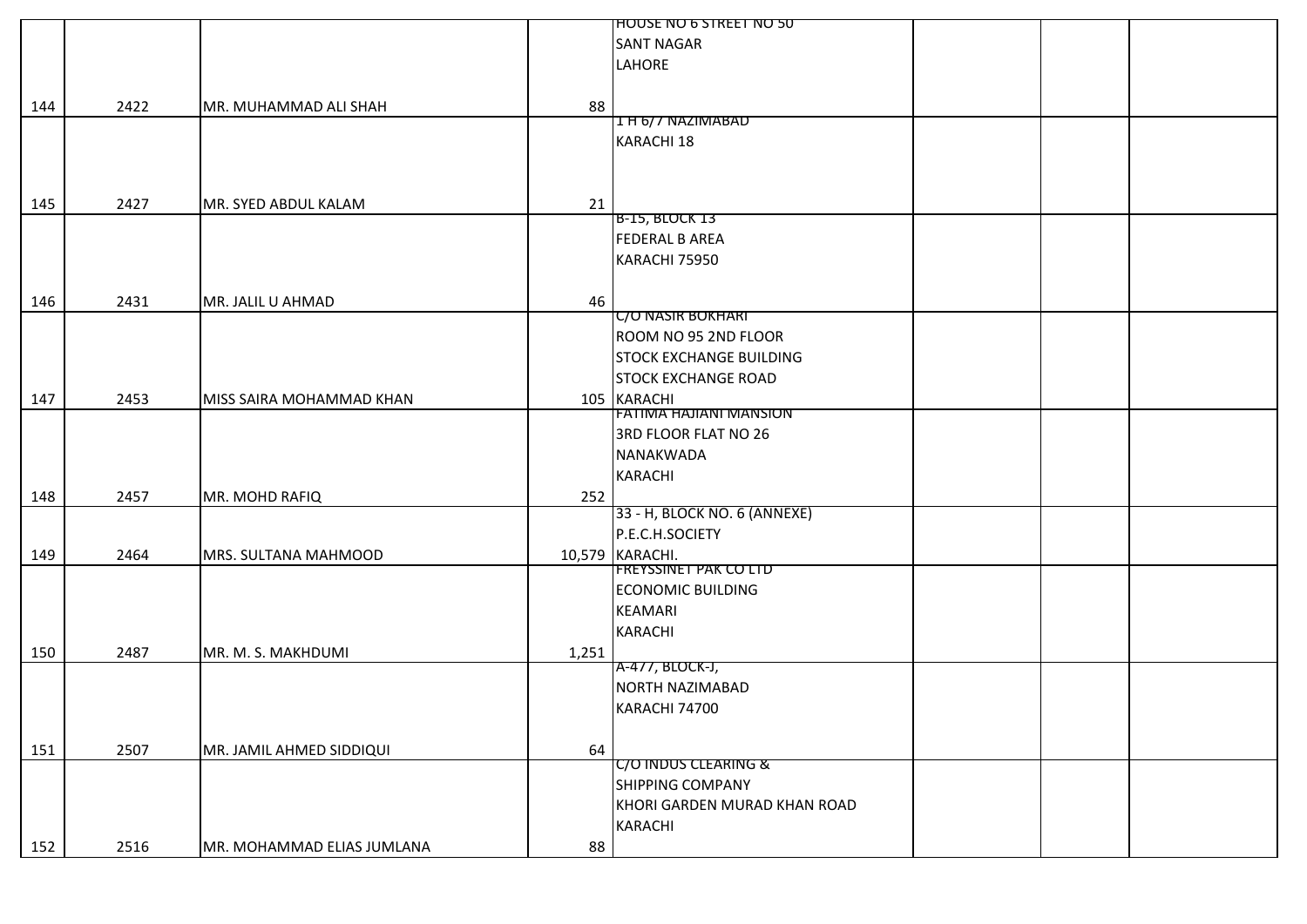|     |      |                            |       | <b>59-B CIRCULAR STREET</b>          |  |  |
|-----|------|----------------------------|-------|--------------------------------------|--|--|
|     |      |                            |       | DEFENCE HOUSING SOCIETY              |  |  |
|     |      |                            |       | KARACHI-75500                        |  |  |
|     |      |                            |       |                                      |  |  |
|     | 2521 | MRS. FARRUKH ASAD          | 86    |                                      |  |  |
| 153 |      |                            |       | C/O MR M.B.MANA                      |  |  |
|     |      |                            |       | 3, BLEAK HOUSE ROAD                  |  |  |
|     |      |                            |       | KARACHI 75530                        |  |  |
|     |      |                            |       |                                      |  |  |
| 154 | 2524 | MR. NOSHIR B MANA          | 37    |                                      |  |  |
|     |      |                            |       | C/O MR M.B.MANA                      |  |  |
|     |      |                            |       | 3, BLEAK HOUSE ROAD                  |  |  |
|     |      |                            |       | KARACHI 75530                        |  |  |
|     |      |                            |       |                                      |  |  |
| 155 | 2525 | MISS ZARINE N MANA         | 108   |                                      |  |  |
|     |      |                            |       |                                      |  |  |
|     |      |                            |       | 736/2, ADJACENT AYUB MEDICAL COMPLEX |  |  |
|     |      |                            |       | <b>MANSEHRA ROAD</b>                 |  |  |
|     |      |                            |       | ABBOTTABAD-22040.                    |  |  |
|     |      |                            |       |                                      |  |  |
|     | 2531 | MR. PIR MUNAWAR SHAH       | 148   |                                      |  |  |
| 156 |      |                            |       | 3/C/1/9 NAZIMABAD                    |  |  |
|     |      |                            |       | <b>KARACHI</b>                       |  |  |
|     |      |                            |       |                                      |  |  |
|     |      |                            |       |                                      |  |  |
|     | 2538 | SYED WILAYAT HUSSAIN RIZVI | 88    |                                      |  |  |
| 157 |      |                            |       | <b>C/O EXXON CHEMICALS (PAK) LTD</b> |  |  |
|     |      |                            |       | PNSC BUILDING 7/8 FLOOR              |  |  |
|     |      |                            |       | MOULVI TAMIZUDDIN KHAN ROAD          |  |  |
|     |      |                            |       | <b>KARACHI</b>                       |  |  |
|     | 2541 | MR. M. JAMIL SHEIKH        | 73    |                                      |  |  |
| 158 |      |                            |       | E-9, STREET NO 6                     |  |  |
|     |      |                            |       | OFFICERS COLONY                      |  |  |
|     |      |                            |       | <b>CAVALARY GROUND</b>               |  |  |
|     |      |                            |       | <b>LAHORE CANTT</b>                  |  |  |
|     |      |                            |       |                                      |  |  |
| 159 | 2546 | MR. SAGHIR M SIDDIQUI      | 1,269 | 1160/3, FEDERAL B AREA               |  |  |
|     |      |                            |       | KARACHI 38                           |  |  |
|     |      |                            |       |                                      |  |  |
|     |      |                            |       |                                      |  |  |
|     |      |                            |       |                                      |  |  |
| 160 | 2550 | MR. MOHAMED HUSSAIN        | 88    |                                      |  |  |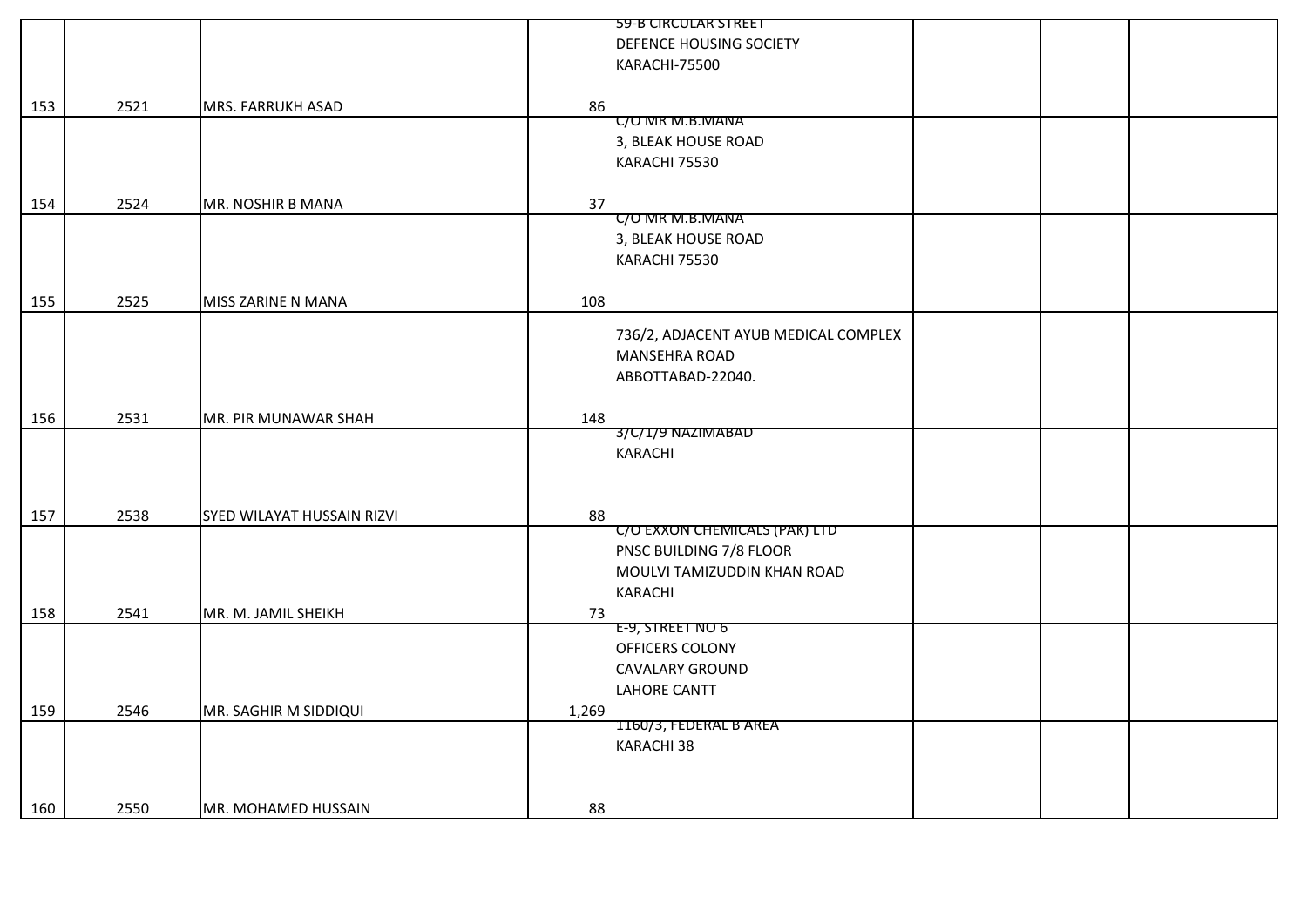|     |      |                                |       | 133-B S.M.C.H.S.          |  |
|-----|------|--------------------------------|-------|---------------------------|--|
|     |      |                                |       | KARACHI NO.8              |  |
|     |      |                                |       |                           |  |
|     |      |                                |       |                           |  |
|     |      |                                |       |                           |  |
| 161 | 2578 | MR. HAROON                     | 37    |                           |  |
|     |      |                                |       | $1V/B-5/15$               |  |
|     |      |                                |       | <b>NAZIMABAD</b>          |  |
|     |      |                                |       | KARACHI-74600             |  |
|     |      |                                |       |                           |  |
| 162 | 2580 | MR. M. S. F. RIFAT             | 1,610 |                           |  |
|     |      |                                |       | <b>HAFIZ CHAMBERS</b>     |  |
|     |      |                                |       | OPP. DENSO HALL           |  |
|     |      |                                |       | M.A. JINNAH ROAD          |  |
|     |      |                                |       |                           |  |
|     |      |                                |       | <b>KARACHI</b>            |  |
| 163 | 2581 | MR. S. SULTAN AHMED            | 105   |                           |  |
|     |      |                                |       | 29, A/11/11 SUNSET LANE   |  |
|     |      |                                |       | PHASE 11, D.H.A.          |  |
|     |      |                                |       | POST CODE 75500           |  |
| 164 | 2582 | AIR CDRE KAMAL MUSAD HASAN RET |       | 10 KARACHI.               |  |
|     |      |                                |       | 68, STREET 18, PHASE-V    |  |
|     |      |                                |       | D.H.A.                    |  |
|     |      |                                |       | <b>KARACHI</b>            |  |
|     |      |                                |       |                           |  |
|     |      |                                |       |                           |  |
| 165 | 2583 | MR. S. ASKARI HUSAIN KAZMI     | 94    |                           |  |
|     |      |                                |       | A-2, BLOCK-Q              |  |
|     |      |                                |       | NORTH NAZIMABAD           |  |
|     |      |                                |       | <b>KARACHI</b>            |  |
|     |      |                                |       |                           |  |
| 166 | 2590 | <b>FAYYAZ AHMAD RANA</b>       | 945   |                           |  |
|     |      |                                |       | <b>D.S.I. CORPORATION</b> |  |
|     |      |                                |       | 8/A NORTH CENTRAL AVENUE  |  |
|     |      |                                |       |                           |  |
|     |      |                                |       | D.H.A.                    |  |
|     |      |                                |       | <b>KARACHI</b>            |  |
| 167 | 2595 | MRS. KHATIJA                   | 2,896 |                           |  |
|     |      |                                |       | <b>D.S.I. CORPORATION</b> |  |
|     |      |                                |       | 8/A NORTH CENTRAL AVENUE  |  |
|     |      |                                |       | D.H.A.                    |  |
|     |      |                                |       | <b>KARACHI</b>            |  |
| 168 | 2596 | MRS. MARIUM BIBI               | 782   |                           |  |
|     |      |                                |       | <b>D.S.I. CORPORATION</b> |  |
|     |      |                                |       | 8/A NORTH CENTRAL AVENUE  |  |
|     |      |                                |       |                           |  |
|     |      |                                |       | D.H.A.                    |  |
|     |      |                                |       | KARACHI                   |  |
| 169 | 2597 | MR. IQBAL AHMED                | 782   |                           |  |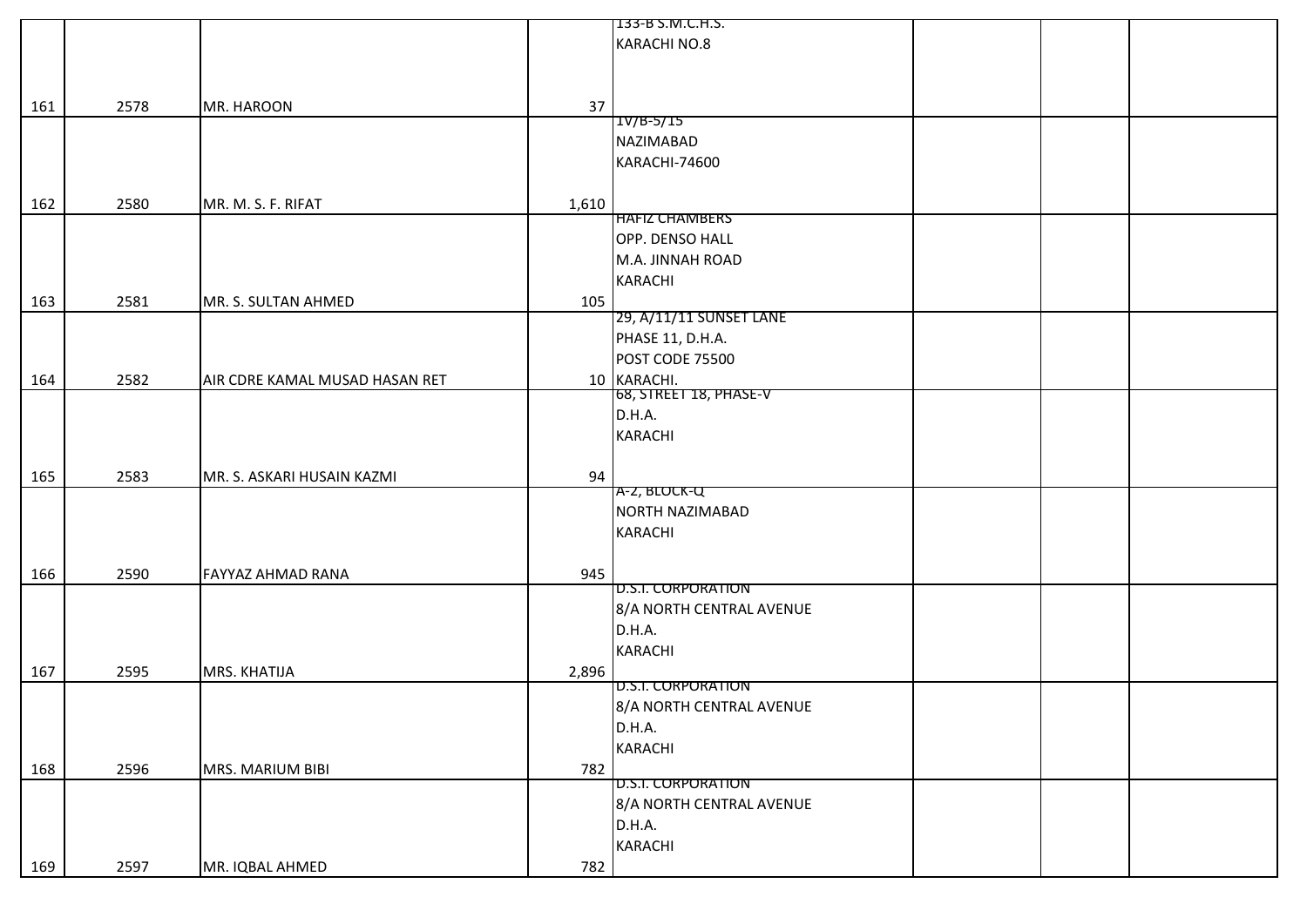|     |      |                             |              | G-22/A4 BLOCK-5                    |  |  |
|-----|------|-----------------------------|--------------|------------------------------------|--|--|
|     |      |                             |              | <b>CLIFTON</b>                     |  |  |
|     |      |                             |              | <b>KARACHI</b>                     |  |  |
|     |      |                             |              |                                    |  |  |
|     |      |                             |              |                                    |  |  |
| 170 | 2622 | MR. ZAHEER HASAN            | 1,308        | 37 PARSI COLONY                    |  |  |
|     |      |                             |              |                                    |  |  |
|     |      |                             |              | M.A. JINNAH ROAD EXTN              |  |  |
|     |      |                             |              | <b>KARACHI3</b>                    |  |  |
|     |      |                             |              |                                    |  |  |
| 171 | 2630 | MR. KAIKOBAD J. DINSHAW     | 79           |                                    |  |  |
|     |      |                             |              | <b>C/O RIAZ A KHAN</b>             |  |  |
|     |      |                             |              | <b>194 CORNER ANARKALI</b>         |  |  |
|     |      |                             |              | <b>THE MALL</b>                    |  |  |
|     |      |                             |              | LAHORE                             |  |  |
| 172 | 2631 | MR. SHAMS KHAN              | 894          |                                    |  |  |
|     |      |                             |              | 257, P.I.B. COLONY                 |  |  |
|     |      |                             |              | <b>KARACHI</b>                     |  |  |
|     |      |                             |              |                                    |  |  |
|     |      |                             |              |                                    |  |  |
|     |      |                             |              |                                    |  |  |
| 173 | 2634 | MR. MOSADDAQ SALIM QURAISHI | 181          |                                    |  |  |
|     |      |                             |              | <b>C/O MADINA OIL MILLS</b>        |  |  |
|     |      |                             |              | JODIA BAZAR                        |  |  |
|     |      |                             |              | BARNAI CHOCK N.P.11/15             |  |  |
|     |      |                             |              | KARACHI                            |  |  |
| 174 | 2635 | <b>ABDUL SATTAR</b>         | 832          |                                    |  |  |
|     |      |                             |              | <b>HAFIZ SULEMAN STREET</b>        |  |  |
|     |      |                             |              | M R 3/27                           |  |  |
|     |      |                             |              | <b>KARACHI</b>                     |  |  |
|     |      |                             |              |                                    |  |  |
| 175 | 2636 | MR. HAFIZ ABDULLAH          | 14           |                                    |  |  |
|     |      |                             |              | A-278 BLOCK-C                      |  |  |
|     |      |                             |              | NORTH NAZIMABAD                    |  |  |
|     |      |                             |              |                                    |  |  |
|     |      |                             |              | HYDERI NORTH NAZIMABAD             |  |  |
|     |      |                             |              | KARACHI                            |  |  |
| 176 | 2648 | MR. FEROZ ALI SAYANI        | 14           |                                    |  |  |
|     |      |                             |              | HOUSE NO 28-D STREET NO 20         |  |  |
|     |      |                             |              | SECTOR G-6/2                       |  |  |
|     |      |                             |              | <b>ISLAMABAD</b>                   |  |  |
|     |      |                             |              |                                    |  |  |
| 177 | 2649 | <b>MOHD SARWAR KHAN</b>     | 94           |                                    |  |  |
|     |      |                             |              | NATIONAL DEVELOPMENT FINANCE CORP. |  |  |
|     |      |                             |              | 112-RAFI MANSION                   |  |  |
|     |      |                             |              | SHAHRAH-E-QUAID-E-AZAM             |  |  |
|     |      |                             |              | <b>LAHORE</b>                      |  |  |
|     |      |                             |              |                                    |  |  |
| 178 | 2653 | MR. TARIQ MASOOD            | $\mathbf{1}$ |                                    |  |  |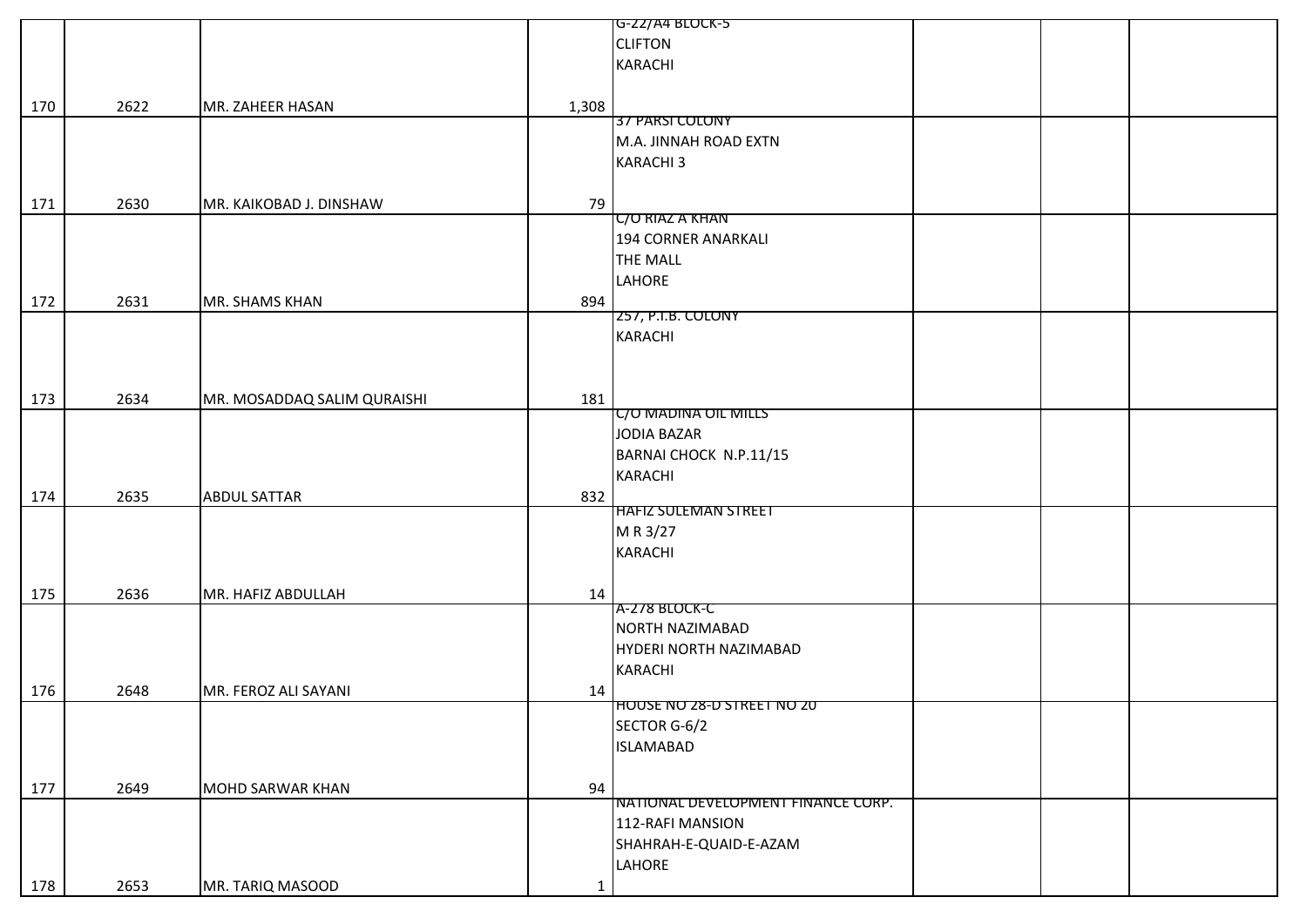|     |      |                           |       | <b>SHERTON GARDEN</b>            |  |
|-----|------|---------------------------|-------|----------------------------------|--|
|     |      |                           |       | <b>GROUND FLOOR A-2</b>          |  |
|     |      |                           |       | 519, PEDRO 'D' SOUZA ROAD        |  |
|     |      |                           |       | <b>GARDEN ROAD</b>               |  |
| 179 | 2654 | MR. HUSEIN ALI            |       | 14 KARACHI                       |  |
|     |      |                           |       | C/O AMIN AGENCIES LTD            |  |
|     |      |                           |       | <b>AMINABAD KOTRI</b>            |  |
|     |      |                           |       | <b>DISTT DADU</b>                |  |
|     |      |                           |       |                                  |  |
| 180 | 2665 | MR. ABDUL QUDDOOS         | 693   |                                  |  |
|     |      |                           |       | <b>HOUSE NO 19 STREET NO 26</b>  |  |
|     |      |                           |       | <b>DEFENCE HOUSING AUTHORITY</b> |  |
|     |      |                           |       | PHASE-V                          |  |
|     |      |                           |       | <b>KARACHI</b>                   |  |
| 181 | 2667 | MRS. TABINDA MIRZA        | 436   |                                  |  |
|     |      |                           |       | <b>D-10-L NORTH NAZIMABAD</b>    |  |
|     |      |                           |       | <b>KARACHI</b>                   |  |
|     |      |                           |       |                                  |  |
|     |      |                           |       |                                  |  |
| 182 | 2670 | MR. SHAKIR JAMIL          | 780   |                                  |  |
|     |      |                           |       | 42-E/1 GULBERG-O3                |  |
|     |      |                           |       | <b>GHALIB ROAD</b>               |  |
|     |      |                           |       | LAHORE                           |  |
|     |      |                           |       |                                  |  |
| 183 | 2681 | MR. MANZOOR ELAHI         | 2,355 |                                  |  |
|     |      |                           |       | 32/B-II GULBERG III              |  |
|     |      |                           |       | LAHORE-II.                       |  |
|     |      |                           |       |                                  |  |
|     |      |                           |       |                                  |  |
| 184 | 2687 | MR. MOHAMMAD NAEEM        | 192   |                                  |  |
|     |      |                           |       | 7190 RIVERSIDE WAY NW            |  |
|     |      |                           |       | ATLANTA GA 30328-1137            |  |
|     |      |                           |       | U.S.A.                           |  |
|     |      |                           |       |                                  |  |
| 185 | 2689 | <b>ABRAR AHMED ZUBERI</b> | 173   |                                  |  |
|     |      |                           |       | $C-194/1, BLOCK-10$              |  |
|     |      |                           |       | FEDERAL 'B' AREA                 |  |
|     |      |                           |       | KARACHI.                         |  |
|     |      |                           |       |                                  |  |
| 186 | 2690 | ZAINUL ABEDEEN SHAIKH     | 394   |                                  |  |
|     |      |                           |       | <b>GALOO JEWELS</b>              |  |
|     |      |                           |       | 31, COMMERCIAL ZONE              |  |
|     |      |                           |       | LIBERTY MARKET GULBERG III       |  |
|     |      |                           |       | LAHORE                           |  |
| 187 | 2692 | MR. H. SH. MOHAMMAD JAMIL | 14    |                                  |  |
|     |      |                           |       |                                  |  |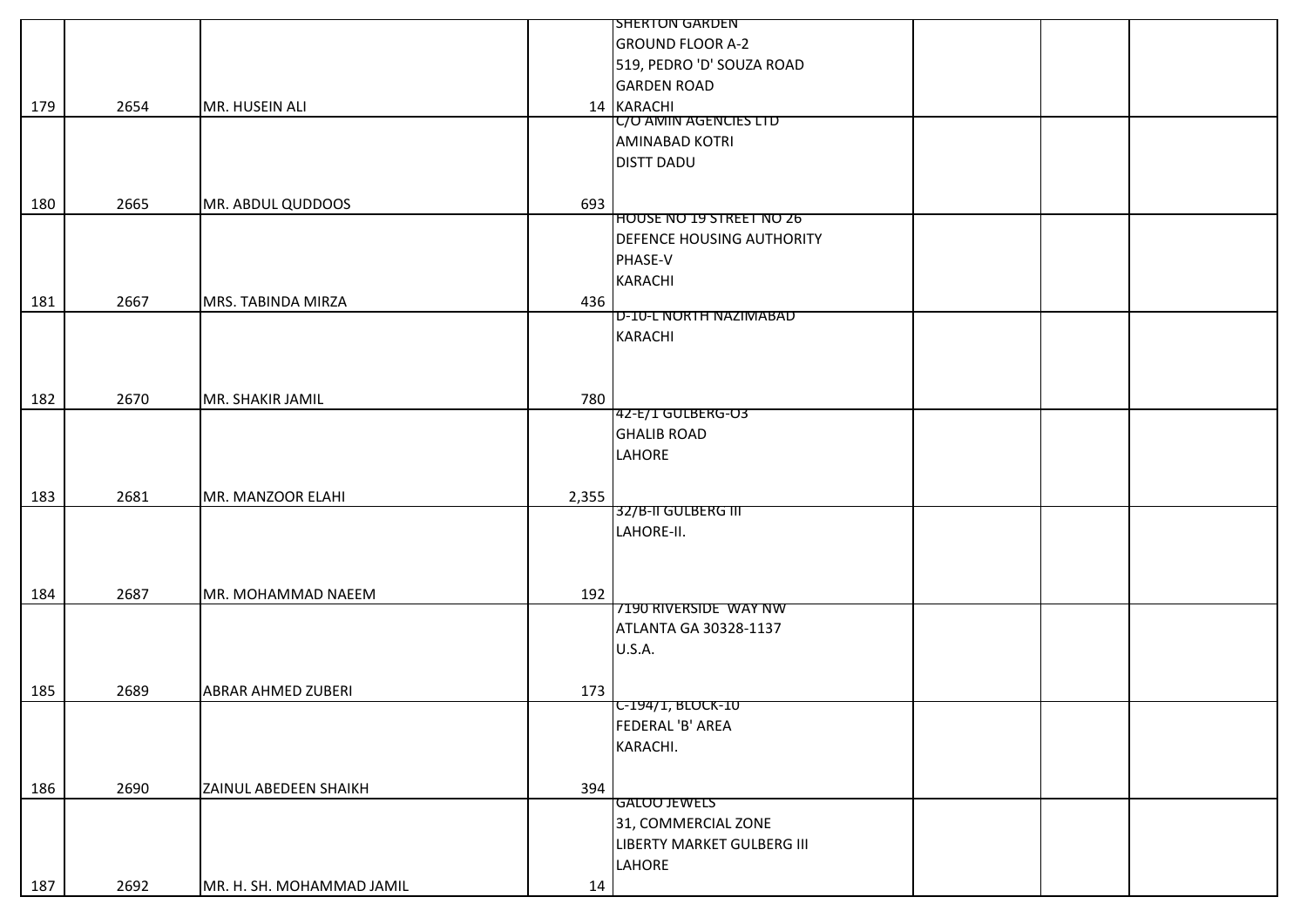|     |      |                         |       | R-64-A ONE VILLA GULZAR E HIJR     |
|-----|------|-------------------------|-------|------------------------------------|
|     |      |                         |       | I ABUL HASSAN ISPHANI ROAD         |
|     |      |                         |       | <b>SCHEME NO 33</b>                |
|     |      |                         |       | <b>KARACHI</b>                     |
| 188 | 2697 | MR. SALEEM UDDIN        | 312   |                                    |
|     |      |                         |       | <b>AHEMED MANSION</b>              |
|     |      |                         |       | <b>3RD FLOOR</b>                   |
|     |      |                         |       | JAMILA ST NO 42                    |
|     |      |                         |       | KARACHI-3                          |
| 189 | 2698 | MR. MOHAMED HUSAIN      | 468   |                                    |
|     |      |                         |       | <b>HOUSE NO. 35, STREET NO. 3</b>  |
|     |      |                         |       | FAROQUIA COLONY,                   |
|     |      |                         |       | <b>BEHIND SODHIWAL QUARTERS</b>    |
|     |      |                         |       | OFF MULTAN ROAD                    |
| 190 | 2700 | MR. ZULQARNAIN MAHMOOD  |       | 2,552 LAHORE CODE-54500.           |
|     |      |                         |       | <b>GENERAL MANAGER SSK DEPTT</b>   |
|     |      |                         |       | <b>INVESTMENT CORP OF PAKISTAN</b> |
|     |      |                         |       | <b>5TH FLOOR, N.B.P. BUILDING</b>  |
|     |      |                         |       | <b>I.I.CHUNDRIGAR ROAD</b>         |
| 191 | 2709 | MR. MOHD. MUNWAR        |       | 1 KARACHI                          |
|     |      |                         |       | NO 21 GHULAM NABI COLONY           |
|     |      |                         |       | SAMANABAD                          |
|     |      |                         |       | LAHORE-25                          |
|     |      |                         |       |                                    |
| 192 | 2715 | MR. MOHAMMAD AYUB KHAN  | 1,269 |                                    |
|     |      |                         |       | SR. DY. DIRECTOR (FINANCE)         |
|     |      |                         |       | Y.I.P.S PIA BUILDING               |
|     |      |                         |       | <b>BLUE AREA</b>                   |
|     |      |                         |       | <b>ISLAMABAD</b>                   |
| 193 | 2731 | MR. MOHAMMAD AKBAR AZAD | 33    |                                    |
|     |      |                         |       | IV-B 3/10 NAZIMABAD                |
|     |      |                         |       | <b>KARACHI</b>                     |
|     |      |                         |       |                                    |
|     |      |                         |       |                                    |
| 194 | 2736 | MR. NUSRAT ZAFAR        | 398   |                                    |
|     |      |                         |       | <b>3 RACE VIEW</b>                 |
|     |      |                         |       | <b>JAIL ROAD</b>                   |
|     |      |                         |       | LAHORE                             |
|     |      |                         |       |                                    |
| 195 | 2751 | MR. ABDULLAH MALIK      | 331   | 5 MAIN GULBUG ROAD                 |
|     |      |                         |       | LAHORE                             |
|     |      |                         |       |                                    |
|     |      |                         |       |                                    |
|     |      |                         |       |                                    |
| 196 | 2752 | MR. ABDULLAH            | 2,362 |                                    |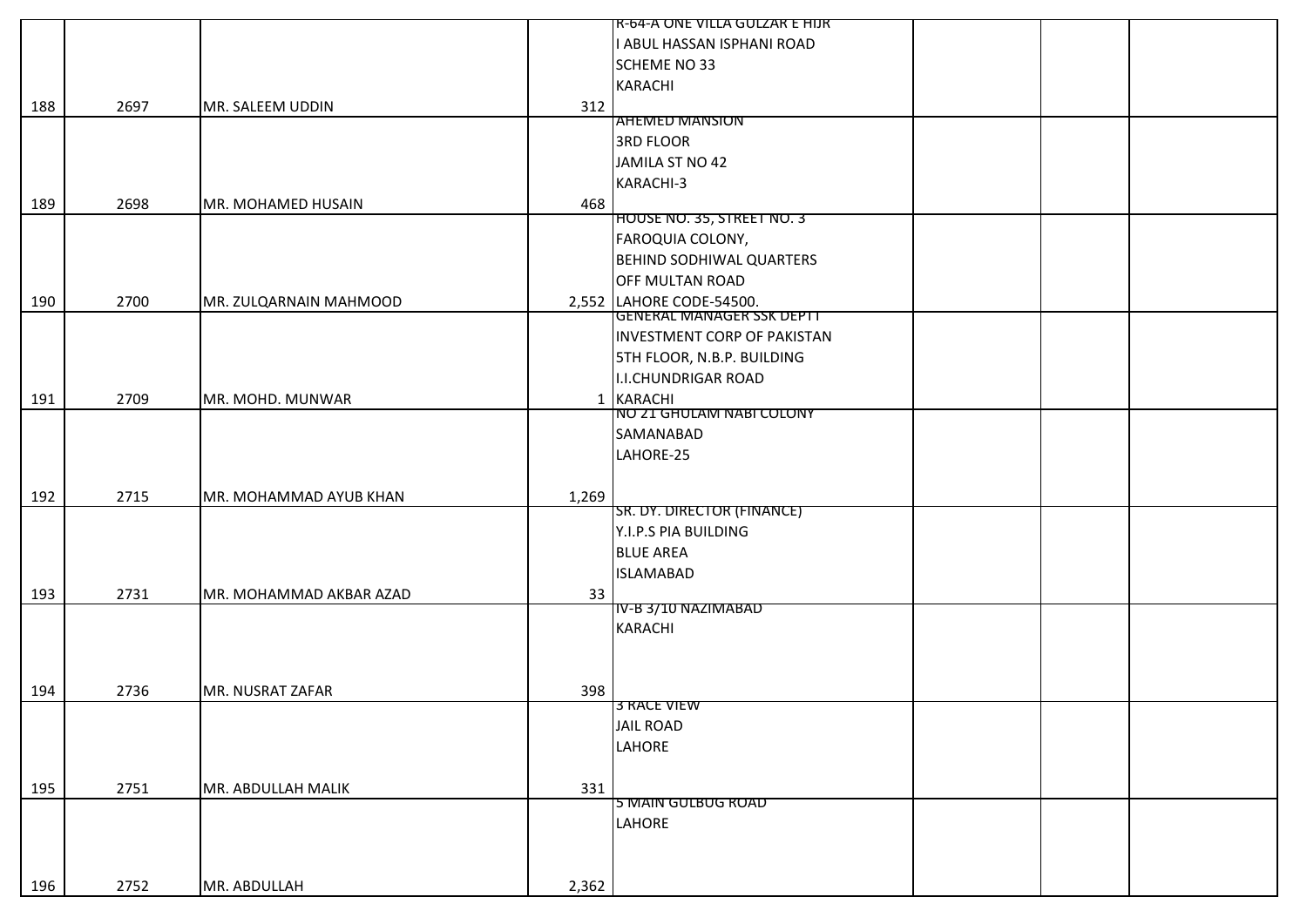|     |      |                                    | 3 RACE VIEW JAIL ROAD                |  |  |
|-----|------|------------------------------------|--------------------------------------|--|--|
|     |      |                                    | LAHORE                               |  |  |
|     |      |                                    |                                      |  |  |
|     |      |                                    |                                      |  |  |
|     |      |                                    |                                      |  |  |
| 197 | 2753 | 4,808<br>MISS AISHA MALIK          |                                      |  |  |
|     |      |                                    | 3 RACE VIEW JAIL ROAD                |  |  |
|     |      |                                    | LAHORE                               |  |  |
|     |      |                                    |                                      |  |  |
|     |      |                                    |                                      |  |  |
|     |      |                                    |                                      |  |  |
| 198 | 2754 | MR. AMIR<br>7,029                  | 3 RACE VIEW JAIL ROAD                |  |  |
|     |      |                                    |                                      |  |  |
|     |      |                                    | LAHORE                               |  |  |
|     |      |                                    |                                      |  |  |
|     |      |                                    |                                      |  |  |
| 199 | 2755 | 12,221<br>MR. AMIR HAIDER          |                                      |  |  |
|     |      |                                    | 5 MAIN GULBERG ROAD                  |  |  |
|     |      |                                    | LAHORE                               |  |  |
|     |      |                                    |                                      |  |  |
|     |      |                                    |                                      |  |  |
|     |      |                                    |                                      |  |  |
| 200 | 2757 | <b>MISS SAIMA</b><br>3,852         |                                      |  |  |
|     |      |                                    | C/12, BLOCK-17                       |  |  |
|     |      |                                    | FEDERAL 'B' AREA                     |  |  |
|     |      |                                    | KARACHI-38                           |  |  |
|     |      |                                    |                                      |  |  |
| 201 | 2759 | MR. MOHD YOUNUS KHAN               |                                      |  |  |
|     |      |                                    | $137 - 6 - 1$                        |  |  |
|     |      |                                    | MODEL TOWN                           |  |  |
|     |      |                                    |                                      |  |  |
|     |      |                                    | LAHORE.                              |  |  |
|     |      |                                    |                                      |  |  |
| 202 | 2774 | MR. AZHAR ALI<br>88                |                                      |  |  |
|     |      |                                    | C/O UNITEDDISTRIBUTORS LTD           |  |  |
|     |      |                                    | P O BOX NO 5100                      |  |  |
|     |      |                                    | M.A.JINNAH ROAD                      |  |  |
|     |      |                                    | <b>KARACHI</b>                       |  |  |
|     |      |                                    |                                      |  |  |
| 203 | 2783 | MRS. CHAMAN ABDULLAH               | 36-K, P.E.C.H.S., BLOCK 6            |  |  |
|     |      |                                    |                                      |  |  |
|     |      |                                    | <b>HILL PARK</b>                     |  |  |
|     |      |                                    | <b>KARACHI</b>                       |  |  |
|     |      |                                    |                                      |  |  |
| 204 | 2794 | MRS. ZEENT EBRAHIM<br>166          |                                      |  |  |
|     |      |                                    | <b>MEMBER LAHORE STOCK EXCG 97 D</b> |  |  |
|     |      |                                    | MODEL TOWN                           |  |  |
|     |      |                                    | LAHORE                               |  |  |
|     |      |                                    |                                      |  |  |
|     |      |                                    |                                      |  |  |
| 205 | 2796 | 7,388<br>MR. AGHA FAYYAZ MOHD KHAN |                                      |  |  |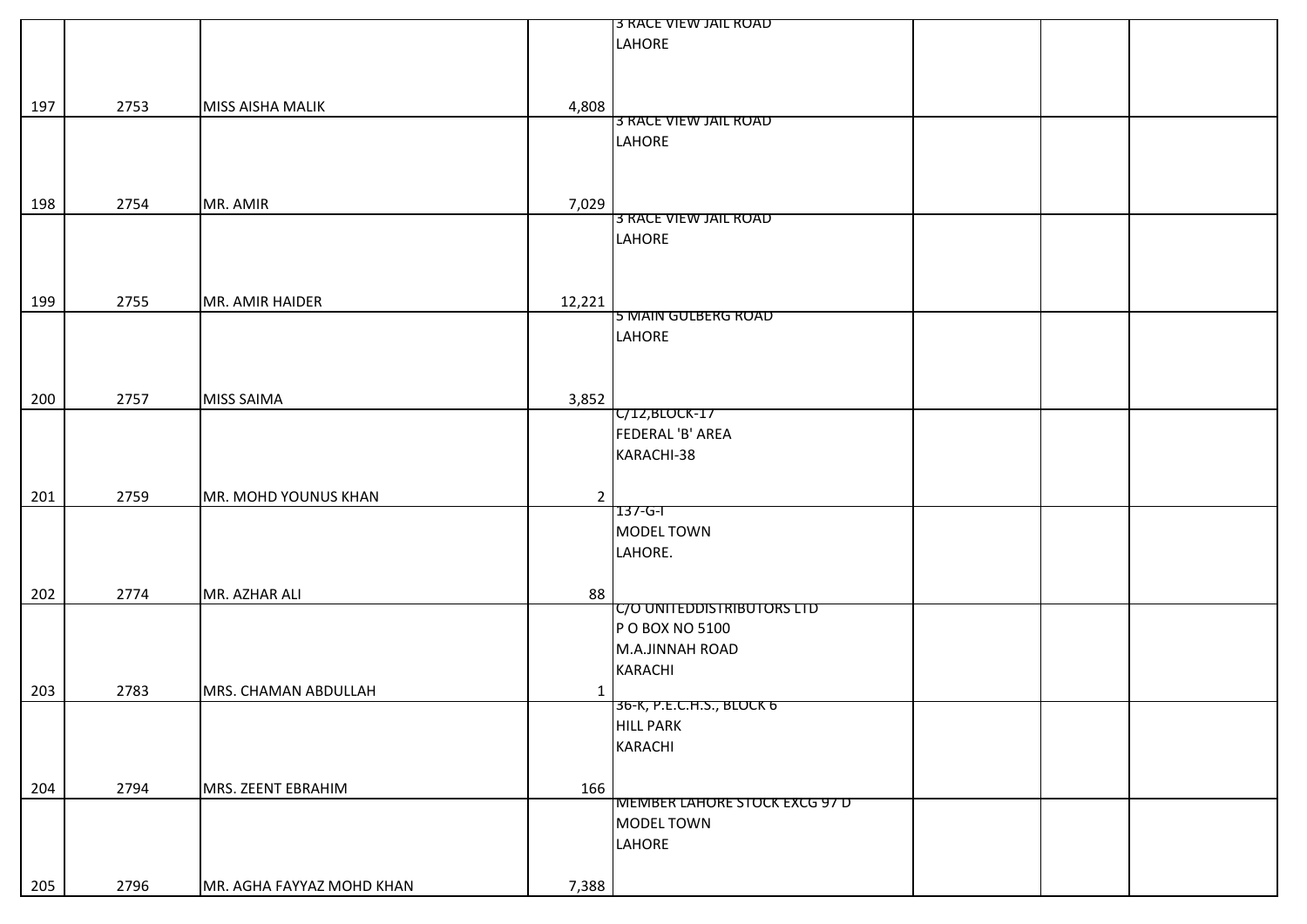|     |      |                     |                | <b>56 JINNAH COLONY</b>       |  |
|-----|------|---------------------|----------------|-------------------------------|--|
|     |      |                     |                | <b>FAISALABAD</b>             |  |
|     |      |                     |                |                               |  |
|     |      |                     |                |                               |  |
|     |      |                     |                |                               |  |
| 206 | 2805 | MRS. AKHTAR BEGUM   | $\overline{2}$ |                               |  |
|     |      |                     |                | N.P.3/38, ROSHAN STREET       |  |
|     |      |                     |                | <b>KAMAR LUHAR STREET</b>     |  |
|     |      |                     |                | KARACHI                       |  |
|     |      |                     |                |                               |  |
| 207 | 2814 | MR. AHMED           | 88             |                               |  |
|     |      |                     |                | C/O MUSHTAQ AHMED & CO.       |  |
|     |      |                     |                | C/6 SHIKARPURA MARKET         |  |
|     |      |                     |                |                               |  |
|     |      |                     |                | M.A. JINNAH ROAD              |  |
|     |      |                     |                | <b>KARACHI</b>                |  |
| 208 | 2822 | <b>ABDUL AZIZ</b>   | $\mathbf{1}$   |                               |  |
|     |      |                     |                | IV-B,3/10                     |  |
|     |      |                     |                | NORTH NAZIMABAD               |  |
|     |      |                     |                | <b>KARACHI</b>                |  |
|     |      |                     |                |                               |  |
| 209 | 2824 | <b>NUSRAT ZAFAR</b> |                |                               |  |
|     |      |                     | 1,041          | DELITE INDUSTRIES LTD.        |  |
|     |      |                     |                | <b>BANK HOUSE NO.1</b>        |  |
|     |      |                     |                |                               |  |
|     |      |                     |                | HABIB SQUARE, M.A. JINNAH     |  |
|     |      |                     |                | <b>KARACHI</b>                |  |
| 210 | 2868 | A. RAZZAK A. GAFFAR | 73             |                               |  |
|     |      |                     |                | 113-B, S.M.C.H.SOCIETY        |  |
|     |      |                     |                | <b>KARACHI</b>                |  |
|     |      |                     |                |                               |  |
|     |      |                     |                |                               |  |
|     |      |                     |                |                               |  |
| 211 | 2870 | <b>FATIMA BAI</b>   | 693            | C/O MRS. M.A. SHOJAIE         |  |
|     |      |                     |                |                               |  |
|     |      |                     |                | 8/1/1, STREET GIZRI           |  |
|     |      |                     |                | PHASE-V, OFF: KHAYABANE HAFIZ |  |
|     |      |                     |                | D.H.A.                        |  |
| 212 | 2890 | MR. M. MOHAMMAD ALI |                | 2,552 KARACHI                 |  |
|     |      |                     |                | 309 MADINA BAA 55 J M         |  |
|     |      |                     |                | MUSLIMABAD                    |  |
|     |      |                     |                | NEW M.A. JINNAH ROAD          |  |
|     |      |                     |                | KARACHI.                      |  |
|     |      |                     |                |                               |  |
| 213 | 2909 | <b>HUSSAIN</b>      | 88             | 73/3 SHARFABAD                |  |
|     |      |                     |                |                               |  |
|     |      |                     |                | JAMALUDDIN AFGHANI ROAD       |  |
|     |      |                     |                | <b>KARACHI 5</b>              |  |
|     |      |                     |                |                               |  |
| 214 | 2924 | NASIMA BANO         | $\mathbf{1}$   |                               |  |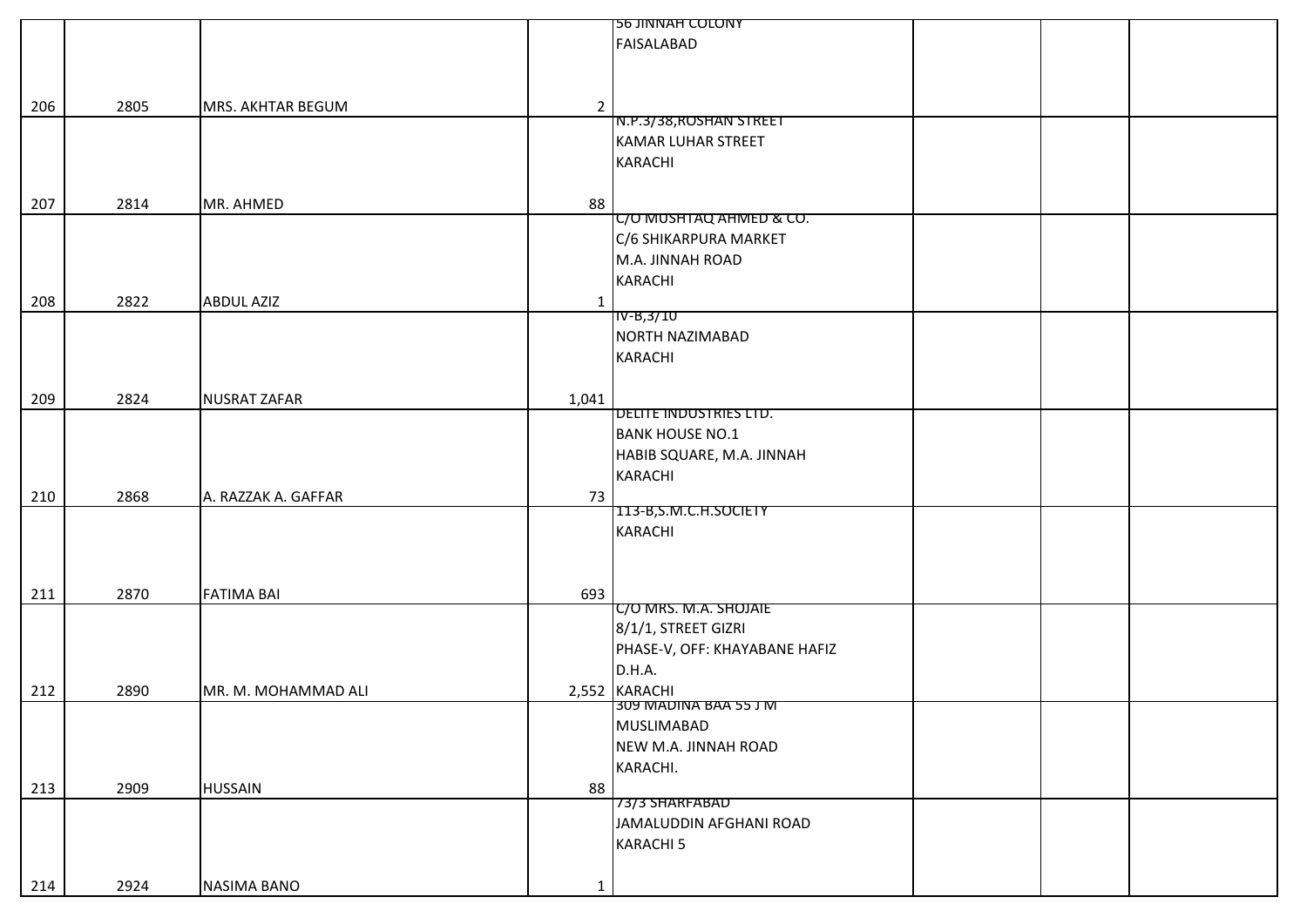|     |      |                               | 6/7 SHAMSI HOUSE                   |
|-----|------|-------------------------------|------------------------------------|
|     |      |                               | D M C H SOCIETY                    |
|     |      |                               | SHAHEED E MILLAT ROAD              |
|     |      |                               | <b>KARACHI</b>                     |
| 215 | 2931 | MST. AMTUL AZIZ               | 3                                  |
|     |      |                               | <b>153 JUSLICE INAMAULLAH ROAD</b> |
|     |      |                               | K.M.G.H.S.                         |
|     |      |                               | <b>KARACHI</b>                     |
|     |      |                               |                                    |
| 216 | 2939 | 88<br><b>IMRAN RAUF</b>       |                                    |
|     |      |                               | 418, 41H FLOOR                     |
|     |      |                               | <b>UNI PLAZA</b>                   |
|     |      |                               | I.I. CHUNDRIGAR ROAD               |
|     |      |                               | KARACHI.                           |
|     |      |                               |                                    |
| 217 | 2941 | MRS. SAJIDA PERVEZ KHAN<br>28 | <b>HAMSHIRE MANZIL</b>             |
|     |      |                               | IST.FLOOR KASSAM STREET            |
|     |      |                               | OFF PARIA STREET                   |
|     |      |                               | <b>KHARADAR</b>                    |
|     |      |                               |                                    |
| 218 | 2942 | MRS. NARGIS ISMAIL            | 88 KARACHI<br>C-151 BLOCK 9        |
|     |      |                               | <b>GULSHANE IQBAL</b>              |
|     |      |                               | <b>KARACHI</b>                     |
|     |      |                               |                                    |
|     |      |                               |                                    |
| 219 | 2950 | MRS. MAHE TALAT<br>103        | <b>LILLY APPARTMENT 2ND FLOOR</b>  |
|     |      |                               | FLAT NO 444, NISHTAR ROAD          |
|     |      |                               | <b>ADAMJI NAGAR</b>                |
|     |      |                               |                                    |
|     |      |                               | <b>KARACHI 8</b>                   |
| 220 | 2955 | ZAKRIA HAJI AHMED<br>10       | <b>IQBAL MARKET</b>                |
|     |      |                               | V-A-4/48 PAPOSHNAGAR               |
|     |      |                               |                                    |
|     |      |                               | NAZIMABAD NO-5                     |
|     |      |                               | KARACHI-74600                      |
| 221 | 2969 | MRS. IQBAL BANO               | 4                                  |
|     |      |                               | <b>H.NO 42/1, ST N-40 SECTOR 2</b> |
|     |      |                               | PHASE 111, D.H.A.                  |
|     |      |                               | <b>LAHORE CANTT</b>                |
|     |      |                               |                                    |
| 222 | 2970 | 348<br><b>IRSHAD AHMAD</b>    |                                    |
|     |      |                               | <b>U.I 4/74 3RD FLOOR</b>          |
|     |      |                               | NAFFESA MANZIL                     |
|     |      |                               | NEAR MUBARIK MASJID                |
|     |      |                               | <b>MITHADAR</b>                    |
| 223 | 2974 | MR. ABU BAKER SULEMAN         | 285 KARACHI                        |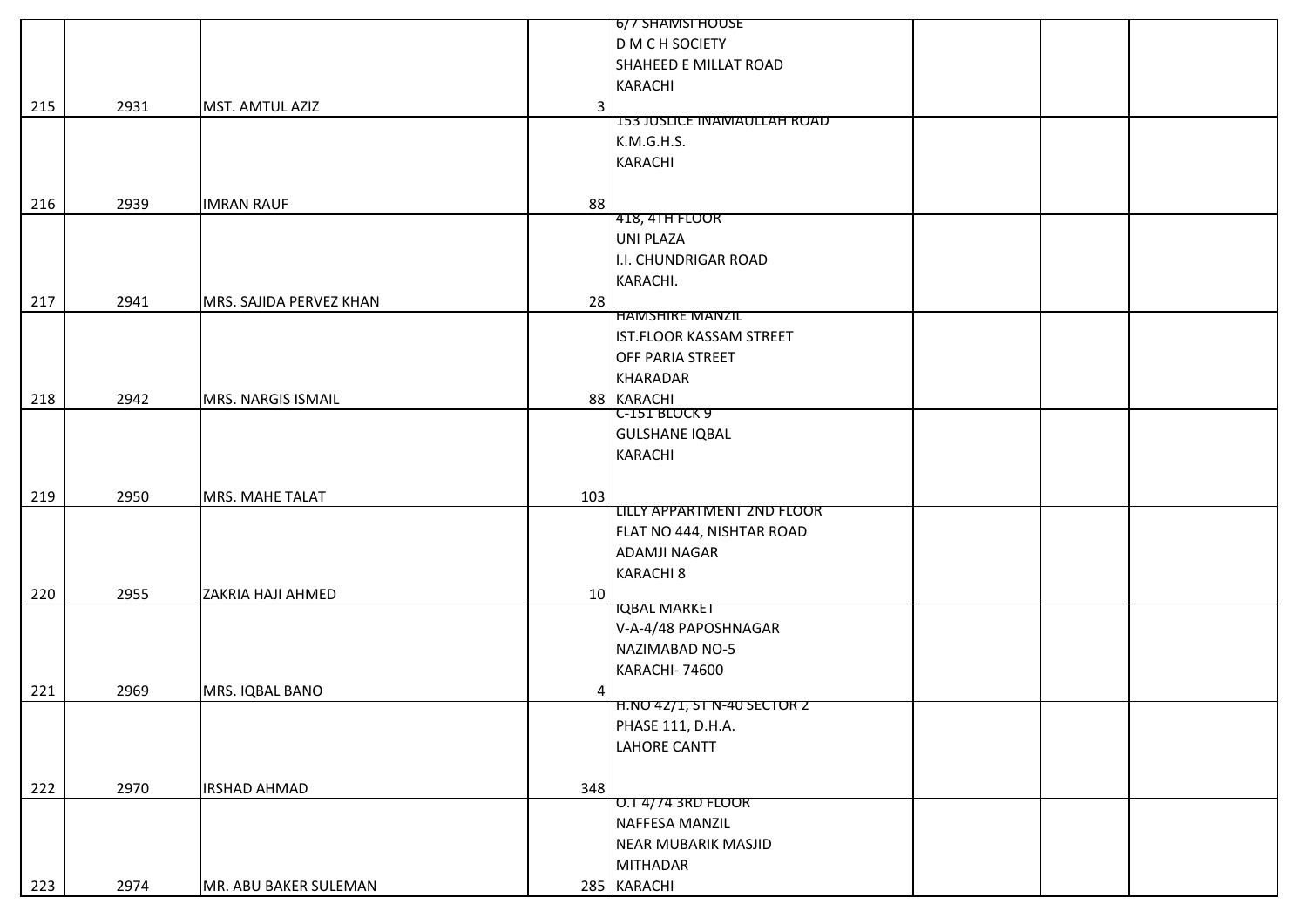|     |      |                        |                | PARAMOUNT COUM CORP                 |  |
|-----|------|------------------------|----------------|-------------------------------------|--|
|     |      |                        |                | P O BOX 1114                        |  |
|     |      |                        |                | <b>ARAM BAGH</b>                    |  |
|     |      |                        |                | <b>KARACHI 1</b>                    |  |
| 224 | 2976 | <b>SHAKIL AHMED</b>    | 14             |                                     |  |
|     |      |                        |                | <b>G.F.1 BLOCK NO 1 SEAVIEW</b>     |  |
|     |      |                        |                | APARTMENTS D.H.A. PHASE 5 (EXT)     |  |
|     |      |                        |                | <b>KARACHI</b>                      |  |
|     |      |                        |                |                                     |  |
| 225 | 2977 | MOHD. EHSAN            | 717            |                                     |  |
|     |      |                        |                | C-195 BLOCK 6                       |  |
|     |      |                        |                | GULSHAN-E-IQBAL                     |  |
|     |      |                        |                | KARACHI 75300                       |  |
|     |      |                        |                |                                     |  |
| 226 | 2979 | MOHAMMED ANIS          | $\mathbf{1}$   |                                     |  |
|     |      |                        |                | <b>MEMBER KARACHI STOCKEXCHANGE</b> |  |
|     |      |                        |                | 73, KARACHI STOCK EXCHANGE BLDG.    |  |
|     |      |                        |                | OFF. I.I. CHUNDRIGAR ROAD           |  |
|     |      |                        |                | <b>KARACHI</b>                      |  |
| 227 | 2982 | <b>KHADIJ AKBAR</b>    | $\mathbf{1}$   |                                     |  |
|     |      |                        |                | <b>ZZ-C L.C.C.H.S</b>               |  |
|     |      |                        |                | <b>LAHORE CANTT</b>                 |  |
|     |      |                        |                |                                     |  |
|     |      |                        |                |                                     |  |
| 228 | 2984 | <b>NEELOFAR HAIDER</b> | 26             |                                     |  |
|     |      |                        |                | HOUSE NO. 53, STREET NO. 2          |  |
|     |      |                        |                | SECTOR H-1, PHASE-2                 |  |
|     |      |                        |                | <b>HAYATABAD</b>                    |  |
|     |      |                        |                | PESHAWAR.                           |  |
| 229 | 3000 | MISS SHAHNAZ RAHIM     | 54             |                                     |  |
|     |      |                        |                | ID, HPOO SULTAN ROAD                |  |
|     |      |                        |                | MOHD ALI HOUSING SOCIETY            |  |
|     |      |                        |                | <b>KARACHI</b>                      |  |
|     |      |                        |                |                                     |  |
| 230 | 3003 | MUSHTAQ AHMED          | 57             |                                     |  |
|     |      |                        |                | <b>C/O GHOUSIA AGENCY</b>           |  |
|     |      |                        |                | <b>HUSSAIN MANZIL</b>               |  |
|     |      |                        |                | <b>O.T.661 TANK NO.2</b>            |  |
|     |      |                        |                | <b>BOMBAY BAZAR</b>                 |  |
| 231 | 3005 | ZAIBUNISA              |                | 14 KARACHI                          |  |
|     |      |                        |                | BAITUL HASSAN 126 BLOCK NO 4        |  |
|     |      |                        |                | K.A.E.C.H.SOCIETY                   |  |
|     |      |                        |                | <b>KARACHI</b>                      |  |
|     |      |                        |                |                                     |  |
|     |      |                        |                |                                     |  |
| 232 | 3030 | <b>HASAN KHAN</b>      | $\overline{2}$ |                                     |  |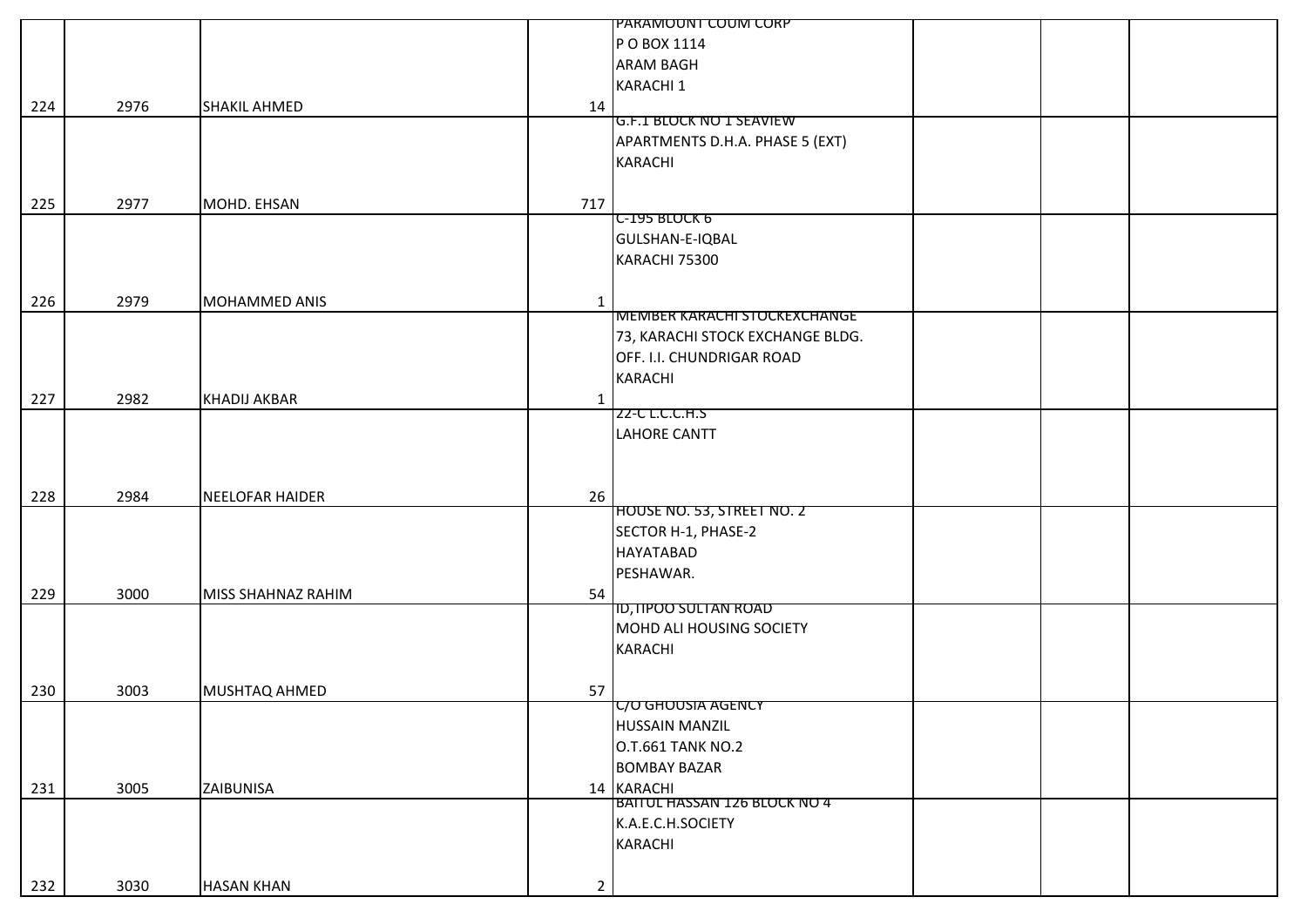|     |      |                            |                | ROOM.13, KAUSUR MANZIL             |  |
|-----|------|----------------------------|----------------|------------------------------------|--|
|     |      |                            |                | <b>RATAN TALAO</b>                 |  |
|     |      |                            |                | <b>NEAR PREEDY POLICE STATION</b>  |  |
|     |      |                            |                | <b>KARACHI</b>                     |  |
| 233 | 3062 | A. SATTAR                  | 4              |                                    |  |
|     |      |                            |                | <b>B/6 COSMOPOLITION COLONY</b>    |  |
|     |      |                            |                | <b>NEW TOWN</b>                    |  |
|     |      |                            |                | KARACHI-5                          |  |
|     |      |                            |                |                                    |  |
| 234 | 3072 | MR. ABDUL SATTAR           | 88             |                                    |  |
|     |      |                            |                | <b>C/O RUBY FLOOR</b>              |  |
|     |      |                            |                | MILLS & PROVISION STORES           |  |
|     |      |                            |                | 3E-2 COMMERCIAL AREA               |  |
|     |      |                            |                | NAZIMABAD-3                        |  |
| 235 | 3074 | HASSANALI CHAGGAN NANAWATI |                | 2 KARACHI                          |  |
|     |      |                            |                | NO 1 ZAMINDARA COLONY              |  |
|     |      |                            |                | <b>RAHIM YAR KHAN</b>              |  |
|     |      |                            |                |                                    |  |
|     |      |                            |                |                                    |  |
| 236 | 3090 | MR. MAHMUD AHMAD           | $\overline{2}$ |                                    |  |
|     |      |                            |                | 188/B                              |  |
|     |      |                            |                | <b>ADAMJEE NAGAR</b>               |  |
|     |      |                            |                | JAUHAR ROAD                        |  |
|     |      |                            |                | K.C.H.S.                           |  |
| 237 | 3121 | MOHAMMAD YOUSUF            |                | 1 KARACHI                          |  |
|     |      |                            |                | A-29 AMAR VILLAS                   |  |
|     |      |                            |                | <b>GULISTAN-E-JAUHAR BLOCK-2</b>   |  |
|     |      |                            |                | KARACHI 75270                      |  |
|     |      |                            |                |                                    |  |
| 238 | 3131 | <b>SYED ZAFARULLAH</b>     | 345            |                                    |  |
|     |      |                            |                | C/O KHAWAJA MANSAB ALI             |  |
|     |      |                            |                | MEMBER KARACHI & LAHORE STOCK EXCH |  |
|     |      |                            |                | $K-106$                            |  |
|     |      |                            |                | <b>KARACHI</b>                     |  |
| 239 | 3138 | MR. KHAWAJA IKHLAQ         | 3              |                                    |  |
|     |      |                            |                | C/O KHAWAJA MANSAB ALI             |  |
|     |      |                            |                | MEMBER KARACHI & LAHORE STOCK EXCH |  |
|     |      |                            |                | $K-106$                            |  |
|     |      |                            |                | KARACHI                            |  |
| 240 | 3139 | <b>MALIK ZAKA</b>          | 493            |                                    |  |
|     |      |                            |                | <b>IQBAL MARKET</b>                |  |
|     |      |                            |                | V-A-4/48, PAPOSHNAGAR              |  |
|     |      |                            |                | NAZIMABAD NO-5                     |  |
|     |      |                            |                | KARACHI-74600.                     |  |
| 241 | 3152 | SYED MOHAMMED FAISAL       | 52             |                                    |  |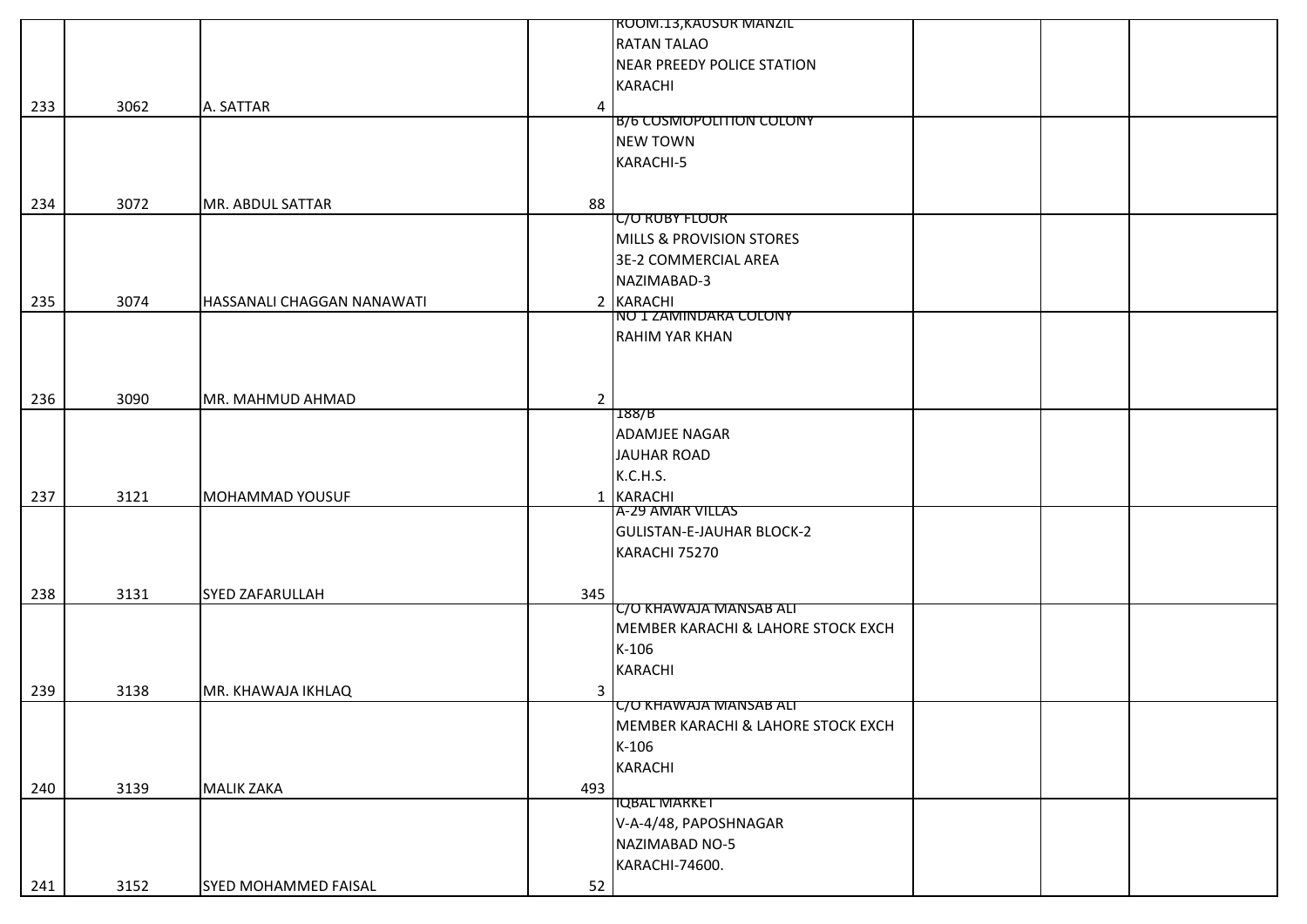|     |      |                            |              | APARTMENT II                 |  |
|-----|------|----------------------------|--------------|------------------------------|--|
|     |      |                            |              | <b>FAKHRI SOCIETY</b>        |  |
|     |      |                            |              | G/32, BLOCK-8                |  |
|     |      |                            |              | <b>CLIFTON</b>               |  |
| 242 | 3155 | MR. ZAHID HUSSAIN          |              | 16 KARACHI                   |  |
|     |      |                            |              | 42/7 C.I AREA                |  |
|     |      |                            |              | <b>LIATUATABAD</b>           |  |
|     |      |                            |              | KARACHI-19                   |  |
|     |      |                            |              |                              |  |
|     |      |                            |              |                              |  |
| 243 | 3160 | <b>JAMIL AHMED</b>         | 8            | 30-C MODEL TOWN              |  |
|     |      |                            |              |                              |  |
|     |      |                            |              | LAHORE -14                   |  |
|     |      |                            |              |                              |  |
|     |      |                            |              |                              |  |
| 244 | 3161 | MR. YAMINUDDIN HAQQUI      | 508          |                              |  |
|     |      |                            |              | 1.P.N.615573                 |  |
|     |      |                            |              | KATHOR HOUSE FLAT NO.33      |  |
|     |      |                            |              | 5-C, NAZIMABAD NO.4          |  |
|     |      |                            |              | KARACHI-18                   |  |
| 245 | 3174 | MOHAMMAD AHMED MOHAMMADY   | $\mathbf{3}$ |                              |  |
|     |      |                            |              | C/O DADA SONS (PVT) LTD      |  |
|     |      |                            |              | 218,219 COTTON EXCHANGE BLDG |  |
|     |      |                            |              | <b>I.I.CHUNDRIGAR ROAD</b>   |  |
|     |      |                            |              | KARACHI-2                    |  |
| 246 | 3176 | MR. HAJI ABDUL REHMAN DADA | 751          |                              |  |
|     |      |                            |              | FLAT NO 304, 3RD FLOOR       |  |
|     |      |                            |              | <b>AHMED B MANSION</b>       |  |
|     |      |                            |              | CHAND BI BI ROAD, NANAKWARA  |  |
|     |      |                            |              | KARACHI.                     |  |
| 247 | 3184 | MR. MUHAMMAD ARIF          | 14           |                              |  |
|     |      |                            |              | <b>B-93 BLOCK-D</b>          |  |
|     |      |                            |              | NORTH NAZIMABAD              |  |
|     |      |                            |              | <b>KARACHI</b>               |  |
|     |      |                            |              |                              |  |
|     |      | <b>SAYED WALI RAZA</b>     |              |                              |  |
| 248 | 3192 |                            | 174          | 72/73 DARUL AMAN             |  |
|     |      |                            |              | <b>CO-OP SOCIETY</b>         |  |
|     |      |                            |              | <b>HYDER ALI ROAD</b>        |  |
|     |      |                            |              |                              |  |
|     |      |                            |              | KARACHI-5                    |  |
| 249 | 3224 | MISS FOZIA IQBAL           | 1,848        | A-358 BLOCK-C                |  |
|     |      |                            |              | NORTH NAZIMABAD              |  |
|     |      |                            |              |                              |  |
|     |      |                            |              | <b>KARACHI</b>               |  |
|     |      |                            |              |                              |  |
| 250 | 3226 | MR. BADRUDDIN              | 3            |                              |  |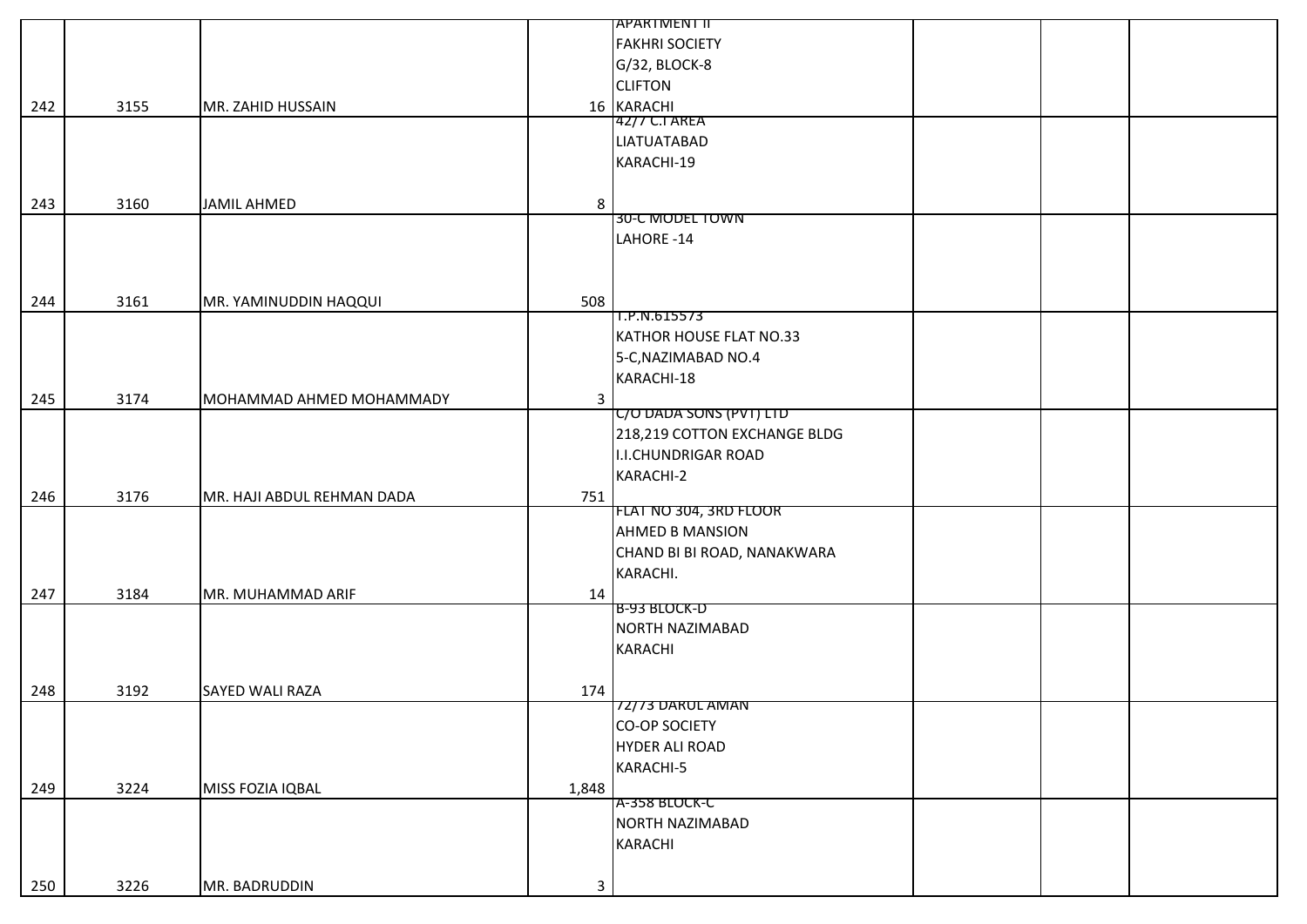|     |      |                            |                | ID-9 GULBHAR LUXURY APPART         |  |
|-----|------|----------------------------|----------------|------------------------------------|--|
|     |      |                            |                | <b>BLOCK 13-B</b>                  |  |
|     |      |                            |                | <b>GULSHAN E IQBAL</b>             |  |
|     |      |                            |                | KARACHI                            |  |
| 251 | 3231 | MR. SULEMAN                | $\mathbf{1}$   |                                    |  |
|     |      |                            |                | C-23 FL II BLOCK 13/B              |  |
|     |      |                            |                | <b>MEMON PLAZA II</b>              |  |
|     |      |                            |                | <b>GAV GALI MITHADAR</b>           |  |
|     |      |                            |                | <b>KARACHI</b>                     |  |
| 252 | 3244 | MR. ABDUL SATTAR KARAR     | 62             |                                    |  |
|     |      |                            |                | <b>Z6-D BLOCK NO.6</b>             |  |
|     |      |                            |                | P.E.C.H.S.                         |  |
|     |      |                            |                | <b>KARACHI</b>                     |  |
|     |      |                            |                |                                    |  |
|     |      |                            |                |                                    |  |
| 253 | 3245 | MR. JAWED                  | 88             | II CASTLE-D-FAREED                 |  |
|     |      |                            |                | SHAHRAH-E-IRAQ                     |  |
|     |      |                            |                | SADDAR                             |  |
|     |      |                            |                |                                    |  |
|     |      |                            |                | <b>KARACHI</b>                     |  |
| 254 | 3262 | <b>AISHA BAI</b>           | $\overline{2}$ | C/O AMOD SONS (TAILORS)            |  |
|     |      |                            |                |                                    |  |
|     |      |                            |                | SHOP NO 9&10, KAUSAR MANZIL A.M.18 |  |
|     |      |                            |                | NEAR PREEDY STREET QUARTERS        |  |
|     |      |                            |                | KARACHI-74200 (BEAT NO 21)         |  |
| 255 | 3270 | MR. AHMED MOHAMMAD SHAIKH  | $\mathbf{1}$   |                                    |  |
|     |      |                            |                | <b>FLAT NO. 9,</b>                 |  |
|     |      |                            |                | KARIMI COURT,                      |  |
|     |      |                            |                | 231/2, SAPPHIRE STREET             |  |
|     |      |                            |                | <b>GARDEN EAST, KARACHI.</b>       |  |
| 256 | 3271 | MR. RAZZAK HUSSAIN         | $\mathbf{3}$   |                                    |  |
|     |      |                            |                | 75-NEW CLOTH MARKET                |  |
|     |      |                            |                | IST.FLOOR M.A.JINNAH ROAD          |  |
|     |      |                            |                | <b>KARACHI</b>                     |  |
|     |      |                            |                |                                    |  |
| 257 | 3276 | MR. ABDUL RAUF             | $\overline{2}$ |                                    |  |
|     |      |                            |                | <b>DASKA</b>                       |  |
|     |      |                            |                |                                    |  |
|     |      |                            |                |                                    |  |
|     |      |                            |                |                                    |  |
| 258 | 3281 | MR. MOHAMMAD SIDDIQUE KHAN | 73             |                                    |  |
|     |      |                            |                | FLAT NO 101-F RUFI LAKE DRIVE      |  |
|     |      |                            |                | BLOCK 18, GULISTAN - E- JOHAR      |  |
|     |      |                            |                | KARACHI                            |  |
|     |      |                            |                |                                    |  |
| 259 | 3286 | MISS QUDSIA KHANUM         | 30             |                                    |  |
|     |      |                            |                |                                    |  |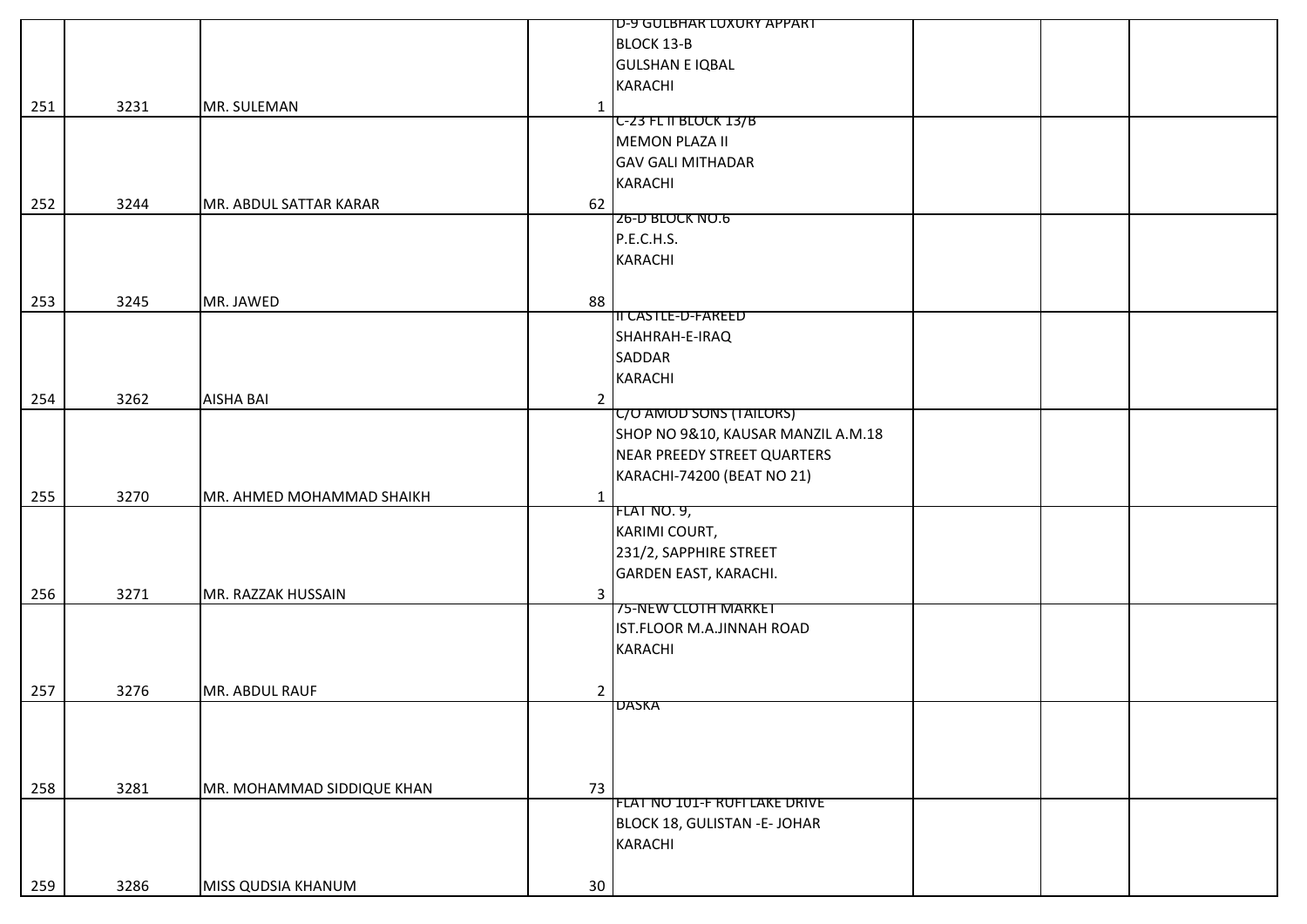|     |      |                        |              | [11-B/1                         |  |  |
|-----|------|------------------------|--------------|---------------------------------|--|--|
|     |      |                        |              | ASAD JAN ROAD                   |  |  |
|     |      |                        |              |                                 |  |  |
|     |      |                        |              | LAHORE CANTT:                   |  |  |
|     |      |                        |              |                                 |  |  |
| 260 | 3287 | <b>DR. FATEH KHAN</b>  | 3,724        |                                 |  |  |
|     |      |                        |              | $1/45, 11-G$                    |  |  |
|     |      |                        |              | SHAHEEDABAD, NORTH KARACHI      |  |  |
|     |      |                        |              | KARACHI-3607                    |  |  |
|     |      |                        |              |                                 |  |  |
|     |      |                        |              |                                 |  |  |
| 261 | 3292 | MR. MOHAMMAD RASHID    | $\mathbf{3}$ |                                 |  |  |
|     |      |                        |              | 37, ZEENAT MANSION              |  |  |
|     |      |                        |              | <b>I.I.CHUNDRIGAR ROAD</b>      |  |  |
|     |      |                        |              | <b>KARACHI</b>                  |  |  |
|     |      |                        |              |                                 |  |  |
|     |      |                        |              |                                 |  |  |
| 262 | 3294 | M. M. AHMED            | 1,269        |                                 |  |  |
|     |      |                        |              | C/O H.P.BYRAMJI & SONS          |  |  |
|     |      |                        |              | <b>STOCK &amp; SHARE BROKER</b> |  |  |
|     |      |                        |              | 162, M.A.JINNAH ROAD            |  |  |
|     |      |                        |              | <b>KARACHI</b>                  |  |  |
| 263 | 3302 | MR. MERAJ HUSSAIN KAKA | 79           |                                 |  |  |
|     |      |                        |              | SETHI BUILDERS LTD              |  |  |
|     |      |                        |              |                                 |  |  |
|     |      |                        |              | <b>RAHWALI</b>                  |  |  |
|     |      |                        |              | <b>DISTT GUJRANWALA</b>         |  |  |
|     |      |                        |              |                                 |  |  |
| 264 | 3303 | MISS SAIDA KHANUM      | 29           |                                 |  |  |
|     |      |                        |              | A-579 BLOCK T                   |  |  |
|     |      |                        |              | NORTH NAZIMABAD                 |  |  |
|     |      |                        |              | <b>KARACHI</b>                  |  |  |
|     |      |                        |              |                                 |  |  |
|     |      |                        |              |                                 |  |  |
| 265 | 3316 | MR. MUHAMMAD AYUB      | 112          |                                 |  |  |
|     |      |                        |              | <b>DILKHUSHA APARTMENT</b>      |  |  |
|     |      |                        |              | D-14, TIPPU SULTAN ROAD         |  |  |
|     |      |                        |              | <b>KARACHI</b>                  |  |  |
|     |      |                        |              |                                 |  |  |
|     |      |                        |              |                                 |  |  |
| 266 | 3317 | MR. SAIFUDDIN          | $\mathbf{1}$ |                                 |  |  |
|     |      |                        |              | C/O, HABIB BANK LID             |  |  |
|     |      |                        |              | K.M.C.BRANCH                    |  |  |
|     |      |                        |              | M.A. JINNAH ROAD                |  |  |
|     |      |                        |              | <b>KARACHI</b>                  |  |  |
| 267 | 3318 | MR. ABDUL HAKIM        | 31           |                                 |  |  |
|     |      |                        |              | <b>ID, IIPU SULTAN ROAD</b>     |  |  |
|     |      |                        |              | MOHAMMAD ALI HOUSING SOCIETY    |  |  |
|     |      |                        |              |                                 |  |  |
|     |      |                        |              | KARACHI                         |  |  |
|     |      |                        |              |                                 |  |  |
| 268 | 3320 | MISS. RUBAB BANO       | $\mathbf{3}$ |                                 |  |  |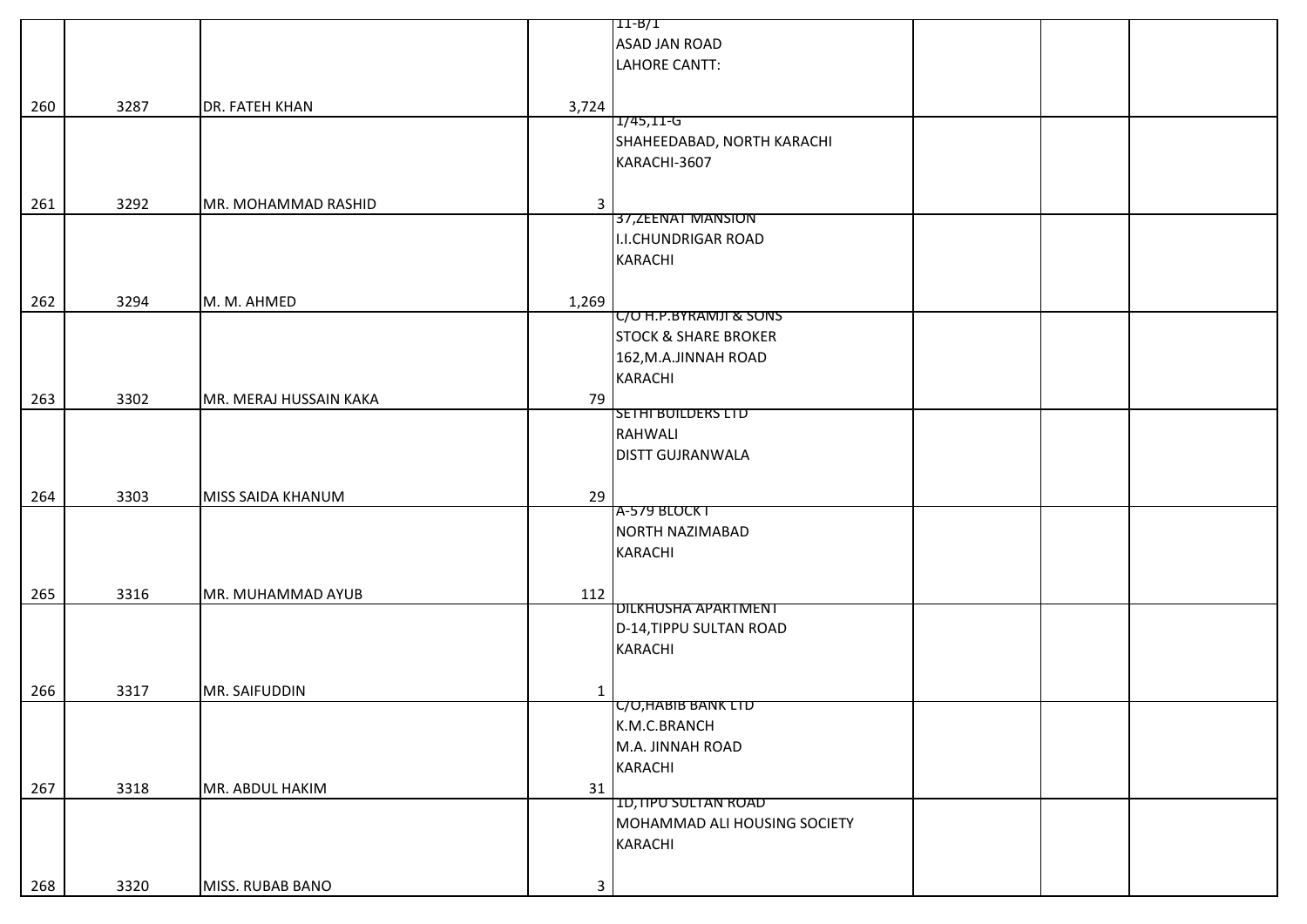|     |      |                            |     | 9-B,USMAN ROAD                      |  |
|-----|------|----------------------------|-----|-------------------------------------|--|
|     |      |                            |     | <b>ISLAMPURA</b>                    |  |
|     |      |                            |     | LAHORE.                             |  |
|     |      |                            |     |                                     |  |
| 269 | 3322 | MR. IFTIKHAR AHMED         | 1   |                                     |  |
|     |      |                            |     | C/O. JAVED AHMAD EXPORT CORPORATION |  |
|     |      |                            |     | (PVT) LTD.                          |  |
|     |      |                            |     | 20 - K, GULBERG - II                |  |
| 270 | 3323 | MR. JAVED AHMED            |     | 1,306 LAHORE.                       |  |
|     |      |                            |     | FLAT NO. 304, 3RD FLOOR             |  |
|     |      |                            |     | HAPPY CENTRE, PLOT NO. 808          |  |
|     |      |                            |     | JAMSHED ROAD NO. 1                  |  |
|     |      |                            |     | KARACHI.                            |  |
| 271 | 3326 | MR. HAJI ALI MUHAMMAD UMER | 368 |                                     |  |
|     |      |                            |     | F-46/1, BLOCK-8                     |  |
|     |      |                            |     | SCHEME NO. 5, KHEKSHAN              |  |
|     |      |                            |     | <b>CLIFTON</b>                      |  |
|     |      |                            |     | KARACHI.                            |  |
|     |      |                            |     |                                     |  |
| 272 | 3328 | MISS. HALIMA               | 40  | J M 700-G 11 MOHAMAD ARCADE         |  |
|     |      |                            |     | BLOCK-B, FLAT NO 13 JAMSHED ROAD    |  |
|     |      |                            |     | <b>F.J.COLONY</b>                   |  |
|     |      |                            |     |                                     |  |
|     |      |                            |     | KARACHI 74800                       |  |
| 273 | 3333 | MR. MOHAMMAD FAROOQ        | 25  | <b>C/O BANTVAWALA</b>               |  |
|     |      |                            |     | M.R. 5/136 THANAI LANE              |  |
|     |      |                            |     |                                     |  |
|     |      |                            |     | <b>VIRJEE STREET JODIA BAZAR</b>    |  |
|     |      |                            |     | <b>KARACHI</b>                      |  |
| 274 | 3343 | MR. ABDUL BASIT. A. RAZZAK | 9   | <b>C/O BANTVAWALA</b>               |  |
|     |      |                            |     |                                     |  |
|     |      |                            |     | M.R. 5/136 THANAI LANE              |  |
|     |      |                            |     | <b>VIRJEE STREET JODIA BAZAR</b>    |  |
|     |      |                            |     | <b>KARACHI</b>                      |  |
| 275 | 3344 | MR. ABDUL RAZZAK           | 9   | ZND FLOOR, RASHIDA MANZIL           |  |
|     |      |                            |     |                                     |  |
|     |      |                            |     | <b>AGHA KHAN ROAD</b>               |  |
|     |      |                            |     | ABOVE U.B.L., HARRIS ROAD BRANCH    |  |
|     |      |                            |     | <b>KHARADAR</b>                     |  |
| 276 | 3438 | MR. A.GHAFFAR ZAVERY       |     | 85 KARACHI.                         |  |
|     |      |                            |     | ROOM NO 706, 707 7TH FLOOR          |  |
|     |      |                            |     | K S E BUILDING K S E ROAD           |  |
|     |      |                            |     | <b>STOCK EXCHANGE ROAD</b>          |  |
|     |      |                            |     | KARACHI                             |  |
| 277 | 3447 | MR. A. RAUF                | 420 |                                     |  |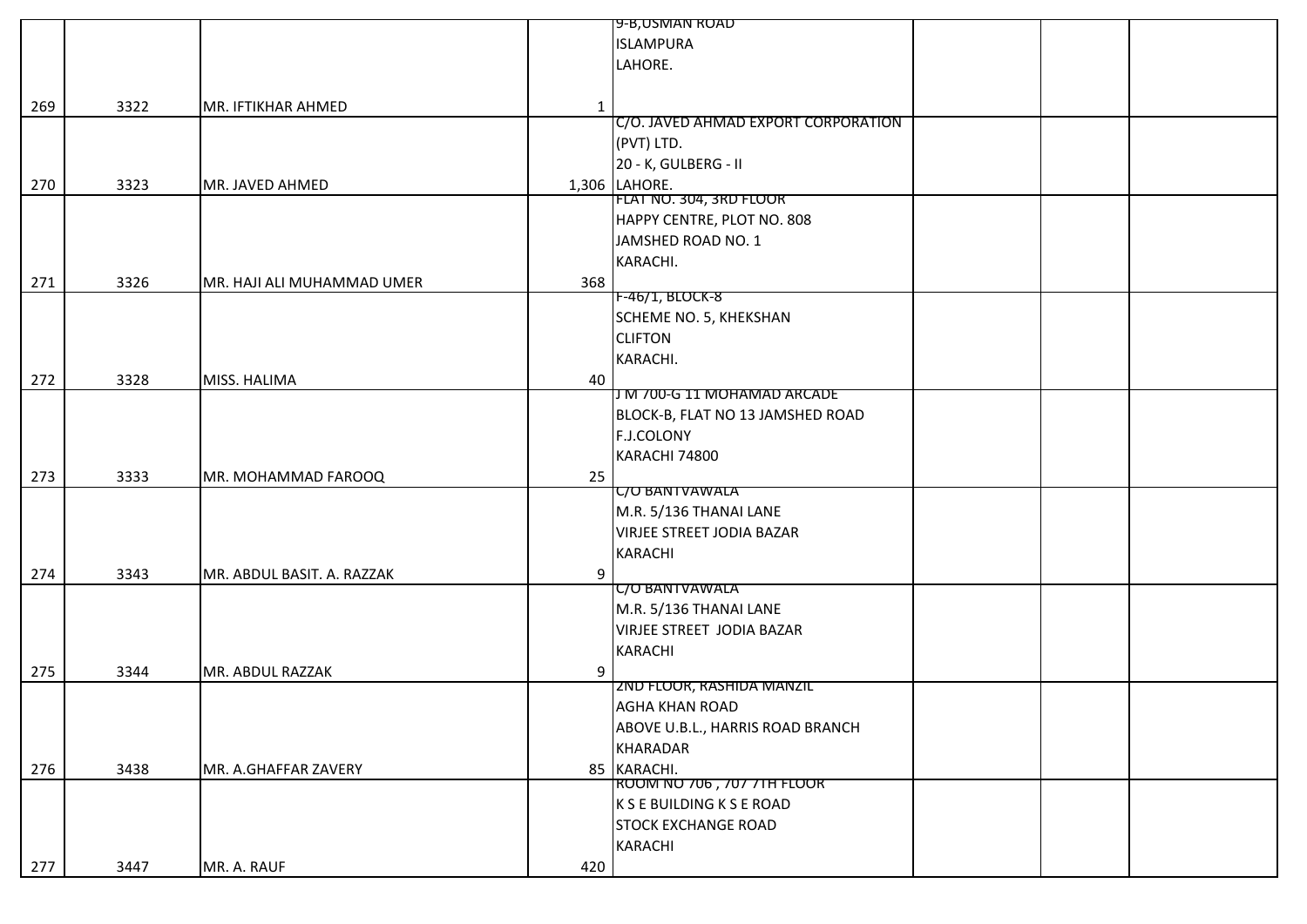|     |      |                           |             | <b>B-80 BLOCK NO 15</b>     |  |
|-----|------|---------------------------|-------------|-----------------------------|--|
|     |      |                           |             | <b>GULSHAN E IQBAL</b>      |  |
|     |      |                           |             | <b>KARACHI</b>              |  |
|     |      |                           |             |                             |  |
| 278 | 3477 | MR. USMAN YOUSUF          | 4           |                             |  |
|     |      |                           |             | ROOM NO. 7, 4TH FLOOR       |  |
|     |      |                           |             | BAGSRA SQUARE "B"           |  |
|     |      |                           |             | <b>G. ALLANA ROAD</b>       |  |
|     |      |                           |             | NEAR MCB KHARADAR BRANCH    |  |
| 279 | 3482 | MR. MOHAMMED IDRIS        |             | 1 KARACHI-74000.            |  |
|     |      |                           |             | <u>C-40,BLOCK-IU</u>        |  |
|     |      |                           |             | <b>FEDERAL B AREA</b>       |  |
|     |      |                           |             | <b>KARACHI</b>              |  |
|     |      |                           |             |                             |  |
|     |      |                           |             |                             |  |
| 280 | 3483 | MR. WAHEEDUZAMAN SIDDIQUI | 242         | FLAT NO. 103, A-FIRST FLOOR |  |
|     |      |                           |             | <b>DIPLOMAT RESIDENCY</b>   |  |
|     |      |                           |             | <b>CLAREMENT ROAD</b>       |  |
|     |      |                           |             |                             |  |
|     |      |                           |             | <b>CIVIL LINE QUARTERS</b>  |  |
| 281 | 3500 | MR. ZUBAIR YUNUS KARIM    |             | 21 KARACHI-75530.           |  |
|     |      |                           |             | <b>C/O M.HANIF A KARIM</b>  |  |
|     |      |                           |             | 3RD FLOOR QASR-E-MARIAM     |  |
|     |      |                           |             | O.T.9/168 OPP. HILAL MARKET |  |
|     |      |                           |             | <b>KAGZI BAZAR</b>          |  |
| 282 | 3518 | MR. M. FAYYAZ M. HANIF    |             | 160 KARACHI.                |  |
|     |      |                           |             | THIRD FLOOR QASR-E-MARIAM   |  |
|     |      |                           |             | O.T.9/158, OPP HILAL MARKET |  |
|     |      |                           |             | <b>KAGZI BAZAR</b>          |  |
|     |      |                           |             | <b>KARACHI</b>              |  |
| 283 | 3520 | M. YASIN                  | 345         |                             |  |
|     |      |                           |             | 36, RASUL PARK              |  |
|     |      |                           |             | <b>ICHHRA</b>               |  |
|     |      |                           |             | LAHORE-16                   |  |
|     |      |                           |             |                             |  |
| 284 | 3525 | <b>SAMEE MIRZA</b>        | 66          |                             |  |
|     |      |                           |             | C/O ALFA MARRIAGE BERUE     |  |
|     |      |                           |             | 5-TEMPLE ROAD               |  |
|     |      |                           |             | LAHORE                      |  |
|     |      |                           |             |                             |  |
| 285 | 3529 | MR. RAJA YASIN ZAHEER     | 866         |                             |  |
|     |      |                           |             | 8,AMINA TAHIR MANSION       |  |
|     |      |                           |             | SECOND FLOOR MOOSA LANE     |  |
|     |      |                           |             | <b>GALI NO-6</b>            |  |
|     |      |                           |             | <b>KARACHI</b>              |  |
|     |      |                           |             |                             |  |
| 286 | 3532 | MR. ABDUL GHAFFAR         | $\mathbf 1$ |                             |  |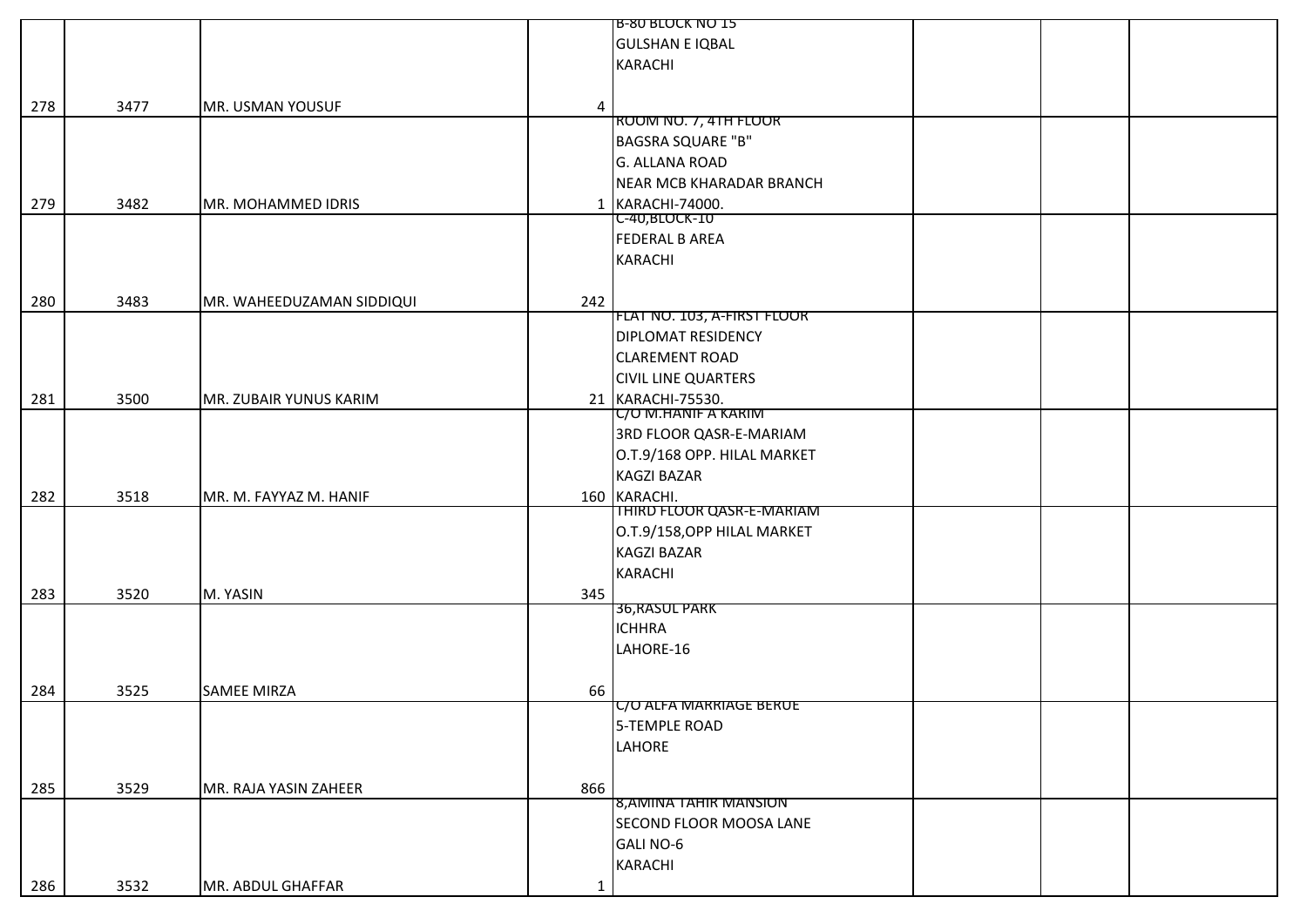|     |      |                            | ROOM NO-4,STOCK EXCHANGE BLDG         |
|-----|------|----------------------------|---------------------------------------|
|     |      |                            | 17, BANK SQUARE                       |
|     |      |                            | LAHORE                                |
|     |      |                            |                                       |
|     |      |                            |                                       |
| 287 | 3533 | SARMAD MAQSOOD AL-HUSSAINY | 129                                   |
|     |      |                            | ROOM NO-4, STOCK EXCHANGE BUILDING    |
|     |      |                            | 17, BANK SQUARE                       |
|     |      |                            | LAHORE                                |
|     |      |                            |                                       |
| 288 | 3534 | SARMAD MAQSOOD AL-HUSAINY  | 45                                    |
|     |      |                            | 48-H, MODEL TOWN                      |
|     |      |                            | LAHORE-14                             |
|     |      |                            |                                       |
|     |      |                            |                                       |
|     |      |                            |                                       |
| 289 | 3553 | MR. MOHAMMAD ABBAS         | 208<br>357/7, KONWERGI DAMJI BUILDING |
|     |      |                            |                                       |
|     |      |                            | FIRST FLOOR THATAI COMPUND            |
|     |      |                            | <b>KARACHI</b>                        |
|     |      |                            |                                       |
| 290 | 3561 | MR. MOHAMMAD TOFEEQ        | $\mathbf{1}$                          |
|     |      |                            | A-39 BLOCK NO Z                       |
|     |      |                            | GULSHAN-E-IQBAL                       |
|     |      |                            | <b>KARACHI</b>                        |
|     |      |                            |                                       |
|     |      |                            |                                       |
| 291 | 3565 | MR. MOHAMMED RIZWAN        | 73<br>G K 3/23-7 LAKHANI MANSION      |
|     |      |                            | <b>AGA KHAN ROAD</b>                  |
|     |      |                            |                                       |
|     |      |                            | <b>KHARADHAR</b>                      |
|     |      |                            | KARACHI.                              |
| 292 | 3591 | M. ARIF KODVAWALA          | 88                                    |
|     |      |                            | 35 KARACHI STOCK EXCHANGE             |
|     |      |                            | <b>BUILDING STOCK EXCHANGE ROAD</b>   |
|     |      |                            | OFF I.I.CHUNDRIGAR ROAD               |
|     |      |                            | KARACHI-74000                         |
| 293 | 3595 | MR. MOHAMAD SIDDIQUE       |                                       |
|     |      |                            | 5<br>FF1/46 SEA VIEW APARTMENT        |
|     |      |                            | DEFENCE HOUSING AUTHORITY             |
|     |      |                            |                                       |
|     |      |                            | <b>KARACHI</b>                        |
|     |      |                            |                                       |
| 294 | 3598 | MR. ZAFAR M. ZUBERI        | 192                                   |
|     |      |                            | FLAT NO 101-F RUFI LAKE DRIVE         |
|     |      |                            | BLOCK-18 GULISTAN-E-JOHAR             |
|     |      |                            | <b>KARACHI</b>                        |
|     |      |                            |                                       |
| 295 | 3608 | MR. AFZAL MOHAMMAD KHAN    | 57                                    |
|     |      |                            |                                       |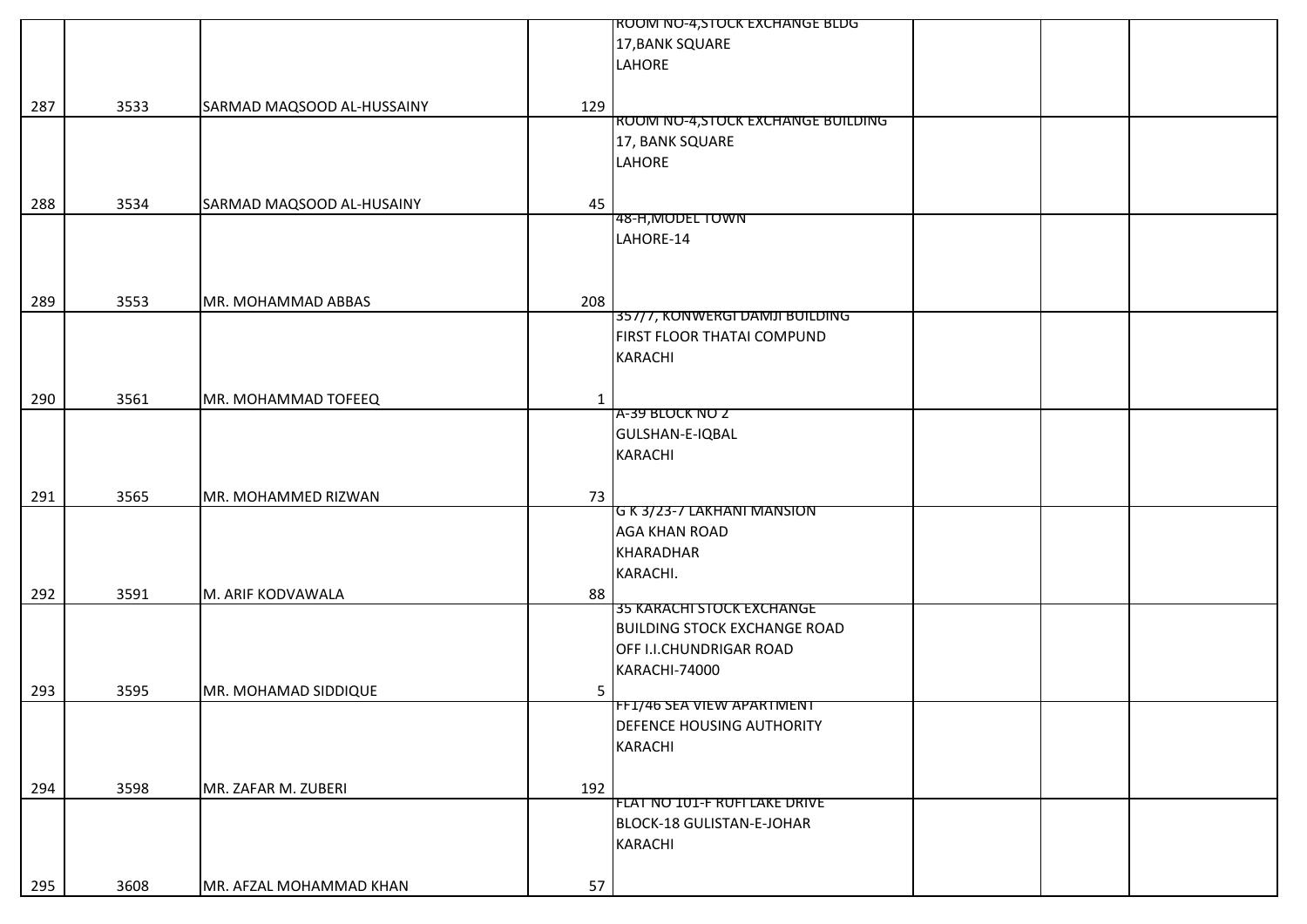|     |      |                            |              | PAKISTAN PETROLEUM LTD         |  |
|-----|------|----------------------------|--------------|--------------------------------|--|
|     |      |                            |              | <b>3RD FLOOR BHUTTO HOUSE</b>  |  |
|     |      |                            |              | KARACHI.                       |  |
|     |      |                            |              |                                |  |
| 296 | 3612 | MR. GHULAM FAREED          | 35           |                                |  |
|     |      |                            |              | 59-B, CIRCULAR STREET          |  |
|     |      |                            |              | DEFENCE HOUSING AUTHORITY      |  |
|     |      |                            |              | KARACHI-75500                  |  |
|     |      |                            |              |                                |  |
|     |      |                            |              |                                |  |
| 297 | 3616 | MS. MARIYAH CHIRAGH ASAD   | 693          | HOUSE NO M-II-E-697            |  |
|     |      |                            |              | <b>BLOCK "D"</b>               |  |
|     |      |                            |              |                                |  |
|     |      |                            |              | <b>SHER SHAH</b>               |  |
|     |      |                            |              | <b>KARACHI</b>                 |  |
| 298 | 3618 | MR. S.M.AHMED BARI         | $\mathbf{1}$ |                                |  |
|     |      |                            |              | <b>C/O YOUSUF BUMBIYA</b>      |  |
|     |      |                            |              | <b>KARACHI CENTRE</b>          |  |
|     |      |                            |              | BLOCK NO-B FLAT NO-5 2ND FLOOR |  |
|     |      |                            |              | PLOT NO.NJI-3                  |  |
| 299 | 3627 | MS. SHAMA                  |              | 126 KARACHI                    |  |
|     |      |                            |              | <b>YOUSUF BUMBIYA</b>          |  |
|     |      |                            |              | KARACHI CENTRE BLOCK-B         |  |
|     |      |                            |              | FLAT NO-5, SECOND FLOOR        |  |
|     |      |                            |              | PLOT NO.NJI-3                  |  |
| 300 | 3628 | MS. NEELUM                 |              | 81 KARACHI                     |  |
|     |      |                            |              | C/O BANTVAWALA                 |  |
|     |      |                            |              | M.R. 5/136 THANAI LANE         |  |
|     |      |                            |              | VIRJEE STREET, JODIA BAZAR     |  |
|     |      |                            |              | <b>KARACHI</b>                 |  |
| 301 | 3635 | MR. MOHAMMAD ANWAR MOOSANI | 1            |                                |  |
|     |      |                            |              | J-659, SULTANABAD COLONY       |  |
|     |      |                            |              | <b>GULBAHAR</b>                |  |
|     |      |                            |              | <b>KARACHI</b>                 |  |
|     |      |                            |              |                                |  |
|     |      |                            |              |                                |  |
| 302 | 3644 | MR. NIZAR ALI MOHAMMED     | 36           | SIDCO A/7/4 AVENUE APARTMENT   |  |
|     |      |                            |              |                                |  |
|     |      |                            |              | 264, R A LINE INGLE ROAD       |  |
| 303 | 3658 | MR. MOHAMMAD USMAN         |              | 1 KARACHI                      |  |
|     |      |                            |              | <b>9Q 9TH EAST STREET</b>      |  |
|     |      |                            |              | D.H.A.                         |  |
|     |      |                            |              | <b>KARACHI</b>                 |  |
|     |      |                            |              |                                |  |
| 304 | 3660 | MR. NAJAMUL HASAN          | 183          |                                |  |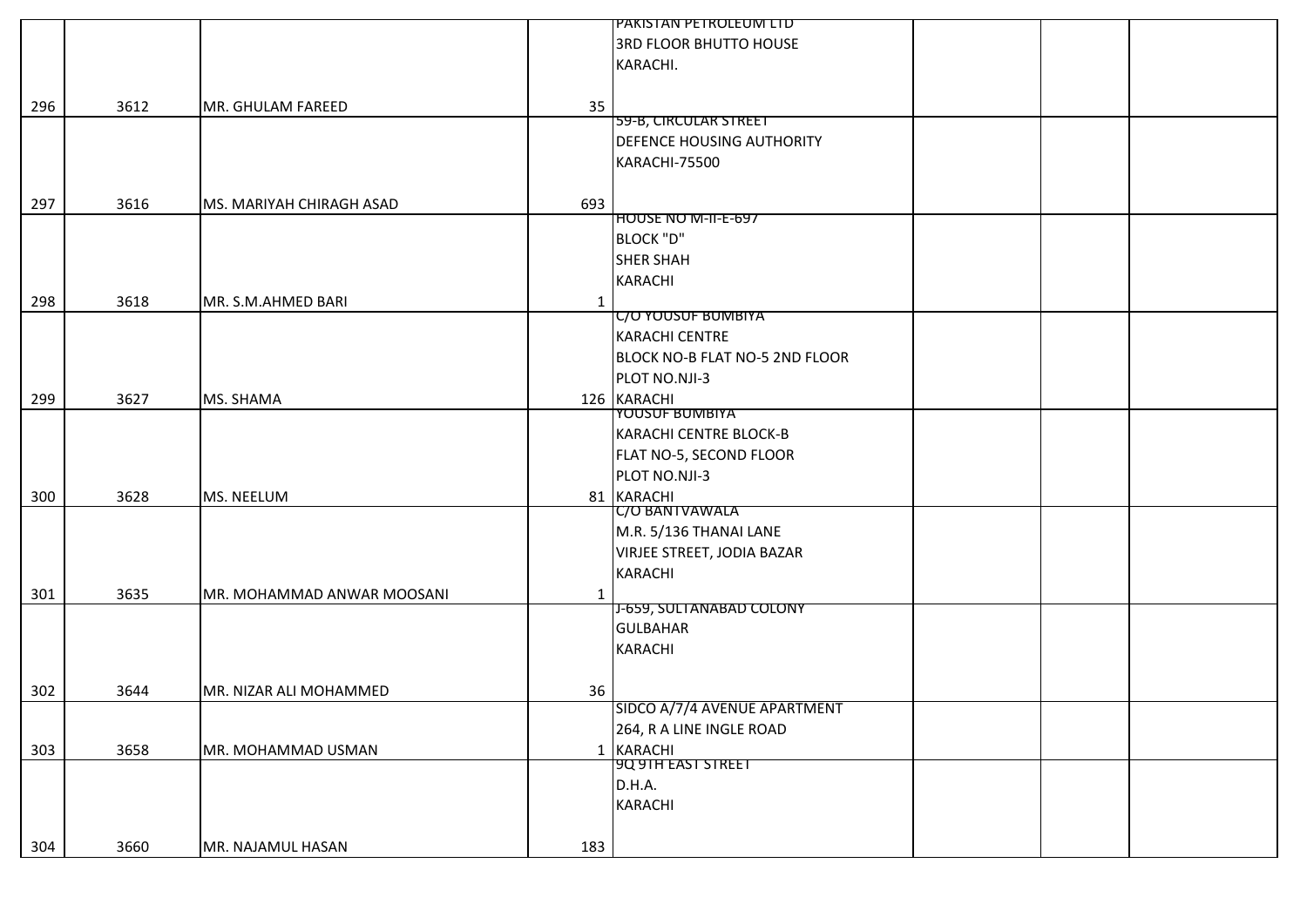|     |      |                       |              | <b>C-152 BLOCK J ALIAJ</b>         |  |  |
|-----|------|-----------------------|--------------|------------------------------------|--|--|
|     |      |                       |              | <b>NORTH NAZIMABAD</b>             |  |  |
|     |      |                       |              | <b>KARACHI</b>                     |  |  |
|     |      |                       |              |                                    |  |  |
| 305 | 3675 | <b>TAJ BEGUM</b>      | 564          |                                    |  |  |
|     |      |                       |              | $D - 205,$                         |  |  |
|     |      |                       |              | CHAPAL LUXURY BEACH APARTMENTS     |  |  |
|     |      |                       |              | <b>BLOCK - 4, CLIFTON</b>          |  |  |
|     |      |                       |              | <b>KARACHI</b>                     |  |  |
| 306 | 3678 | <b>SHARIFA YOUSUF</b> | 6            |                                    |  |  |
|     |      |                       |              | A-2842, SECTOR 11-A                |  |  |
|     |      |                       |              | <b>NORTH KARACHI</b>               |  |  |
|     |      |                       |              | <b>KARACHI</b>                     |  |  |
|     |      |                       |              |                                    |  |  |
| 307 | 3679 | SYED IMRAN UL HAQ     | $\mathbf{1}$ |                                    |  |  |
|     |      |                       |              | <b>HOUSE NO. 1067,1068</b>         |  |  |
|     |      |                       |              | BLOCK-8                            |  |  |
|     |      |                       |              | FEDERAL 'B' AREA                   |  |  |
|     |      |                       |              | OPP: AIK MINARA MASJAD, AZIZABAD   |  |  |
| 308 | 3710 | MST. ZAIB-UN-NISA     |              | 4 KARACHI-75950.                   |  |  |
|     |      |                       |              |                                    |  |  |
|     |      |                       |              | <b>PRIME FINANCIAL SERVICES</b>    |  |  |
|     |      |                       |              | PRIME COMMERCIAL BANK LTD.         |  |  |
|     |      |                       |              | <b>LIBRARY BLOCK</b>               |  |  |
|     |      |                       |              | AIWAN-E-IQBAL COMPLEX EGERTON ROAD |  |  |
| 309 | 3714 | MRS. PARVEEN I. AHMED |              | 2 LAHORE                           |  |  |
|     |      |                       |              | FLAT NO. 5/8 1ST FLOOR             |  |  |
|     |      |                       |              | JAFERY MANZIL                      |  |  |
|     |      |                       |              | PARATHNA SAMAJ ROAD                |  |  |
|     |      |                       |              | <b>THATAI COMPOUND</b>             |  |  |
| 310 | 3720 | MR. MOHAMMAD KHALID   |              | 28 KARACHI                         |  |  |
|     |      |                       |              | C/O SHAIKH ABDUL RASHID            |  |  |
|     |      |                       |              | <b>G-08 LAHORE STOCK EXCHANGE</b>  |  |  |
|     |      |                       |              | 5-8 17 BANK SQUARE                 |  |  |
|     |      |                       |              | SHARAH-E-QUAIDEAZAM                |  |  |
| 311 | 3723 | MRS. AWAIZA RASHID    |              | 54 LAHORE                          |  |  |
|     |      |                       |              | C 206/I BLOCK 6                    |  |  |
|     |      |                       |              | <b>GULSHAN E IQBAL</b>             |  |  |
|     |      |                       |              | <b>KARACHI</b>                     |  |  |
|     |      |                       |              |                                    |  |  |
|     |      |                       |              |                                    |  |  |
| 312 | 3725 | RASHIDUZZAMAN NASIRI  | 52           |                                    |  |  |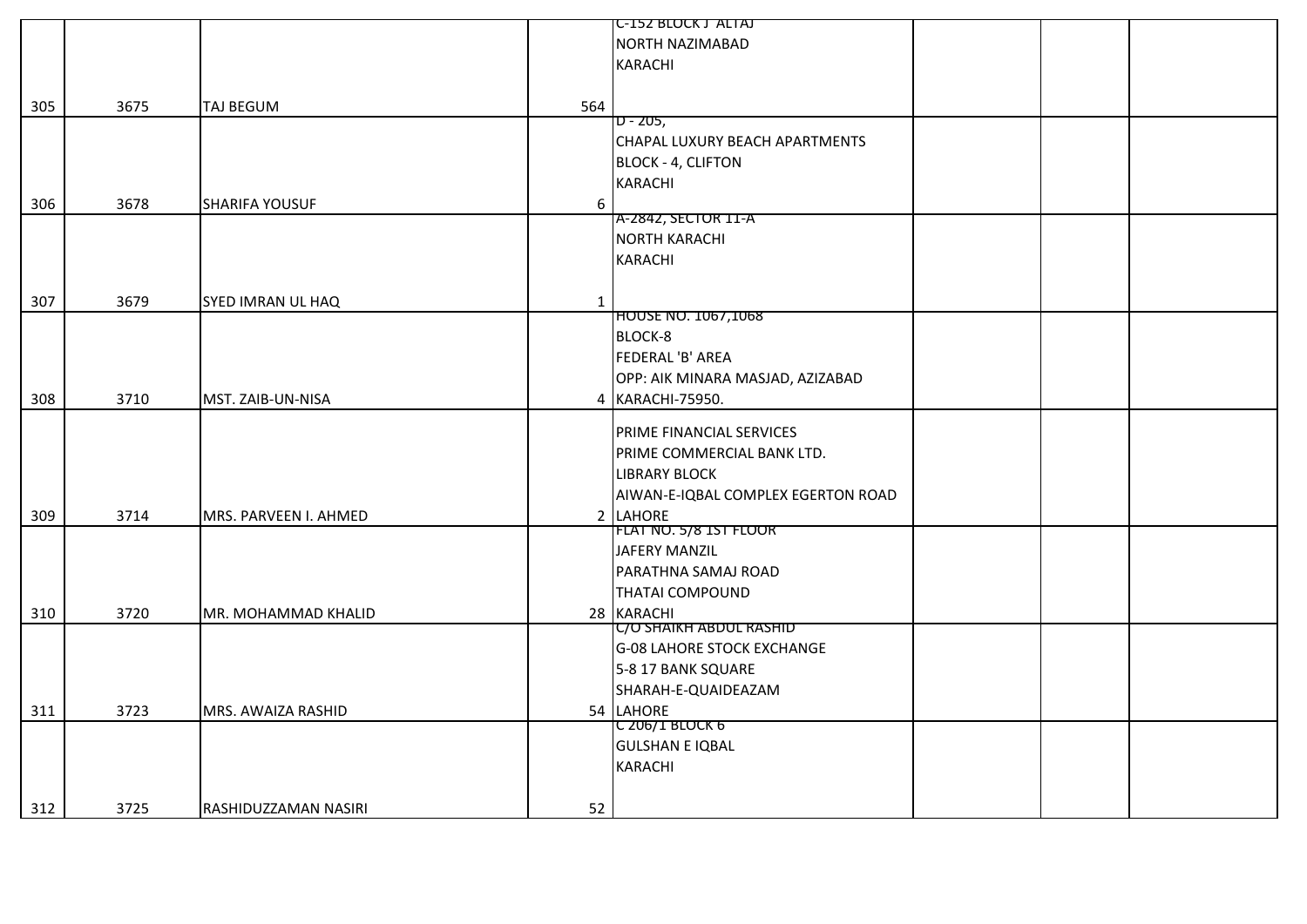|     |      |                              |                | <b>PLOT NO. 112,</b>                              |  |
|-----|------|------------------------------|----------------|---------------------------------------------------|--|
|     |      |                              |                | B.M.H.S., FLAT NO. 8,                             |  |
|     |      |                              |                | <b>FARRUKH HEIGHTS,</b>                           |  |
|     |      |                              |                | ALAMGIR ROAD,                                     |  |
| 313 | 3746 | DAYASHANKAR                  |                |                                                   |  |
|     |      |                              |                | 79 SHARAFABAD, KARACHI.<br>SIDCO AVENUE APARTMENT |  |
|     |      |                              |                | $A/7/4-264$                                       |  |
|     |      |                              |                | R.A LAN INGLE ROAD                                |  |
|     |      |                              |                | KARACHI                                           |  |
| 314 | 3750 | MR. MOHAMMAD MUNIR           | 21             |                                                   |  |
|     |      |                              |                | D-40 BLOCK 4                                      |  |
|     |      |                              |                | FEDERAL 'B' AREA                                  |  |
|     |      |                              |                | <b>KARACHI</b>                                    |  |
|     |      |                              |                |                                                   |  |
| 315 | 3756 | MR. WASEEM JILANI            | 61             |                                                   |  |
|     |      |                              |                | <b>36 RASOOL PARK</b>                             |  |
|     |      |                              |                | <b>ICHHRA LAHORE</b>                              |  |
|     |      |                              |                |                                                   |  |
|     |      |                              |                |                                                   |  |
| 316 | 3778 | MISS. FAHMIDA AKHTAR MIRZA   | $\mathbf{1}$   |                                                   |  |
|     |      |                              |                | O.T.3/14 H.HUSSAN BUILDING                        |  |
|     |      |                              |                | 4TH FLOOR MITHADAR                                |  |
|     |      |                              |                | KARACHI-11                                        |  |
|     |      |                              |                |                                                   |  |
| 317 | 3787 | MR. MAHMOOD                  | 6              |                                                   |  |
|     |      |                              |                | ROOM NO 618 LAHORE STOCK                          |  |
|     |      |                              |                | <b>EXCHANGE (GUARANTEE) LTD</b>                   |  |
|     |      |                              |                | LAHORE                                            |  |
|     |      |                              |                |                                                   |  |
| 318 | 3792 | MR. SH. MUHAMMED ISHAN       | 251            |                                                   |  |
|     |      |                              |                | C/O GANGAN DASS                                   |  |
|     |      |                              |                | HOUSE NO. 1743                                    |  |
|     |      |                              |                | <b>IBRAHIM SHAH STREET</b>                        |  |
|     |      |                              |                | LARKANA.                                          |  |
| 319 | 3811 | MR. PARTAB RAI               | 16             |                                                   |  |
|     |      |                              |                | JAWAID MANZIL Y 1                                 |  |
|     |      |                              |                | PARATHNA SAMAJ ROAD                               |  |
|     |      |                              |                | <b>THATHAI COMPOUND</b>                           |  |
|     |      |                              |                | <b>KARACHI</b>                                    |  |
| 320 | 3817 | MR. YAKOOB KASIM             | $\mathbf{1}$   |                                                   |  |
|     |      |                              |                | 52 JAMSHED BAUG SOLDIER                           |  |
|     |      |                              |                | <b>BAZAR ROAD</b>                                 |  |
|     |      |                              |                | <b>KARACHI</b>                                    |  |
|     |      |                              |                |                                                   |  |
| 321 | 3824 | MR. RUSTOM CAWASJI DEGAMWALA | $\overline{2}$ |                                                   |  |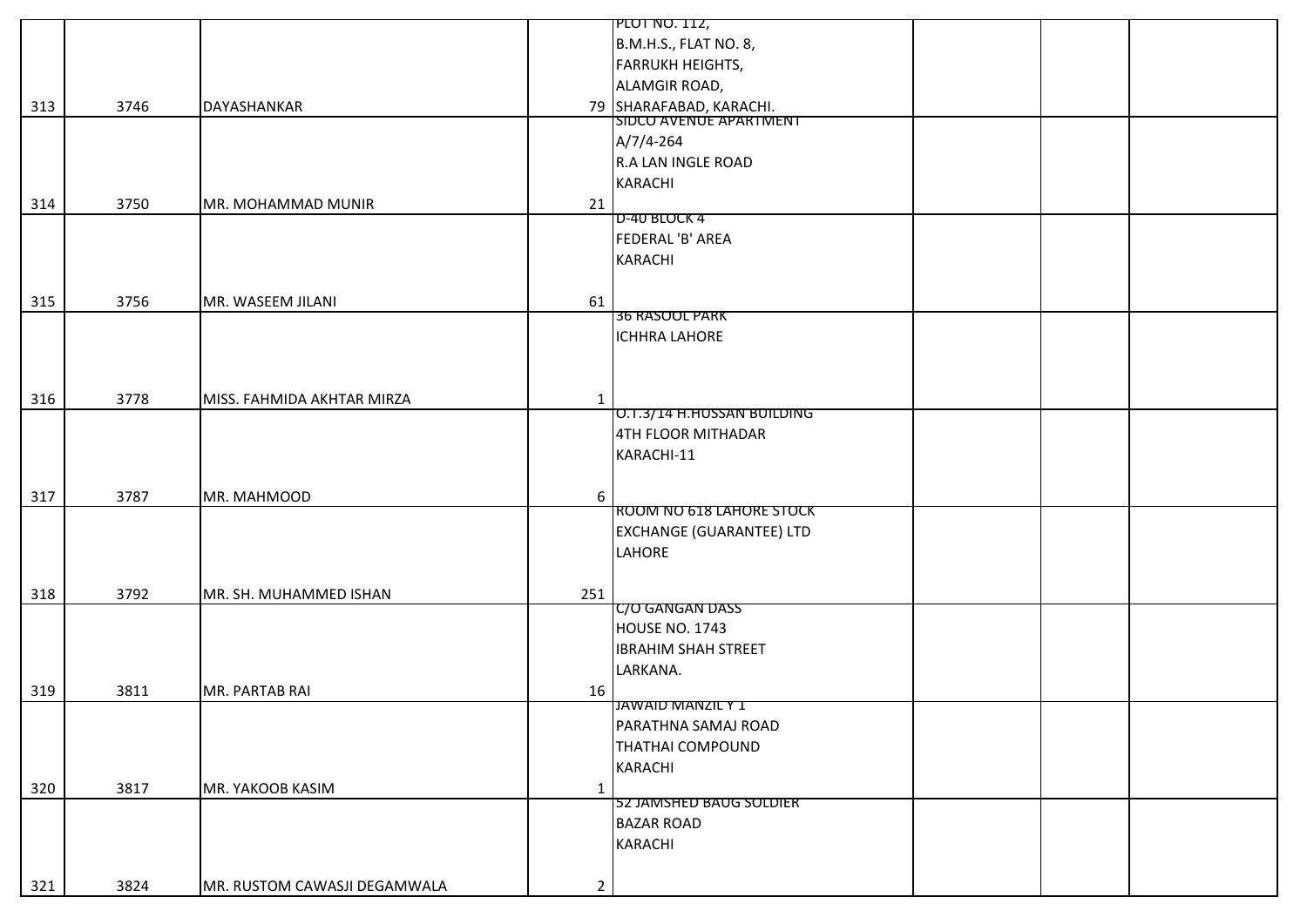|     |      |                           |              | S-2/224,SAUDABAD MALIR             |  |  |
|-----|------|---------------------------|--------------|------------------------------------|--|--|
|     |      |                           |              | KARACHI 75080                      |  |  |
|     |      |                           |              |                                    |  |  |
|     |      |                           |              |                                    |  |  |
|     | 3828 |                           |              |                                    |  |  |
| 322 |      | SAIYED SHABBAR HUSSAIN    | $\mathbf{3}$ | C/O KAMRAN ALI MUHAMMED            |  |  |
|     |      |                           |              | 371 - B, ADAMJEE NAGAR             |  |  |
|     |      |                           |              | K.C.H. SOCIETY                     |  |  |
|     |      |                           |              |                                    |  |  |
|     |      |                           |              | <b>KARACHI</b>                     |  |  |
| 323 | 3856 | MR. FAISAL SHEIKH         | 3,700        |                                    |  |  |
|     |      |                           |              | <b>C/O ABBOTT LABORATORIES</b>     |  |  |
|     |      |                           |              | PAKISTAN HYDERABAD ROAD            |  |  |
|     |      |                           |              | LANDHI                             |  |  |
|     |      |                           |              | <b>KARACHI</b>                     |  |  |
| 324 | 3857 | MR. MOHAMMAD SIDDIQUIE    | 30           |                                    |  |  |
|     |      |                           |              | HOUSE NO 71-D STREET NO 7          |  |  |
|     |      |                           |              | MACCA COLONY GULBERG 111           |  |  |
|     |      |                           |              | LAHORE                             |  |  |
|     |      |                           |              |                                    |  |  |
| 325 | 3863 | MR. MOHAMMAD JAMIL        | 12           |                                    |  |  |
|     |      |                           |              | <b>HOUSE NO -C-67, SECTOR 11-B</b> |  |  |
|     |      |                           |              | <b>NORTH KARACHI TOWN SHIP</b>     |  |  |
|     |      |                           |              | KARACHI-75850                      |  |  |
|     |      |                           |              |                                    |  |  |
|     |      |                           |              |                                    |  |  |
| 326 | 3867 | MR. MOHAMMAD SAKHA-UR-RAB | 765          | 87/1, 5TH COMMERCIAL STREET        |  |  |
|     |      |                           |              | DEFENCE HOUSING AUTHORITY          |  |  |
|     |      |                           |              |                                    |  |  |
|     |      |                           |              | KARACHI-75500                      |  |  |
|     |      |                           |              |                                    |  |  |
| 327 | 3869 | MRS. AISHA BI BI          | 22           |                                    |  |  |
|     |      |                           |              | F-12 DAWOOD COLONY                 |  |  |
|     |      |                           |              | <b>STADIUM ROAD</b>                |  |  |
|     |      |                           |              | KARACHI-74800                      |  |  |
|     |      |                           |              |                                    |  |  |
| 328 | 3881 | UZRA DAWOOD               | 379          |                                    |  |  |
|     |      |                           |              | <b>FLAT NO. 304, SIDRA GARDEN</b>  |  |  |
|     |      |                           |              | PLOT NO. 116, BLOCK-3              |  |  |
|     |      |                           |              | B.M.C.H.S., SHARFABAD              |  |  |
|     |      |                           |              | KARACHI-74800.                     |  |  |
|     | 3885 |                           |              |                                    |  |  |
| 329 |      | MR. ADNAN HAROON          | 160          | B-16 NISHTARABAD MODEL COLONY      |  |  |
|     |      |                           |              | <b>MALIR</b>                       |  |  |
|     |      |                           |              | <b>KARACHI</b>                     |  |  |
|     |      |                           |              |                                    |  |  |
|     |      |                           |              |                                    |  |  |
| 330 | 3902 | MR. MOHAMMAD SALEEM       | 121          |                                    |  |  |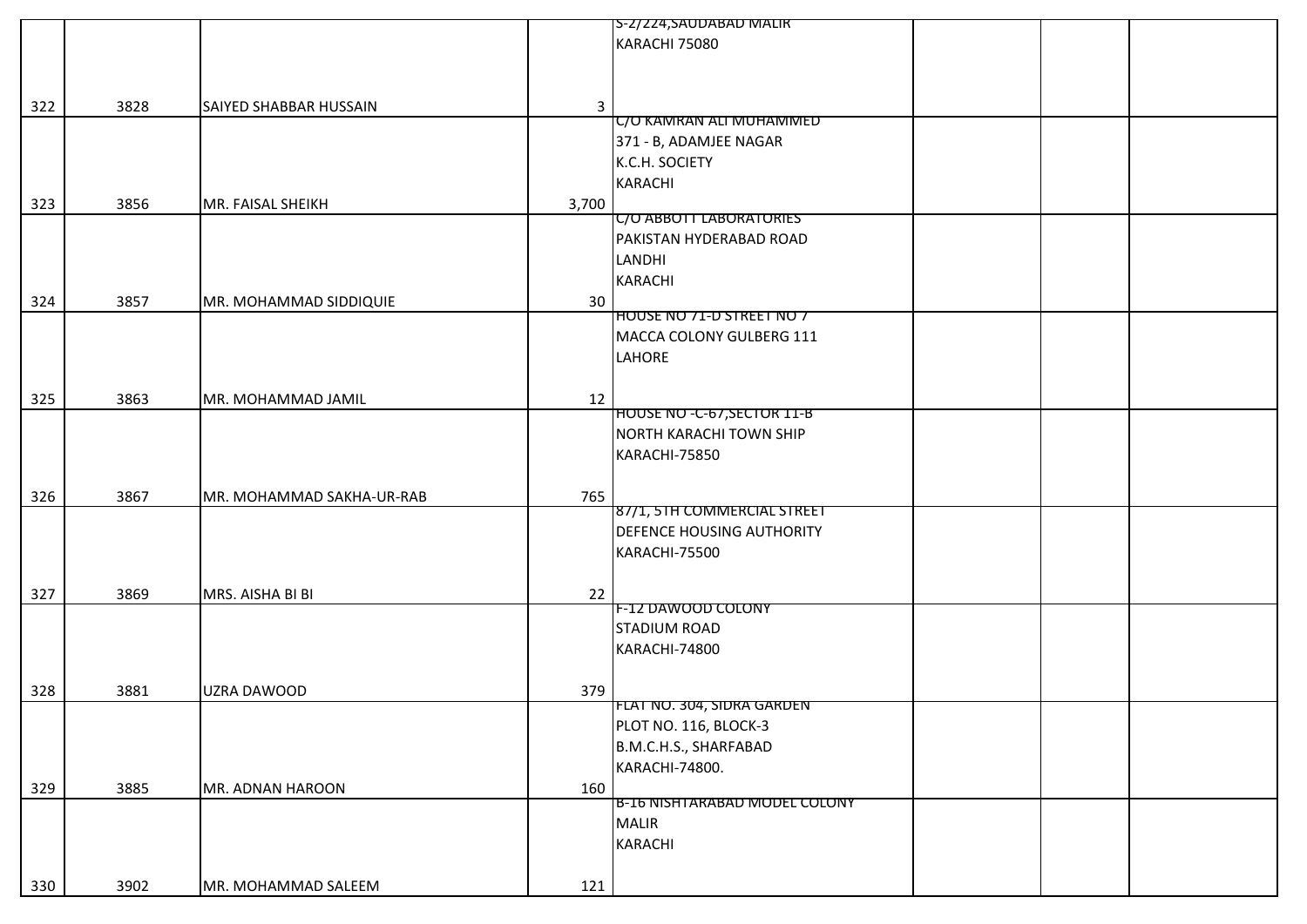|     |      |                            |              | 802, STREET NO. 13           |  |  |
|-----|------|----------------------------|--------------|------------------------------|--|--|
|     |      |                            |              | SECTOR G-11/1                |  |  |
|     |      |                            |              | ISLAMABAD.                   |  |  |
|     |      |                            |              |                              |  |  |
| 331 | 3919 | MR. MANSOOR A. ABBASI      | 4            |                              |  |  |
|     |      |                            |              | C/O ABBOTT LABORATORIES      |  |  |
|     |      |                            |              | (PAKISTAN) LIMITED           |  |  |
|     |      |                            |              | OPP:-RADIO RAKISTAN          |  |  |
|     |      |                            |              | <b>TRANSMISSION CENTRE</b>   |  |  |
| 332 | 3924 | MR. HUSSAIN ADAM           |              | 23 KARACHI                   |  |  |
|     |      |                            |              | 34-B CENTRAL AVENUE          |  |  |
|     |      |                            |              | PHASE-11, D.H.A.             |  |  |
|     |      |                            |              | <b>KARACHI</b>               |  |  |
|     |      |                            |              |                              |  |  |
| 333 | 3929 | MISS. NERMEEN NADIR REHMAN | 14           |                              |  |  |
|     |      |                            |              | N.P.9/7.1ST FLOOR R.NO 5     |  |  |
|     |      |                            |              | JODIA BAZZAR                 |  |  |
|     |      |                            |              | MOHAMMAD SHAH STREET         |  |  |
|     |      |                            |              | <b>KARACHI</b>               |  |  |
| 334 | 3937 | MR. MOHAMMAD HANIF         | $\mathbf{1}$ |                              |  |  |
|     |      |                            |              | <b>452-B II NEELAM BLOCK</b> |  |  |
|     |      |                            |              | ALLAMA IQBAL TOWN            |  |  |
|     |      |                            |              | LAHORE                       |  |  |
|     |      |                            |              |                              |  |  |
| 335 | 3940 | MR. M. BASHIR KHAWAJA      | 273          |                              |  |  |
|     |      |                            |              | II-C,1/9 NAZIMABAD           |  |  |
|     |      |                            |              | <b>KARACHI</b>               |  |  |
|     |      |                            |              |                              |  |  |
|     |      |                            |              |                              |  |  |
| 336 | 3955 | MR. BABAR SHAMSI           | $\mathbf{1}$ |                              |  |  |
|     |      |                            |              | II-C,1/9 NAZIMABAD           |  |  |
|     |      |                            |              | <b>KARACHI</b>               |  |  |
|     |      |                            |              |                              |  |  |
|     |      |                            |              |                              |  |  |
| 337 | 3956 | MR. IFTIKHAR AHMED         | $\mathbf{1}$ |                              |  |  |
|     |      |                            |              | <b>39 KASSAM HOUSE</b>       |  |  |
|     |      |                            |              | OPP. SHMA PLAZA              |  |  |
|     |      |                            |              | <b>KHARADER</b>              |  |  |
|     |      |                            |              | <b>KARACHI</b>               |  |  |
| 338 | 3984 | MR. HAJI ABBAS             | 1            |                              |  |  |
|     |      |                            |              | Z - SHUJAAT MANZIL           |  |  |
|     |      |                            |              | D - D - CHODHARY ROAD        |  |  |
|     |      |                            |              | <b>BAGHDADI, LEA MARKET</b>  |  |  |
|     |      |                            |              | <b>KARACHI</b>               |  |  |
|     |      |                            |              |                              |  |  |
| 339 | 3998 | MR. MOHD. SIDDIQ           | $\mathbf{1}$ |                              |  |  |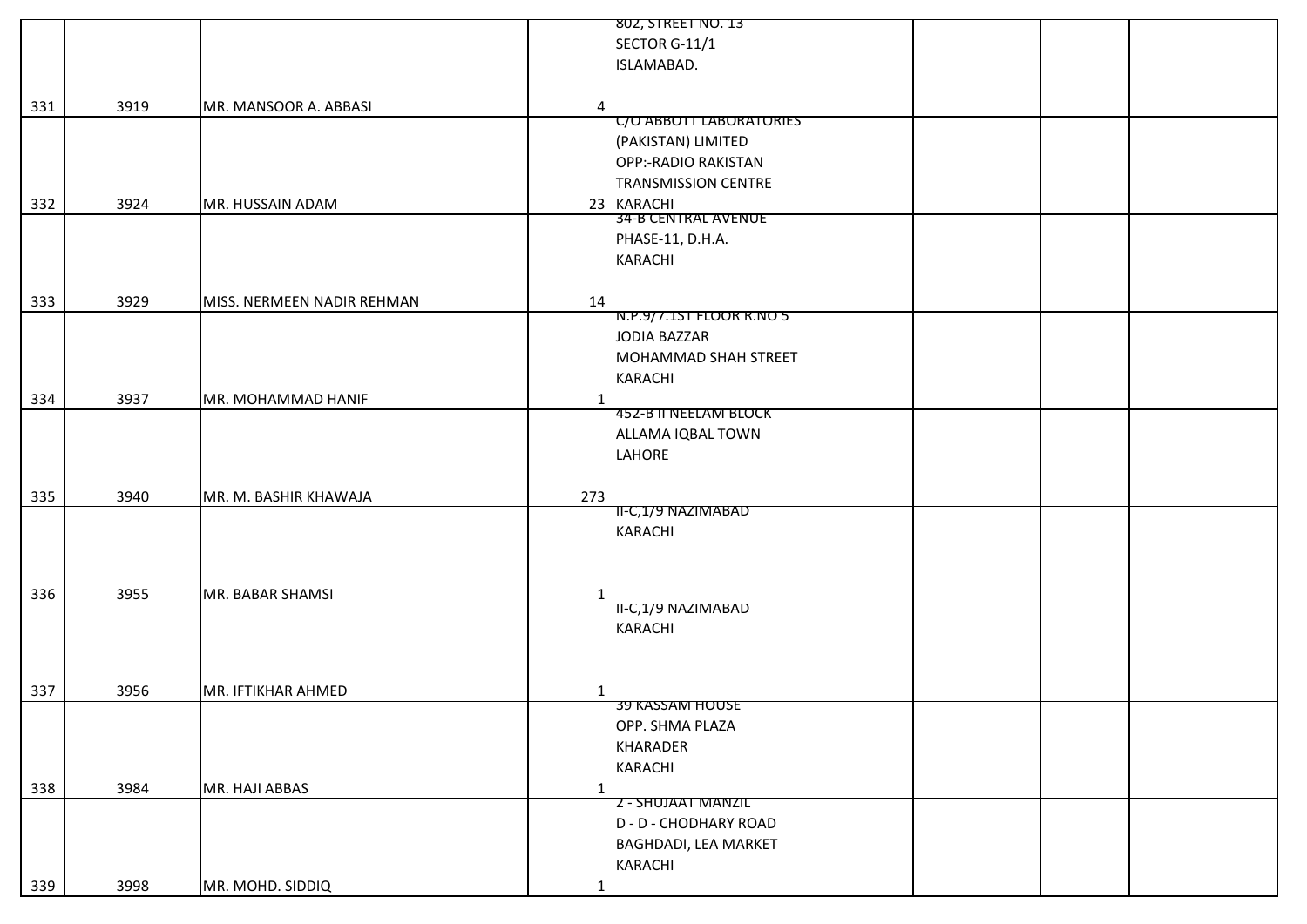|     |      |                          |                | C/O 39, KASSAM HOUSE                    |  |
|-----|------|--------------------------|----------------|-----------------------------------------|--|
|     |      |                          |                | OPP. SHAMA PLAZA                        |  |
|     |      |                          |                | <b>KARACHI</b>                          |  |
|     |      |                          |                |                                         |  |
| 340 | 4007 | MR. IMTIAZ AHMED         | $\overline{2}$ |                                         |  |
|     |      |                          |                | 19, USMAN MANZIL                        |  |
|     |      |                          |                | MOSSA LAIN, NO - 7                      |  |
|     |      |                          |                | <b>KARACHI</b>                          |  |
|     |      |                          |                |                                         |  |
|     |      |                          |                |                                         |  |
| 341 | 4008 | MRS. ABIDA               | 9              | AL-REHMAN MARKET FLAT NO.202            |  |
|     |      |                          |                |                                         |  |
|     |      |                          |                | 2ND FLOOR OT-7/59                       |  |
|     |      |                          |                | KUSHALARI LANE TANKI NO.4               |  |
|     |      |                          |                | <b>BOMBAY BAZAR</b>                     |  |
| 342 | 4010 | MR. ABDUL MAJEED         |                | 6 KARACHI                               |  |
|     |      |                          |                | HOUSE NO-37, AREA 51-B                  |  |
|     |      |                          |                | <b>KORANGI TWONSHIP</b>                 |  |
|     |      |                          |                | <b>KARACHI - 74900</b>                  |  |
|     |      |                          |                |                                         |  |
| 343 | 4017 | MR. SARFARAZ AHMAD ALVI  | $\overline{2}$ |                                         |  |
|     |      |                          |                | AL-REHMAN MARKET FLAT NO. 202           |  |
|     |      |                          |                | 2ND FLOOR OT - 7/59                     |  |
|     |      |                          |                | KUSHALARI LANE TANKI NO.4               |  |
|     |      |                          |                | <b>BOMBAY BAZAR</b>                     |  |
| 344 | 4018 | MISS. RAZIA BANO         |                | 2 KARACHI                               |  |
|     |      |                          |                | AL-REHMAN MARKET FLAT NO.202            |  |
|     |      |                          |                | 2ND FLOOR OT - 7/59                     |  |
|     |      |                          |                | KUSHALARI LANE TANKI NO.4               |  |
|     |      |                          |                | <b>BOMBAY BAZAR</b>                     |  |
| 345 | 4025 | MR. M. YOUSUF            |                | 1 KARACHI                               |  |
|     |      |                          |                | AL-REHMAN MARKET FLAT NO.202            |  |
|     |      |                          |                | 2ND FLOOR OT - 7/59                     |  |
|     |      |                          |                | KUSHALARI LANE TANKI NO.4               |  |
|     |      |                          |                | <b>BOMBAY BAZAR</b>                     |  |
|     |      |                          |                |                                         |  |
| 346 | 4026 | MISS. FOUZIA BANO        |                | 1 KARACHI<br>A - 454/H, NORTH NAZIMABAD |  |
|     |      |                          |                | <b>KARACHI - 74700</b>                  |  |
|     |      |                          |                |                                         |  |
|     |      |                          |                |                                         |  |
|     |      |                          |                |                                         |  |
| 347 | 4031 | MR. MOHAMMAD ANWAR AHMAD | 10             |                                         |  |
|     |      |                          |                | <b>Z-SHUJAAT MANZIL D D CHODHARY</b>    |  |
|     |      |                          |                | ROAD BAGHDADI LEA MARKET                |  |
|     |      |                          |                | <b>KARACHI</b>                          |  |
|     |      |                          |                |                                         |  |
| 348 | 4056 | MR. GHULAM HUSSAIN       | 1              |                                         |  |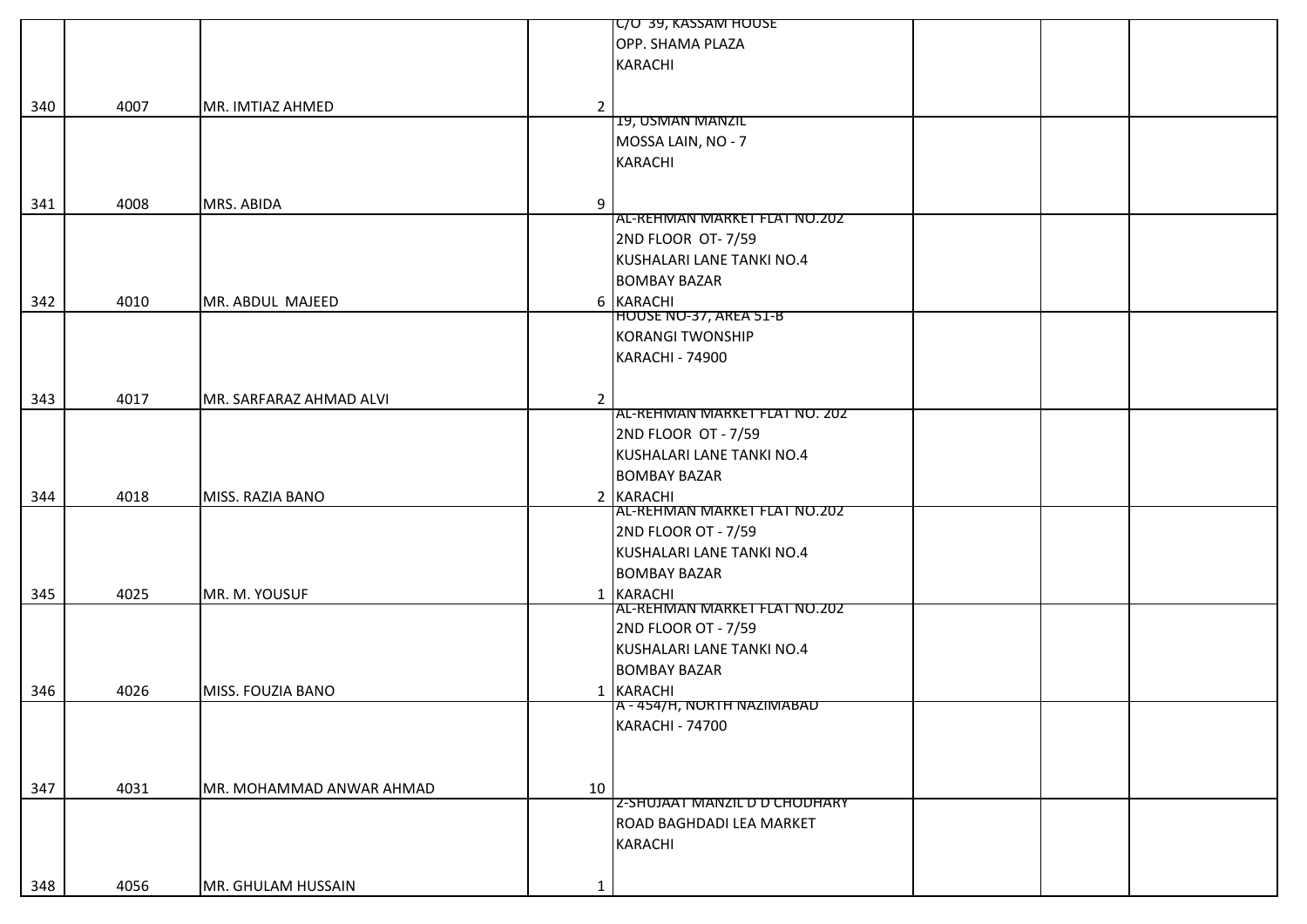|     |      |                            |                | A - 396, BLOCK - C                  |  |
|-----|------|----------------------------|----------------|-------------------------------------|--|
|     |      |                            |                | NORTH NAZIMABAD, HYDERI             |  |
|     |      |                            |                | KARACHI.                            |  |
|     |      |                            |                |                                     |  |
|     | 4071 |                            |                |                                     |  |
| 349 |      | MISS. REHANA CHAKERA       | 340            | <b>202 HAPPY HEIGHTS</b>            |  |
|     |      |                            |                | SHAHEED-E-MILLAT ROAD               |  |
|     |      |                            |                |                                     |  |
|     |      |                            |                | <b>KARACHI</b>                      |  |
|     |      |                            |                |                                     |  |
| 350 | 4077 | MR. M.SALMAN SHEIKH        | 350            |                                     |  |
|     |      |                            |                | ROOM NO 85 & 86                     |  |
|     |      |                            |                | KARACHI STOCK EXCHANGE BLDG.        |  |
|     |      |                            |                | <b>I.I.CHUNDGIR ROAD</b>            |  |
|     |      |                            |                | <b>KARACHI</b>                      |  |
| 351 | 4078 | MR. ABDUL KHALIQ KHAN      | 57             |                                     |  |
|     |      |                            |                | <b>45-B CIRCULAR STREET DEFENCE</b> |  |
|     |      |                            |                | <b>HOUSING AUTHORITY</b>            |  |
|     |      |                            |                | KARACHI-75500                       |  |
|     |      |                            |                |                                     |  |
| 352 | 4081 | MISS. NARMEEN NADIR RAHMAN | 12             |                                     |  |
|     |      |                            |                | C-52, BLOCK-C                       |  |
|     |      |                            |                | NORTH NAZIMABAD                     |  |
|     |      |                            |                | KARACHI.                            |  |
|     |      |                            |                |                                     |  |
|     |      |                            |                |                                     |  |
| 353 | 4086 | MISS. SHAHIDA LARI         | 1,758          | K-120 K'AREA KORANGI                |  |
|     |      |                            |                | <b>KARACHI</b>                      |  |
|     |      |                            |                |                                     |  |
|     |      |                            |                |                                     |  |
|     |      |                            |                |                                     |  |
| 354 | 4120 | MR. LIAQUAT ALI BHATTI     | $\overline{2}$ |                                     |  |
|     |      |                            |                | <b>1262-IV-B COMMERICAL COLONY</b>  |  |
|     |      |                            |                | SHAHDARA ROAD NEAR GRAIN            |  |
|     |      |                            |                | MARKET MODEL TOWN "B"               |  |
|     |      |                            |                | <b>BAHWALPUR</b>                    |  |
| 355 | 4129 | MR. MEHMOOD UL ISLAM       | 192            |                                     |  |
|     |      |                            |                | 1882/2 AZIZABAD F B AREA            |  |
|     |      |                            |                | <b>KARACHI</b>                      |  |
|     |      |                            |                |                                     |  |
|     |      |                            |                |                                     |  |
| 356 | 4132 | MST. SHAMSHAD BEGUM        | 96             |                                     |  |
|     |      |                            |                | 1882/2 AZIZABAD F B AREA            |  |
|     |      |                            |                | <b>KARACHI</b>                      |  |
|     |      |                            |                |                                     |  |
|     |      |                            |                |                                     |  |
| 357 | 4133 | MST. SHAMIM QAMAR          | 56             |                                     |  |
|     |      |                            |                |                                     |  |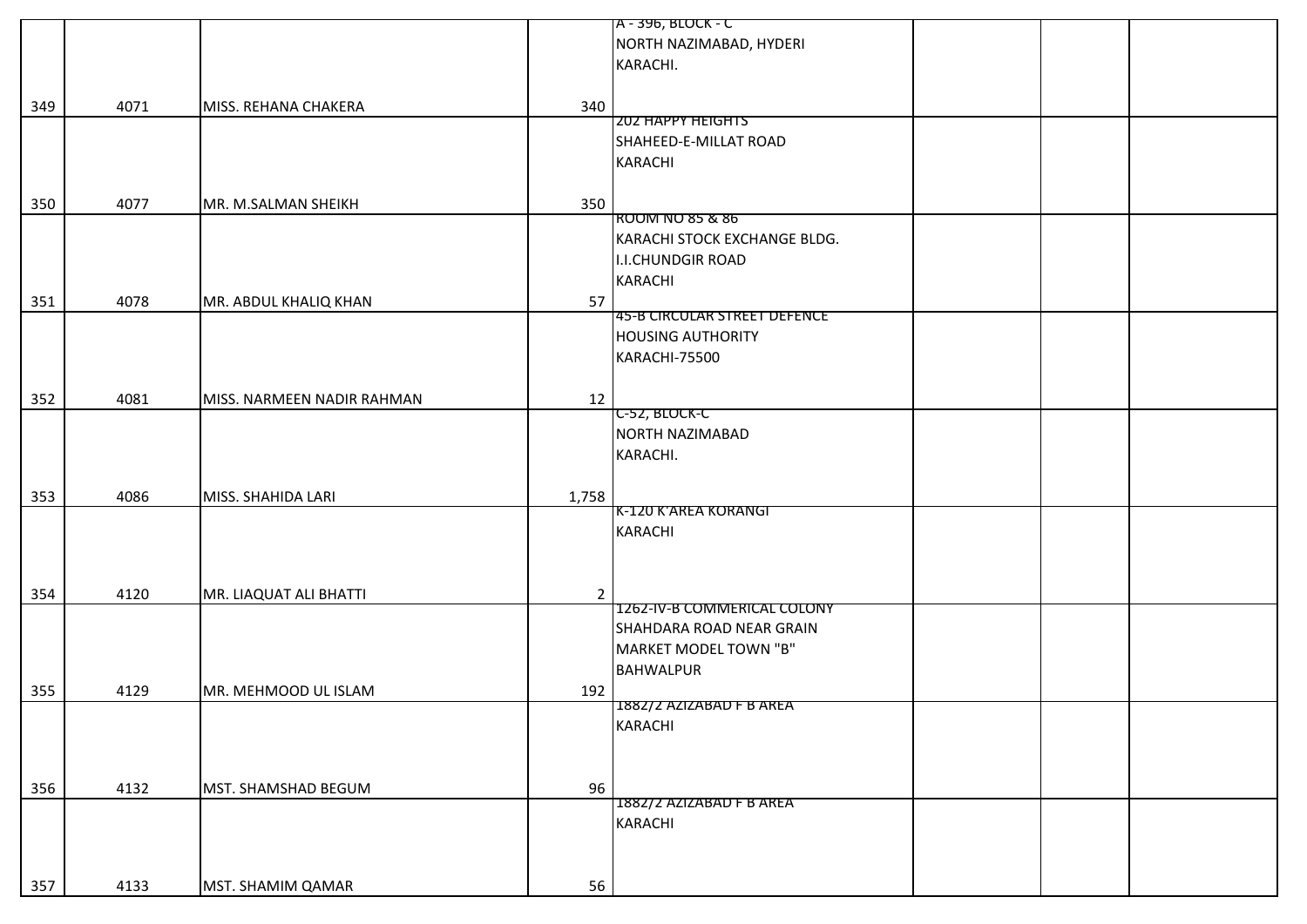|     |      |                           |              | 1882/2 AZIZABAD F B AREA     |
|-----|------|---------------------------|--------------|------------------------------|
|     |      |                           |              | <b>KARACHI</b>               |
|     |      |                           |              |                              |
|     |      |                           |              |                              |
|     |      |                           |              |                              |
| 358 | 4134 | MST. SHAHEEN QAMAR        | 96           |                              |
|     |      |                           |              | LODHI HOUSE                  |
|     |      |                           |              | <b>OPPOSITE PLAZA CINEMA</b> |
|     |      |                           |              | SHIKARPUR SINDH              |
|     |      |                           |              |                              |
| 359 | 4135 | MST. NASREEN GUL          | 96           |                              |
|     |      |                           |              | 73- KOKAN HOUSING SOCIETY    |
|     |      |                           |              | <b>HYDER ALI ROAD</b>        |
|     |      |                           |              |                              |
|     |      |                           |              | KARACHI-74800                |
|     |      |                           |              |                              |
| 360 | 4141 | KHURSHEED AHMED           | $\mathbf{1}$ |                              |
|     |      |                           |              | R-319 BLOCK 4-A              |
|     |      |                           |              | <b>GULSHAN-E-IQBAL</b>       |
|     |      |                           |              | KARACHI                      |
|     |      |                           |              |                              |
|     |      |                           |              |                              |
| 361 | 4146 | MR. ABDUL MUTAKABBIR KHAN | $\mathbf{1}$ |                              |
|     |      |                           |              | 73-KOKAN HOUSING SOCIETY     |
|     |      |                           |              | <b>HYDER ALI ROAD</b>        |
|     |      |                           |              | KARACHI-74800                |
|     |      |                           |              |                              |
| 362 | 4149 | KHURSHEED AHMED           |              |                              |
|     |      |                           | $\mathbf{1}$ | 73-KOKAN HOUSING SOCIETY     |
|     |      |                           |              | <b>HYDER ALI ROAD</b>        |
|     |      |                           |              |                              |
|     |      |                           |              | KARACHI-74800                |
|     |      |                           |              |                              |
| 363 | 4150 | KHURSHEED AHMED           | $\mathbf{1}$ |                              |
|     |      |                           |              | P.O.TORU, DISTRICT MARDAN    |
|     |      |                           |              |                              |
|     |      |                           |              |                              |
|     |      |                           |              |                              |
|     |      |                           |              |                              |
| 364 | 4175 | <b>HANIFULLAH</b>         | 652          |                              |
|     |      |                           |              | 963/15, F.B.AREA             |
|     |      |                           |              | KARACHI-38                   |
|     |      |                           |              |                              |
|     |      |                           |              |                              |
|     |      |                           |              |                              |
| 365 | 4186 | MOHAMMED YAHYA SHARIF     | 652          | 59 STREET 1, F.6/3           |
|     |      |                           |              |                              |
|     |      |                           |              | <b>ISLAMABAD</b>             |
|     |      |                           |              |                              |
|     |      |                           |              |                              |
| 366 | 4194 | OBAID-UR-RAHMAN KHAN      | 1,641        |                              |
|     |      |                           |              |                              |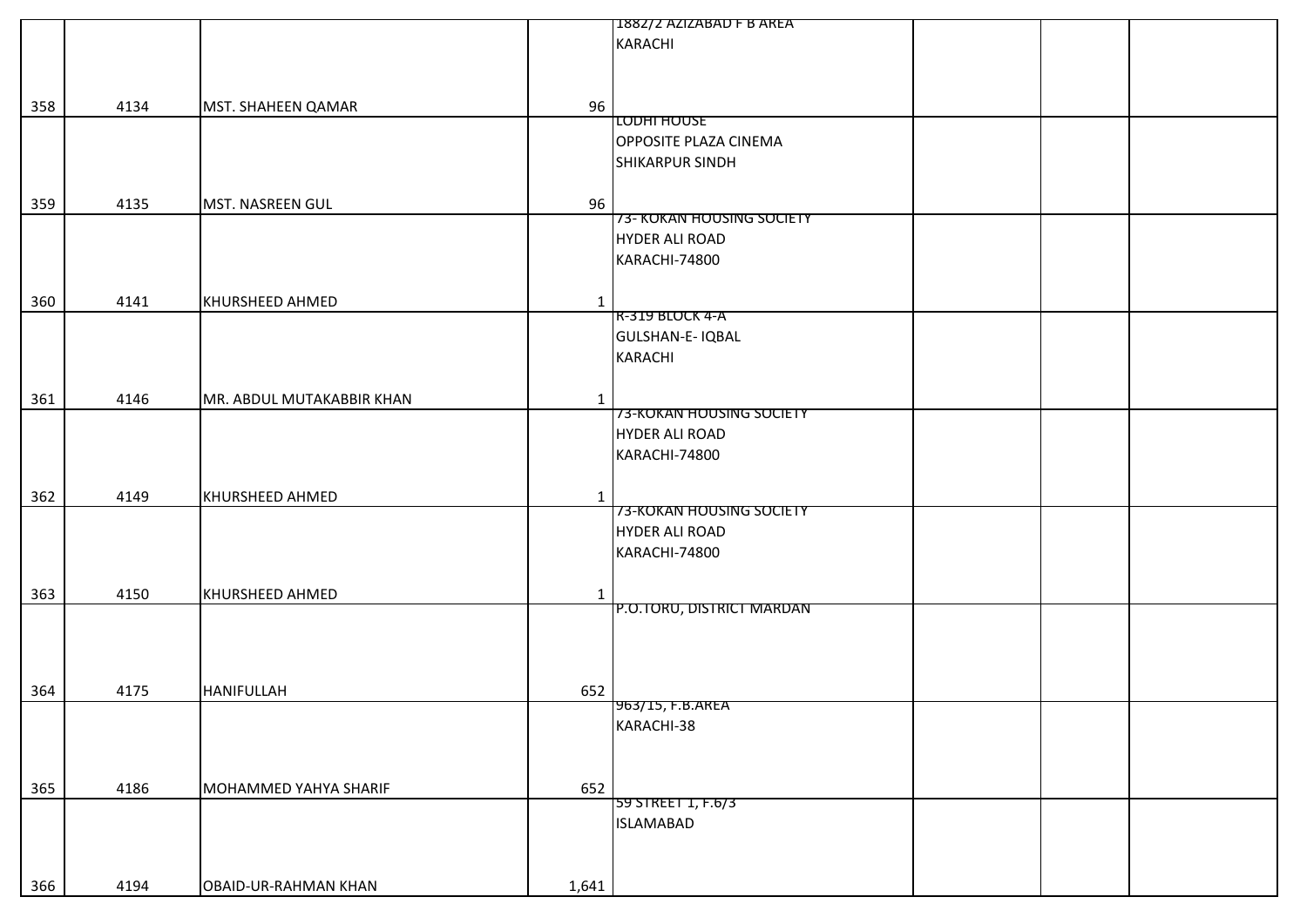| PLOT NO. 12-W-0-4<br><b>BABA-E-URDU ROAD</b><br>KARACHI-74200.<br>4198<br>367<br>MURAD S. HEMANI<br>249<br>81, NAQVI BUILDING<br>SHAHRAH-E-QUAID-E-AZAM<br>LAHORE |  |
|-------------------------------------------------------------------------------------------------------------------------------------------------------------------|--|
|                                                                                                                                                                   |  |
|                                                                                                                                                                   |  |
|                                                                                                                                                                   |  |
|                                                                                                                                                                   |  |
|                                                                                                                                                                   |  |
|                                                                                                                                                                   |  |
|                                                                                                                                                                   |  |
|                                                                                                                                                                   |  |
| 4200<br>652<br>368<br>M. A. GHAFOOR                                                                                                                               |  |
| <b>C-227 CENTRAL COMM. AREA</b>                                                                                                                                   |  |
| P.E.C.H.S                                                                                                                                                         |  |
| <b>KARACHI</b>                                                                                                                                                    |  |
|                                                                                                                                                                   |  |
| 4208<br>1,641<br>369<br><b>ZAHID HUSSAIN</b>                                                                                                                      |  |
| 145/N, BLOCK - 2                                                                                                                                                  |  |
| <b>HALI ROAD</b>                                                                                                                                                  |  |
| P.E.C.H.S.                                                                                                                                                        |  |
| KARACHI-29.                                                                                                                                                       |  |
| 4212<br>370<br>1,641<br><b>QAZI HISAMUDDIN</b>                                                                                                                    |  |
| 5-B,5TH CENTRAL LANE                                                                                                                                              |  |
| PHASE-II, DEFENCE HOUSING SOCIETY                                                                                                                                 |  |
| <b>KARACHI</b>                                                                                                                                                    |  |
|                                                                                                                                                                   |  |
| 4218<br>3,283<br>371<br>LT.GEN.(RETD) M.HABIBULLAH K.KHATTAK                                                                                                      |  |
| C-186, BLOCK 14                                                                                                                                                   |  |
| <b>GULISTAN-E-JAUHER</b>                                                                                                                                          |  |
| KARACHI-75290.                                                                                                                                                    |  |
|                                                                                                                                                                   |  |
| 4222<br>372<br><b>KALEEM AKHTAR</b><br>1,641                                                                                                                      |  |
| 5-D/39/4                                                                                                                                                          |  |
| LANDHI COLONY                                                                                                                                                     |  |
| KARACHI.                                                                                                                                                          |  |
|                                                                                                                                                                   |  |
| 373<br>4228<br>S. A. MEHDI<br>136                                                                                                                                 |  |
| 42/43 ADAM TERRACE                                                                                                                                                |  |
| <b>G.ALLANA ROAD</b>                                                                                                                                              |  |
| POST CODE 74000                                                                                                                                                   |  |
| KARACHI-2.                                                                                                                                                        |  |
| 4244<br>374<br>SHAMSUDDIN A. SHIRAZI<br>172                                                                                                                       |  |
| <b>SHAFIQ SONS</b>                                                                                                                                                |  |
| 101, MOCHI GALI                                                                                                                                                   |  |
| SADDAR                                                                                                                                                            |  |
| KARACHI.                                                                                                                                                          |  |
| 4248<br><b>RUHAL AMIN</b><br>375<br>1,641                                                                                                                         |  |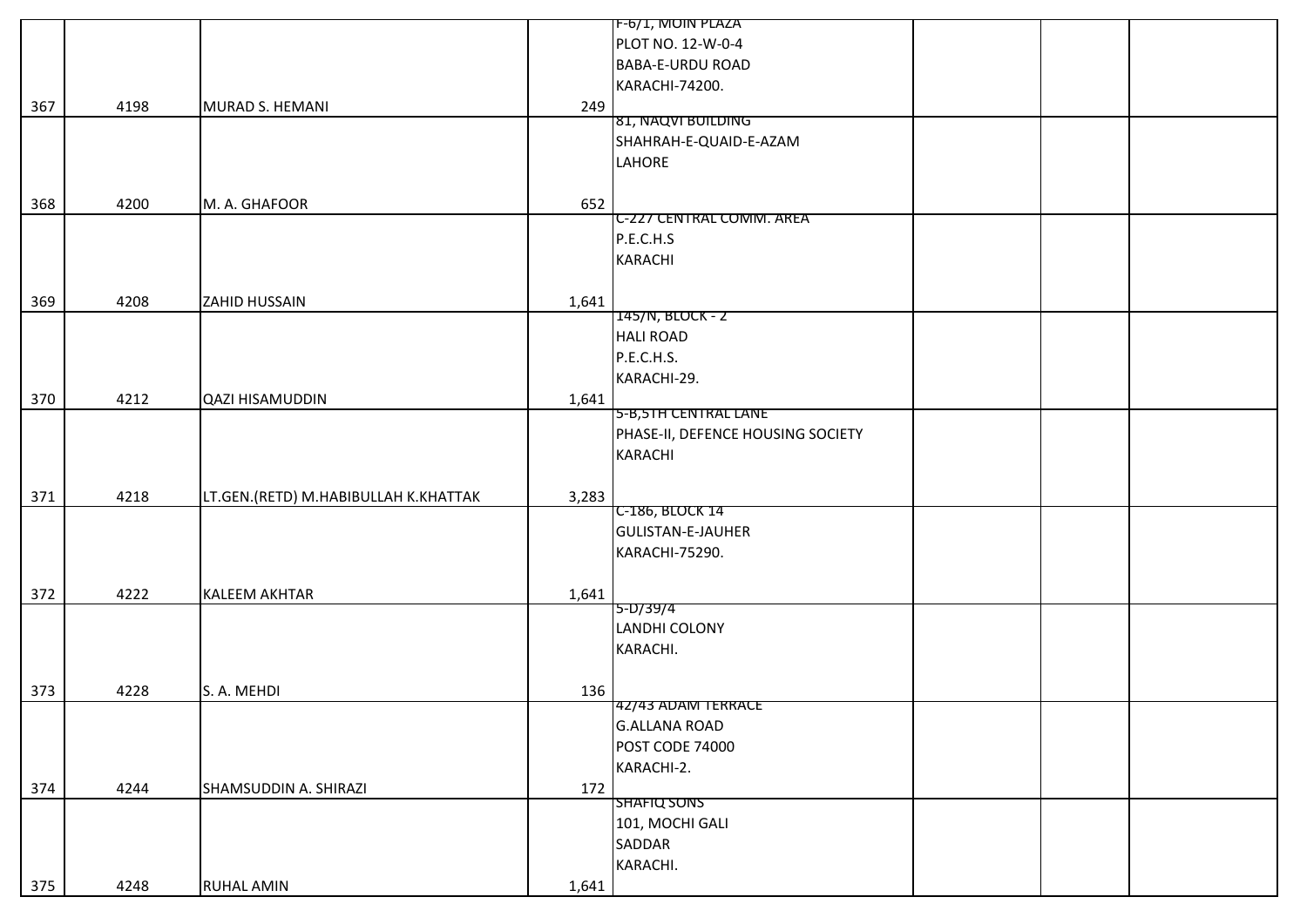|     |      |                             |       | ISLAMABAD DISTRIBUTORS LTD     |  |
|-----|------|-----------------------------|-------|--------------------------------|--|
|     |      |                             |       | H-39, COLLEGE ROAD             |  |
|     |      |                             |       | RAWALPINDI.                    |  |
|     |      |                             |       |                                |  |
| 376 | 4249 | NAZIR H. SHAHZAD            | 1,641 |                                |  |
|     |      |                             |       | 6/7 FARAN SOCIETY              |  |
|     |      |                             |       | SHAHEED-E-MILLAT ROAD          |  |
|     |      |                             |       | KARACHI.                       |  |
|     |      |                             |       |                                |  |
|     |      |                             |       |                                |  |
| 377 | 4258 | <b>SHAIKH MOHAMMAD SAID</b> | 2,736 | 124 BANGALORE TOWN,            |  |
|     |      |                             |       | OFF MAIN MUHAMMAD RAFI ROAD    |  |
|     |      |                             |       | OFF TIPU SULTAN ROAD           |  |
|     |      |                             |       |                                |  |
|     |      |                             |       | KARACHI.                       |  |
| 378 | 4259 | <b>FAROOK IBRAHIM</b>       | 892   | $D-107/1$                      |  |
|     |      |                             |       |                                |  |
|     |      |                             |       | 1ST FLOOR, BLOCK-7             |  |
|     |      |                             |       | GULSHAN-E-IQBAL                |  |
|     |      |                             |       | KARACHI.                       |  |
| 379 | 4263 | SYED SHAMIM-UL-ZAFAR        | 144   |                                |  |
|     |      |                             |       | <b>C/O DIRECTOR FINANCE</b>    |  |
|     |      |                             |       | KNOLL PHARMACEUTICALS LIMITED  |  |
|     |      |                             |       | PLOT NO.13, SECTOR 20          |  |
|     |      |                             |       | KORANGI INDUSTRIAL AREA        |  |
| 380 | 4265 | <b>NAYAB AKHTAR</b>         |       | 1,969 KARACHI.                 |  |
|     |      |                             |       | PARSI PANCHAYAT WADI           |  |
|     |      |                             |       | 6 DUBASH HOME, JOHAIR STREET   |  |
|     |      |                             |       | <b>KARACHI</b>                 |  |
|     |      |                             |       |                                |  |
| 381 | 4272 | MINOO R. PATEL              | 480   |                                |  |
|     |      |                             |       | NO. 5/B IST FLOOR              |  |
|     |      |                             |       | HILL VIEW APARTMENT, NO. 167/5 |  |
|     |      |                             |       | KARACHI MEMON HOUSING SOCIETY  |  |
|     |      |                             |       | KARACHI-75350.                 |  |
| 382 | 4275 | S. A. SALAM                 | 325   |                                |  |
|     |      |                             |       | HAJRA MANZIL, PLOT 244-245     |  |
|     |      |                             |       | BLOCK-3, FEDERAL B. AREA       |  |
|     |      |                             |       | <b>MEMON COLONY</b>            |  |
|     |      |                             |       | KARACHI-38.                    |  |
| 383 | 4286 | MISS BILQIS BANO A. RAZZAK  | 351   |                                |  |
|     |      |                             |       | HAJRA MANZIL, PLOT NO.244-245  |  |
|     |      |                             |       | BLOCK-3, FEDERAL 'B' AREA      |  |
|     |      |                             |       | <b>MEMON COLONY</b>            |  |
|     |      |                             |       | KARACHI-38.                    |  |
|     |      |                             |       |                                |  |
| 384 | 4295 | MISS NASIMA A. RAZZAK       | 351   |                                |  |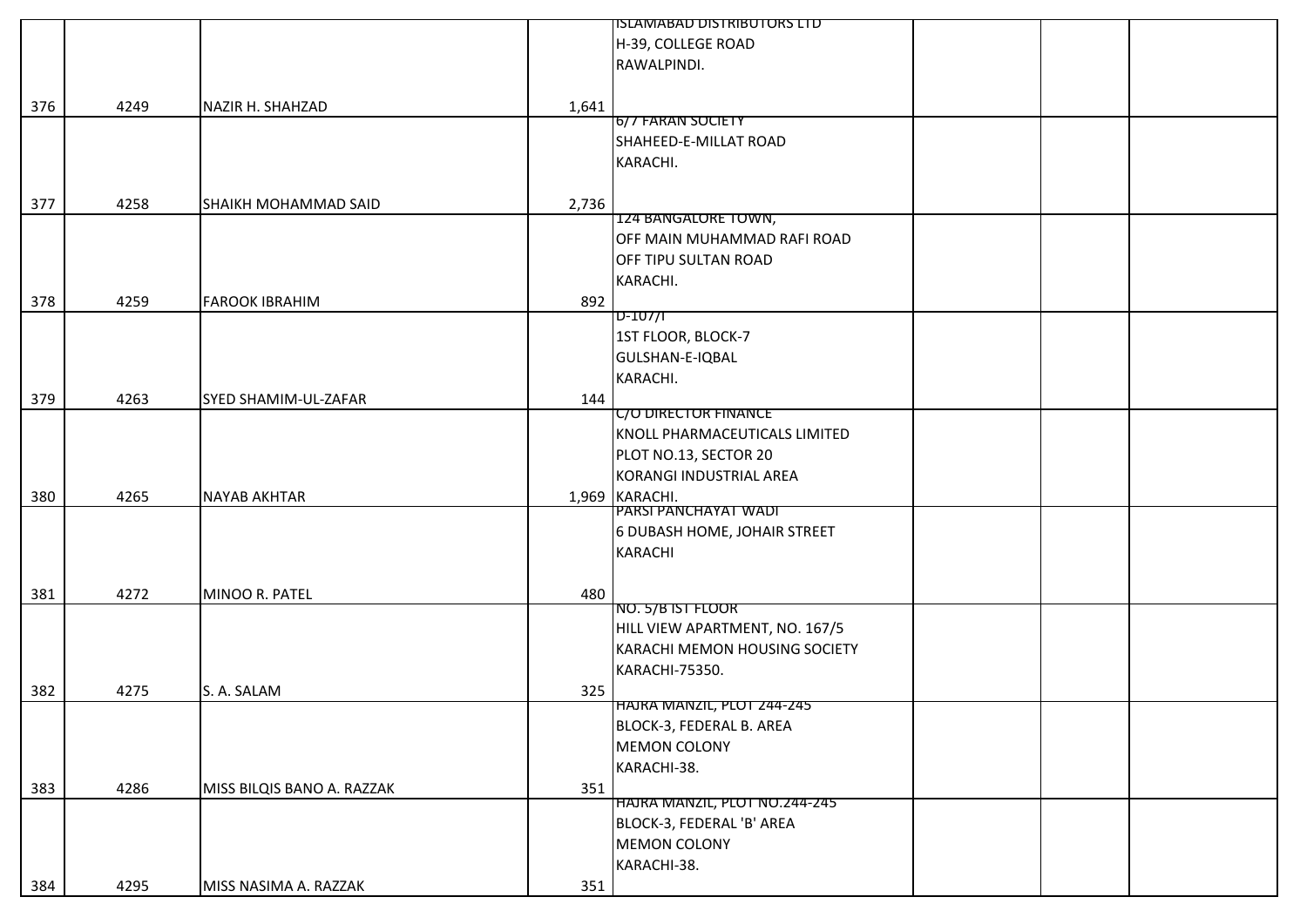|     |      |                             |                | <b>HOUSE NO: B-24, BLOCK 13</b>      |  |
|-----|------|-----------------------------|----------------|--------------------------------------|--|
|     |      |                             |                | GULSHAN-E-IQBAL                      |  |
|     |      |                             |                | KARACHI-75300                        |  |
|     |      |                             |                |                                      |  |
| 385 | 4299 | MRS. RABIA NOORANI          | 6,567          |                                      |  |
|     |      |                             |                | HAJRA MANZIL, PLOT NO.244-245        |  |
|     |      |                             |                | BLOCK-3, FEDERAL 'B' AREA            |  |
|     |      |                             |                | <b>MEMON COLONY</b>                  |  |
|     |      |                             |                | KARACHI-38.                          |  |
| 386 | 4301 | MISS SHEHNAZ BANO A. RAZZAK | 351            |                                      |  |
|     |      |                             |                | C/O THE BOOTS COMPANY PAKISTAN LTD.  |  |
|     |      |                             |                | <b>KORANGI</b>                       |  |
|     |      |                             |                | KARACHI.                             |  |
|     |      |                             |                |                                      |  |
| 387 | 4302 | <b>SYED MEHER SHAH</b>      | $\overline{2}$ |                                      |  |
|     |      |                             |                | A-178, BLOCK-A                       |  |
|     |      |                             |                | K.D.A.OFFICERS CO-OP.HOUSING SOCIETY |  |
|     |      |                             |                | <b>BEHIND NATIONAL STADIUM</b>       |  |
|     |      |                             |                | KARACHI.                             |  |
| 388 | 4307 | MOHAMMAD AHMAD              | 1,969          |                                      |  |
|     |      |                             |                | <b>OT 1/48, UZMA MANSION</b>         |  |
|     |      |                             |                | 3RD FLOOR, ROOM NO. 5                |  |
|     |      |                             |                | <b>MITHADHAR</b>                     |  |
|     |      |                             |                | KARACHI.                             |  |
| 389 | 4322 | MOHAMMED AMIN               | 33             |                                      |  |
|     |      |                             |                | 4/33, STOCK EXCHANGE BUILDING        |  |
|     |      |                             |                | KARACHI.                             |  |
|     |      |                             |                |                                      |  |
|     |      |                             |                |                                      |  |
| 390 | 4325 | <b>MOHAMMED AHMED</b>       | 2,625          |                                      |  |
|     |      |                             |                | AZIZ VALI MOHAMMED                   |  |
|     |      |                             |                | MEMBER KARACHI STOCK EXCHANGE        |  |
|     |      |                             |                | <b>STOCK EXCHANGE ROAD</b>           |  |
|     |      |                             |                | KARACHI.                             |  |
|     |      |                             |                |                                      |  |
| 391 | 4328 | MR. AZIZ VALI MOHAMMED      | 3,283          | $536-W, PHASE III$                   |  |
|     |      |                             |                | LCCHS. DEFENCE                       |  |
|     |      |                             |                | LAHORE                               |  |
|     |      |                             |                |                                      |  |
|     |      |                             |                |                                      |  |
| 392 | 4331 | MR. ARIF M. ALLAHRAKHA      | 288            | $C-187, BLOCKT$                      |  |
|     |      |                             |                | NORTH NAZIMABAD                      |  |
|     |      |                             |                | KARACHI.                             |  |
|     |      |                             |                |                                      |  |
|     |      |                             |                |                                      |  |
| 393 | 4333 | MR. FAZAL-UR-REHMAN         | 652            |                                      |  |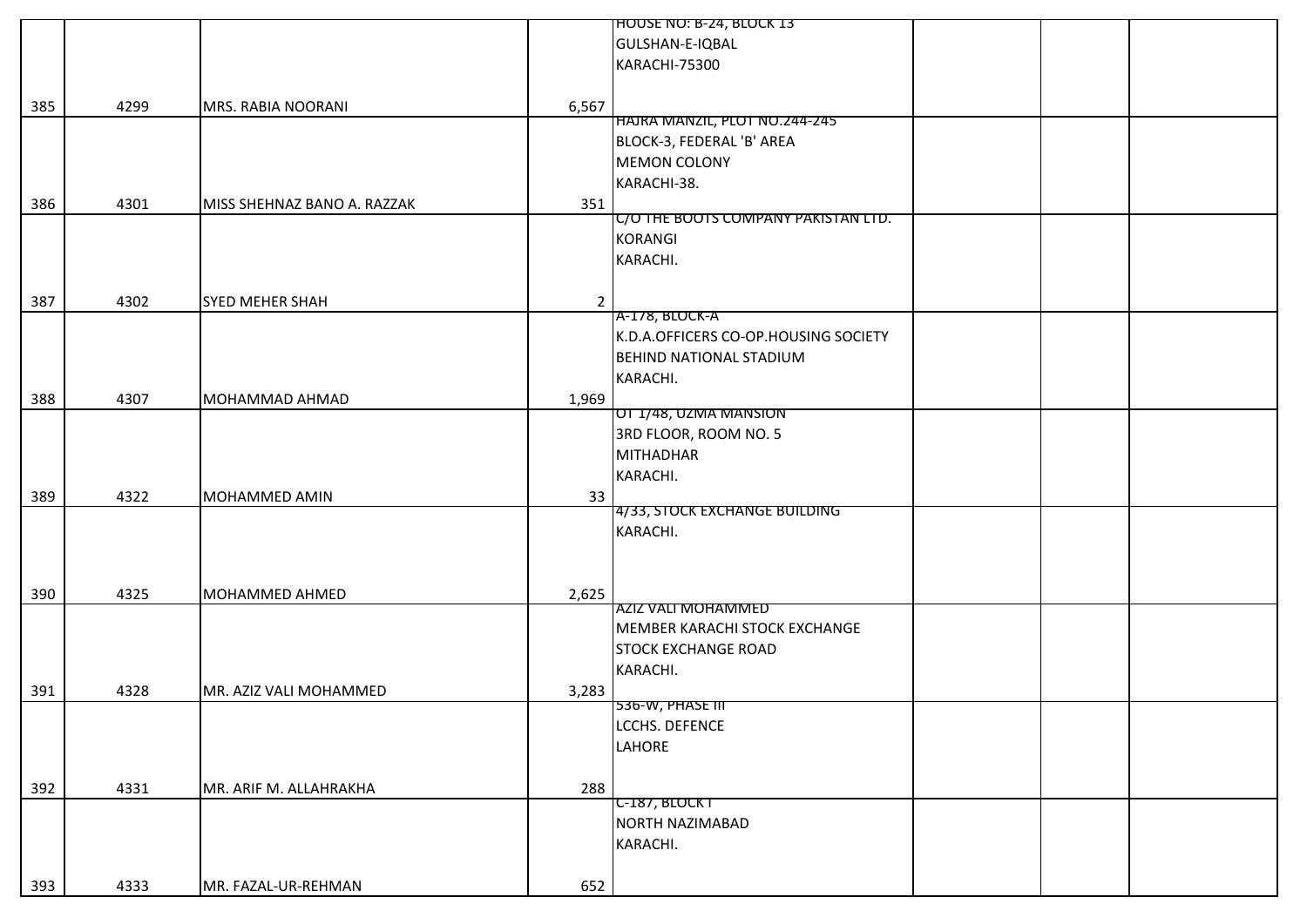|     |      |                                   |       | <b>PARK LANE HOSPITAL</b>          |  |
|-----|------|-----------------------------------|-------|------------------------------------|--|
|     |      |                                   |       | 56, OLD CLIFTON, KHAYABAN-E-IRAN   |  |
|     |      |                                   |       | <b>NEAR DO TALWAR</b>              |  |
|     |      |                                   |       | KARACHI-75600.                     |  |
| 394 | 4347 | DR. MOHAMMAD AJMAL SIDDIQUI       | 28    |                                    |  |
|     |      |                                   |       | 89/1,101H COMMERCIAL STREET        |  |
|     |      |                                   |       | PHASE IV, D.H.A.                   |  |
|     |      |                                   |       | KARACHI.                           |  |
|     |      |                                   |       |                                    |  |
| 395 | 4348 | MRS. NOOR JEHAN                   | 306   |                                    |  |
|     |      |                                   |       | 48-H, MODEL TOWN                   |  |
|     |      |                                   |       | LAHORE-54700.                      |  |
|     |      |                                   |       |                                    |  |
|     |      |                                   |       |                                    |  |
| 396 | 4351 | MR. MOHAMMAD ABBAS                | 271   |                                    |  |
|     |      |                                   |       | B-16, HABIB SQUARE III-E-3         |  |
|     |      |                                   |       | <b>NAZIMABAD</b>                   |  |
|     |      |                                   |       | KARACHI.                           |  |
|     |      |                                   |       |                                    |  |
| 397 | 4354 | MR. MOHD. AKHTER                  | 325   |                                    |  |
|     |      |                                   |       | 1049/3, HUSSAINABAD                |  |
|     |      |                                   |       | FEDERAL 'B' AREA                   |  |
|     |      |                                   |       | KARACHI.                           |  |
|     |      |                                   |       |                                    |  |
| 398 | 4359 | MR. SHABBIR                       | 325   |                                    |  |
|     |      |                                   |       | 43, IBRAHIMJEE HAKIMJEE BLDG.      |  |
|     |      |                                   |       | PARIA STREET                       |  |
|     |      |                                   |       | <b>KHARADAR</b>                    |  |
|     |      |                                   |       | KARACHI.                           |  |
| 399 | 4360 | MRS. BATOOL-E-OZAIRA              | 234   |                                    |  |
|     |      |                                   |       | C/O BMA CAPITAL MANAGEMENT LTD     |  |
|     |      |                                   |       | R, NO. 141, 3RD FLOOR              |  |
|     |      |                                   |       | K.S.E. BUIDLING                    |  |
|     |      |                                   |       | KARACHI.                           |  |
| 400 | 4364 | MR. MOHD. ASHRAF                  | 217   |                                    |  |
|     |      |                                   |       | <b>HOUSE NO. C-67, SECTOR 11-B</b> |  |
|     |      |                                   |       | NORTH KARACHI TOWNSHIP             |  |
|     |      |                                   |       | KARACHI-75850                      |  |
|     |      |                                   |       |                                    |  |
| 401 | 4369 | MR. MOHAMMAD SAKHA-UR-RAB         | 1,969 |                                    |  |
|     |      |                                   |       | <b>COMPANY SECRETARY</b>           |  |
|     |      |                                   |       | KNOLL PHARMACEUTICALS LIMITED      |  |
|     |      |                                   |       | PLOT NO.13, SECTOR 20              |  |
|     |      |                                   |       | KORANGI INDUSTRIAL AREA            |  |
| 402 | 4378 | MR. ABDUL BAQY KHAN (B-3 TRUSTEE) |       | 2 P.O.BOX 190, KARACHI.            |  |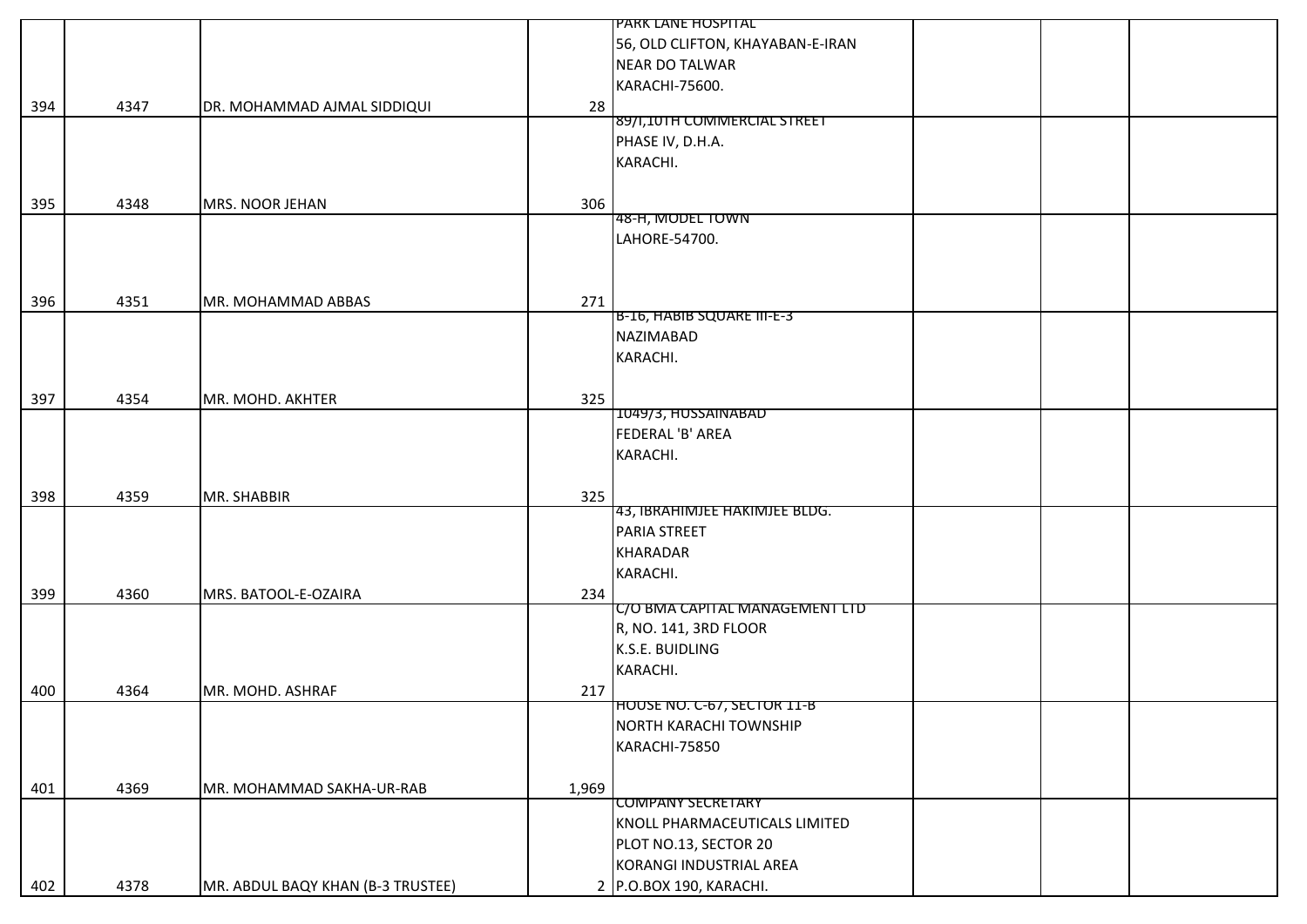|     |      |                          |     | 72/73, DARUL AMAN COOPERATIVE             |  |  |
|-----|------|--------------------------|-----|-------------------------------------------|--|--|
|     |      |                          |     | <b>HOUSING SOCIETY</b>                    |  |  |
|     |      |                          |     | <b>HYDERALI ROAD</b>                      |  |  |
|     |      |                          |     | KARACHI-5                                 |  |  |
| 403 | 4410 | KHAWAJA AHSAN IQBAL      | 844 |                                           |  |  |
|     |      |                          |     | 66-B, SOUTH CIRCULAR AVENUE               |  |  |
|     |      |                          |     | D.H.A., PHASE-II                          |  |  |
|     |      |                          |     | KARACHI-75500.                            |  |  |
|     |      |                          |     |                                           |  |  |
| 404 | 4416 | MR. JEHANGIR N. CAWASJI  | 247 |                                           |  |  |
|     |      |                          |     |                                           |  |  |
|     |      |                          |     | <b>ASLAM MOTIWALA PALACE</b>              |  |  |
|     |      |                          |     | FLAT# 403, PLOT# G.K-8/13/14              |  |  |
|     |      |                          |     | BOHREE ROAD, OPP. NEW CUSTOM HOUSE        |  |  |
|     |      |                          |     | <b>KHARADAR</b>                           |  |  |
|     |      |                          |     |                                           |  |  |
| 405 | 4458 | MR. RIZWAN MANAI         |     | 9 KARACHI.<br>BLOCK NO. PII/3, 2ND FLOOR, |  |  |
|     |      |                          |     | NEW JACOB LINE HOUSING COMPLEX,           |  |  |
|     |      |                          |     |                                           |  |  |
|     |      |                          |     | NEAR THANVI MASJID,                       |  |  |
|     |      |                          |     | LINES AREA,                               |  |  |
| 406 | 4471 | MOHAMMAD ARIF            |     | 1 KARACHI - 74400.                        |  |  |
|     |      |                          |     | 190-D/2,                                  |  |  |
|     |      |                          |     | P.E.C.H.S.,                               |  |  |
|     |      |                          |     | KARACHI - 75400.                          |  |  |
|     |      |                          |     |                                           |  |  |
| 407 | 4472 | MR. RAZA IMDAD HYDARI    | 226 |                                           |  |  |
|     |      |                          |     | A-290, BLOCK-C, NORTH NAZIMABAD           |  |  |
|     |      |                          |     | KARACHI-74700.                            |  |  |
|     |      |                          |     |                                           |  |  |
|     |      |                          |     |                                           |  |  |
| 408 | 4474 | MR. ABDUL KARIM          | 19  |                                           |  |  |
|     |      |                          |     | <b>H.NO. 221, SECTOR 36-E</b>             |  |  |
|     |      |                          |     | AREA 5-C, LANDHI NO. 6                    |  |  |
|     |      |                          |     | KARACHI.                                  |  |  |
|     |      |                          |     |                                           |  |  |
| 409 | 4484 | MRS. NOOR JEHAN          | 9   |                                           |  |  |
|     |      |                          |     | H.NO. A-129, BLOCK - В                    |  |  |
|     |      |                          |     | 1ST FLOOR, KAZIMABAD                      |  |  |
|     |      |                          |     | MODEL COLONY                              |  |  |
|     |      |                          |     | KARACHI.                                  |  |  |
| 410 | 4486 | <b>MRS. BADARUN-NISA</b> | 120 |                                           |  |  |